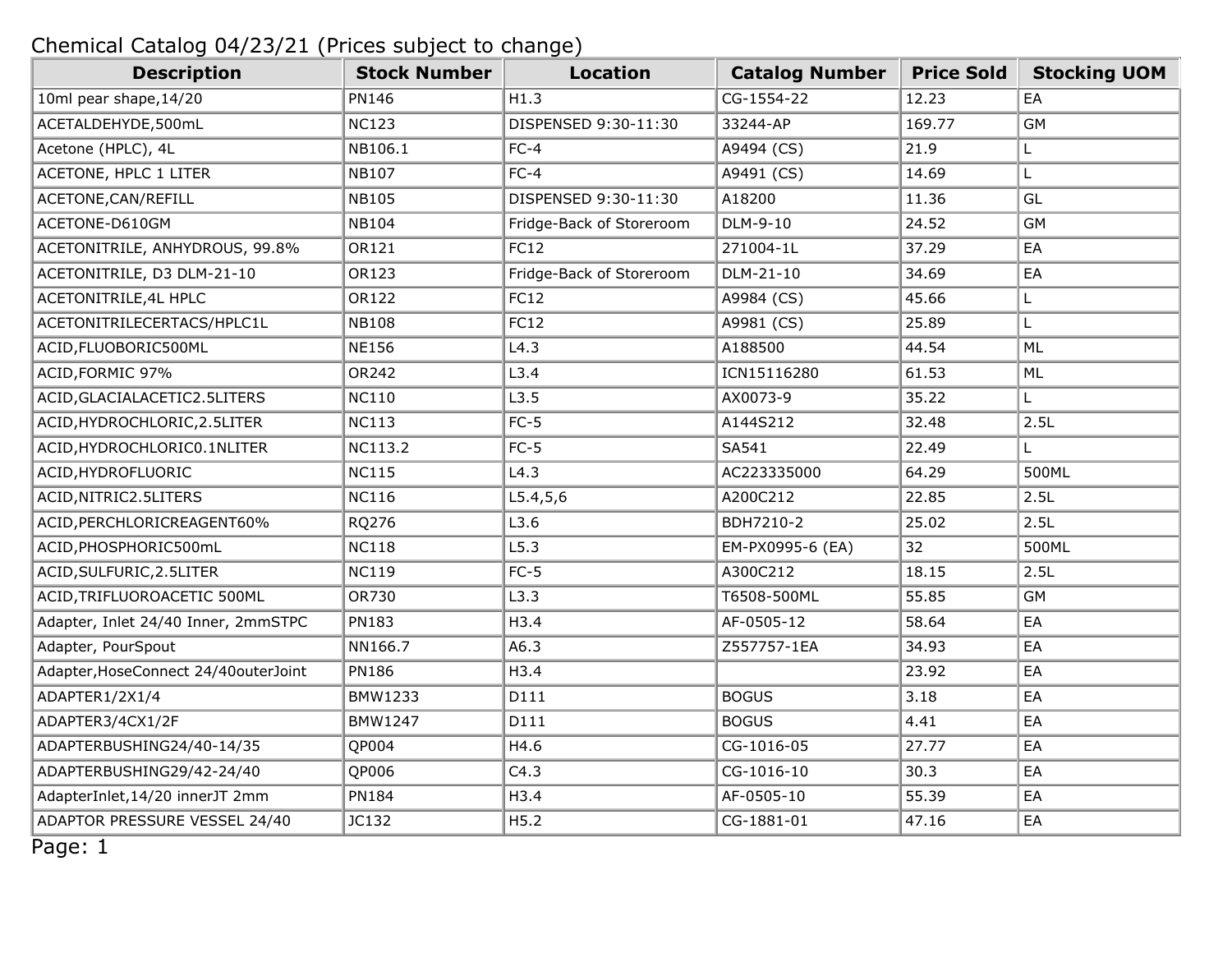| <b>Description</b>                 | <b>Stock Number</b> | <b>Location</b>      | <b>Catalog Number</b> | <b>Price Sold</b> | <b>Stocking UOM</b> |
|------------------------------------|---------------------|----------------------|-----------------------|-------------------|---------------------|
| AIR, DUSTER COMPRESSED             | ZP025               | B2.3                 | FALDPSXL12            | 6.92              | EA                  |
| ALCOHOL, ETHANOL100%, 4L           | <b>NA103</b>        | DISPENSED 9:30-11:30 | TX89125-176SFU (EA)   | 11.1              | GL                  |
| ALCOHOL, ETHANOL95%, 4L            | <b>NA102</b>        | DISPENSED 9:30-11:30 | TX89125-168SFU (EA)   | 9.97              | EA                  |
| ALUMINA, BASIC, 60-325MESH, 500G   | RA109               | J6.2                 | A941500               | 58.09             | <b>GM</b>           |
| Aluminum Foil Roll, 12             | LG141               | E2.3                 | RFPF28015CT           | 8.6               | EA                  |
| AMMONIUMACETATE, CRYS.             | <b>RC120</b>        | J5.2                 | A637500               | 42.52             | <b>GM</b>           |
| AMMONIUMCARBONATE, RE.             | RC125.2             | M1.2                 | A651500               | 27.97             | 500GM               |
| AMMONIUMCHLORIDE,500G.             | RC130.2             | J5.2                 | A661500 (CS)          | 15.97             | <b>GM</b>           |
| AMMONIUMHYDROXIDESOLN2.5L          | <b>RC156</b>        | M1.6                 | AX1303-3              | 27.13             | L.                  |
| AMMONIUMSULFATE,500G.              | RC150.2             | J5.3                 | EM-AX1385-1 (EA)      | 28.01             | <b>GM</b>           |
| BAG, ZIPLOCK, GAL, 12/19           | JB103               | E2.3                 | 1JYZ2                 | 3.9               | <b>PK</b>           |
| BAGS, TRASH LINER 7 1/2 TO 10GAL   | JB105               | E2.3                 | STOT2424B10           | 1.43              | EA                  |
| Bags, Trash 55GL                   | JB105.1             |                      | 52WX93                | 12.78             | <b>BU</b>           |
| Balloon, latex                     | <b>PB000</b>        | G3.5                 | <b>TBL1200</b>        | 24.57             | EA                  |
| BAND, RUBBERNO. 32, 3X1/8IN.       | SU030               | B2.3                 | UNV00432              | 3.35              | PK                  |
| <b>BAND-AIDS</b>                   | JA083               | D3.3                 | JOJ4711               | 19.44             | PK                  |
| BATTERY, LITHIUM 3V, COIN 2032     | YB012               | A4.2                 | 4LW11                 | 0.38              | EA                  |
| BATTERY, TIMER+CALC                | YB011               | A4.2                 | 89041-208 (EA)        | 2.53              | <b>PK</b>           |
| BATTERY, ALKALINE'AAA' 4PK         | YB010               | A4.2                 | <b>5LE25</b>          | 1.2               | BX                  |
| BATTERY, ALKALINE, 1.5V'AA' 4PK    | YB015.3             | A4.2                 | <b>5LE23</b>          | 1.21              | PK                  |
| BATTERY, ALKALINE, 1.5V'C'         | YB016               | A4.2                 | <b>DURPC1400</b>      | 1.58              | EA                  |
| BATTERY, ALKALINE, 1.5V'D'         | YB017               | A4.2                 | 295365                | 0.71              | EA                  |
| BATTERY, ALKALINE, 9VTRANS         | <b>YB018</b>        | A4.2                 | 5LE24                 | 1.33              | EA                  |
| BeadsGlassBorosilicate3mm          | <b>RD198</b>        | I5.5                 |                       | 69.98             | EA                  |
| <b>BEAKER 250ML</b>                | PB108               | I1.4                 | 10754-952 (PK)        | 1.92              | EA                  |
| BEAKER 30 ML                       | PB104               | I1.3                 | 02540F                | 2.86              | EA                  |
| <b>BEAKER 400ML</b>                | PB109               | I1.4                 | 02540L                | 3.9               | EA                  |
| <b>BEAKER 50ML</b>                 | PB105               | I1.3                 | 02539G                | 3.71              | EA                  |
| BEAKER 600 ML                      | PB110               | I1.4                 | 02540M                | 4.32              | EA                  |
| BEAKER 600 ML. 600B StainlessSteel | PB020               | I1.2                 | 13977-064 (EA)        | 87.79             | EA                  |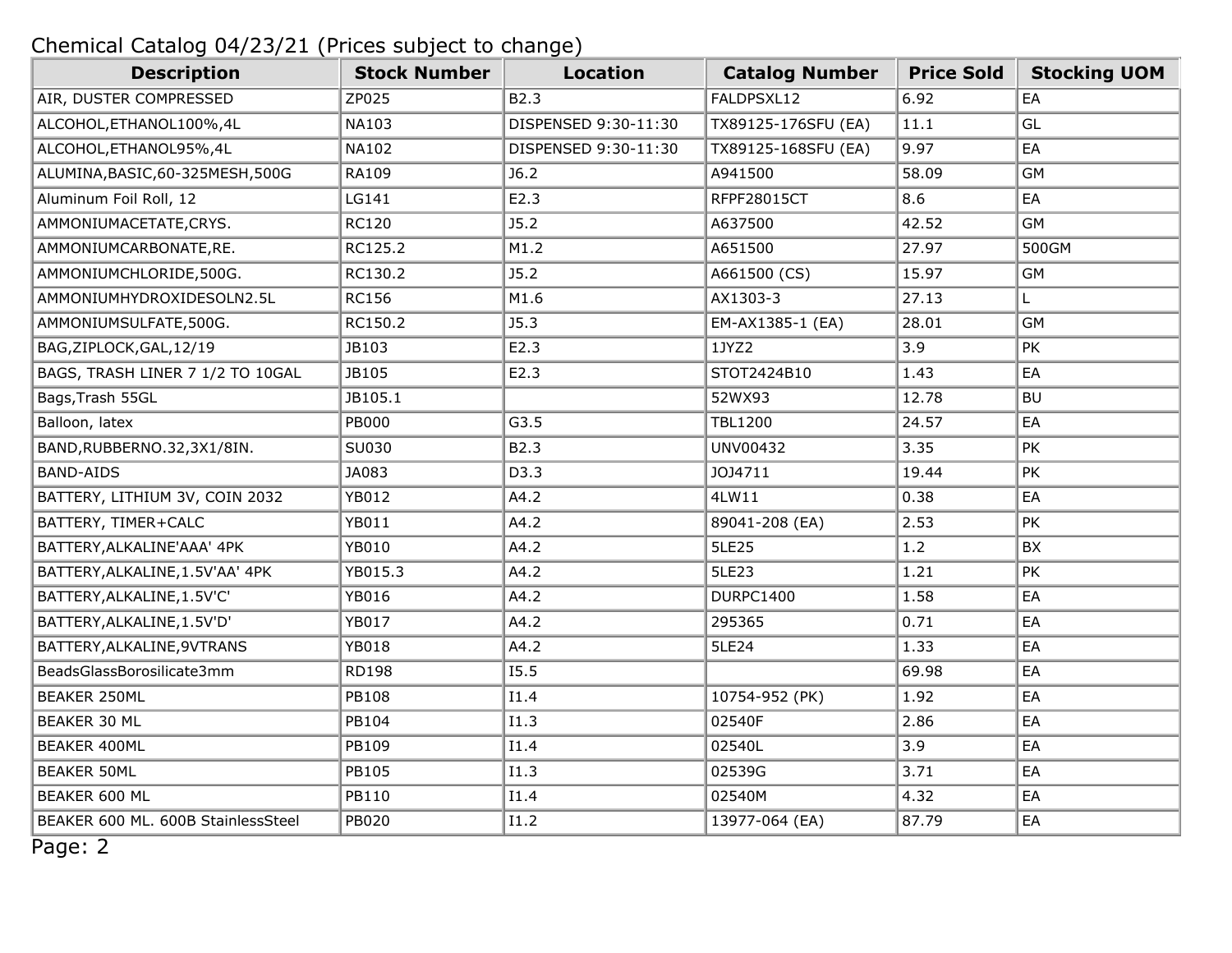| <b>Description</b>                  | <b>Stock Number</b> | <b>Location</b>          | <b>Catalog Number</b> | <b>Price Sold</b> | <b>Stocking UOM</b> |
|-------------------------------------|---------------------|--------------------------|-----------------------|-------------------|---------------------|
| BEAKER100ML                         | PB106               | I1.3                     | 02540H                | 3.02              | EA                  |
| BEAKER10ML                          | PB101               | I1.3                     | 02540C                | 4.3               | EA                  |
| BEAKER150ML                         | PB107               | I1.3                     | 02540J                | 3.54              | EA                  |
| BEAKERHEAVYDUTY1L                   | <b>PB112</b>        | I1.5                     | 0255525F              | 15.62             | EA                  |
| BEAKERHEAVYDUTY2L                   | PB113               | I1.5                     | 0255525H              | 31.93             | EA                  |
| BEAKERHEAVYDUTY4L                   | PB116               | I1.6                     | 89090-528 (PK)        | 77                | EA                  |
| BEAKERPOLYETHYLENE250ML             | PB030               | I1.2                     | 0259110D              | 11.45             | EA                  |
| BEAKERPOLYETHYLENE400ML             | PB032               | I1.2                     | 13915-114 (PK)        | 9.63              | EA                  |
| BEAKERPOLYETHYLENE600ML             | PB031               | I1.2                     | 13915-125 (PK)        | 12.71             | EA                  |
| BENCHTOP LAB SOAKER sold by ft.     | JB098               | G5.1                     | 52857-120 (CS)        | 0.77              | <b>FT</b>           |
| BENZENE, REAGENT, 500ML             | <b>NH126</b>        | FC <sub>6</sub>          | EM-BX0220-6 (EA)      | 32.61             | ML                  |
| BENZENE-D610GM                      | <b>NH120</b>        | Fridge-Back of Storeroom | DLM-1-10              | 27.4              | <b>GM</b>           |
| Bin, Shelf 11x2x4"                  | LK133               | C3.1                     | 48WG56                | 2.16              | EA                  |
| Bin, Shelf11x4x4"                   | LK133.1             | C3.1                     | 48WG61                | 2.58              | EA                  |
| BINDER, BLUE RING 1"                | ST046.3             | C4.1                     | UNV31402              | 2.63              | EA                  |
| BINDER, D-RING, VINYL, 3            | ST049               | C3.4                     | 212878                | 4.7               | EA                  |
| BLADE, RAZOR, SINGLEEDGE            | ZZ107               | A5.2                     | 130013                | 9.74              | PK                  |
| <b>BLEACH 1-GAL</b>                 | JB101               | L1.4                     | 89501-620 (EA)        | 11.72             | GL                  |
| BOOK, COMPO 192 PG 9.3X7.           | ST543               | C2.2                     | 323692                | 0.81              | EA                  |
| BOOK, COMPO 9.25x7.25 Quadrille192p | ST544               | C2.2                     | REDA44C81             | 12.04             | EA                  |
| BOOK, NOTES, FLIP 3                 | ST080               | C2.2                     | 517029                | 3.17              | EA                  |
| BOOK, BLACKMARBLE                   | ST542               | C2.2                     | ROA77332              | 1.78              | EA                  |
| BOOK, COMP., CLOTH9.5X7.5T72        | ST072               | C2.2                     | RED43571              | 7.83              | EA                  |
| BOOK, RECORD, 300PG                 | ST075               | C2.2                     | BOR3738300R           | 86.9              | EA                  |
| BOOK, STENOSPIRAL, GREGG            | ST070               | C2.1                     | 143857                | 1.3               | EA                  |
| BOOK, WIRELESS, FASHION             | ST548               | C1.2                     | 745596                | 1.17              | EA                  |
| BOOTCOVER ELAST ANKL LG             | LA011               |                          |                       | 1.56              | EA                  |
| BOOTS, DISPOSABLE                   | LA010               | D3.1                     | 150745                | 0.35              | PR                  |
| BOTTLE MEDIA 1L SQ. CORNING         | <b>KG106</b>        | I5.6                     | 11310-686 (CS)        | 18.93             | EA                  |
| Bottle, Clear 4oz                   | KE120.1             | I6.6                     |                       | $\mathbf{1}$      | EA                  |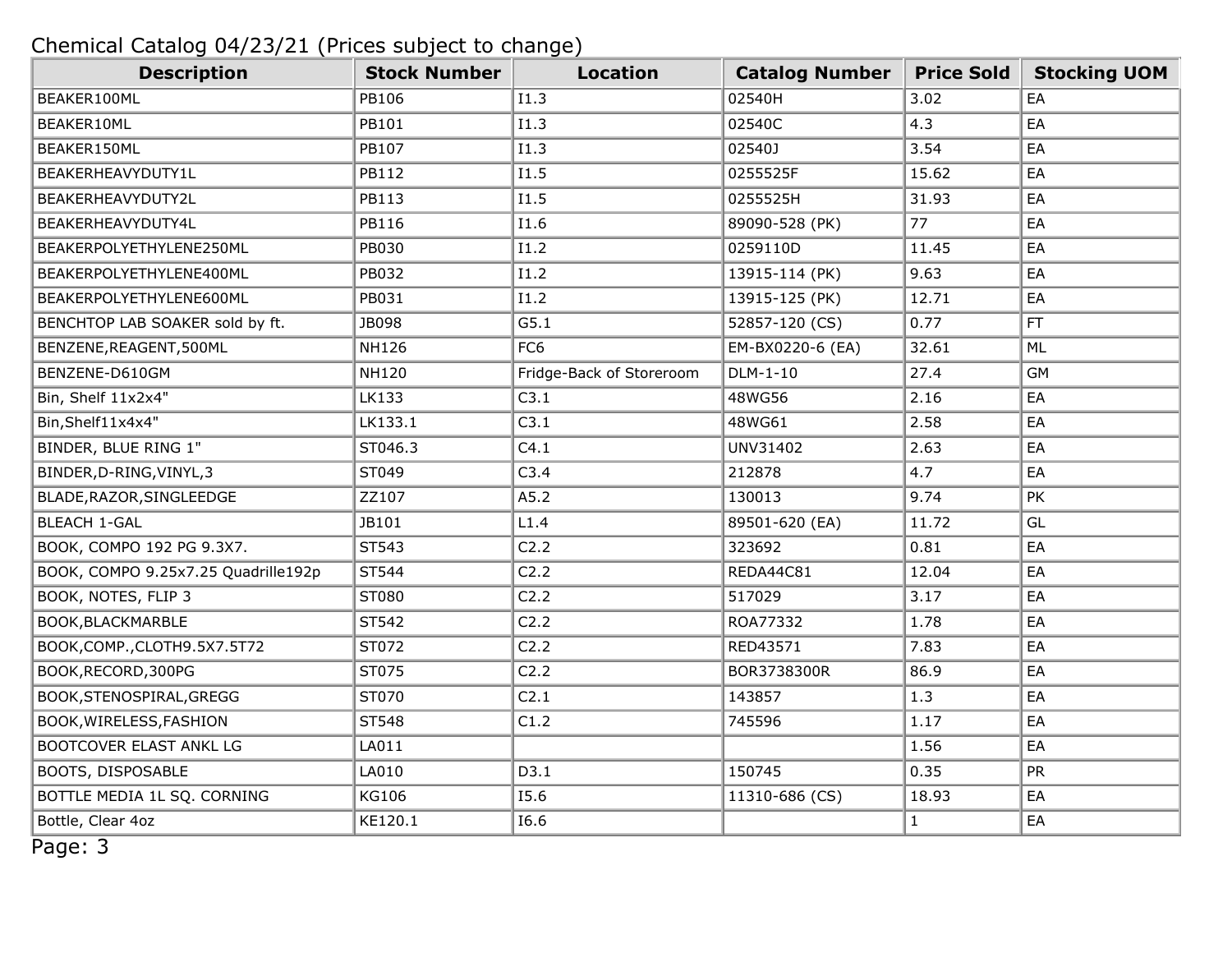| <b>Description</b>                 | <b>Stock Number</b> | <b>Location</b> | <b>Catalog Number</b> | <b>Price Sold</b> | <b>Stocking UOM</b> |
|------------------------------------|---------------------|-----------------|-----------------------|-------------------|---------------------|
| BOTTLE, MEDIA 100ML                | <b>KG104</b>        | I5.5            | 064141A               | 7.53              | EA                  |
| BOTTLE, MEDIA 1L                   | <b>KG105</b>        | I5.6            | 064141D               | 12.27             | EA                  |
| BOTTLE, MEDIA 250ML                | <b>KG103</b>        | I6.6            | 064141B               | 8.37              | EA                  |
| BOTTLE, MEDIA 500ML SQUARE         | <b>KG102</b>        | I5.5            | 11310-684 (CS)        | 14.83             | EA                  |
| BOTTLE, SPRAY grey 32oz            | JB131               | E4.2            | 41789                 | 15.35             | EA                  |
| BOTTLE, NM, AMBER, SC32OZ          | <b>KF123</b>        | I6.2            | CG-827-25             | 3.75              | EA                  |
| BOTTLE, NM, AMBER, SC4OZ           | <b>KE120</b>        | I6.3            | CG-827-22             | 1.48              | EA                  |
| BOTTLE, NM, AMBER, SC8OZ           | <b>KE121</b>        | I6.4            | CG-827-23             | 1.89              | EA                  |
| BOTTLE, NM, AMBER/CLEAR, RND, 160Z | <b>KF122</b>        | I6.3            | 2911725               | 2.64              | EA                  |
| BOTTLE, POLYP, NM, 1LITER/32OZ     | PA036               | E5.2            | 16057-142 (PK)        | 5                 | EA                  |
| BOTTLE, POLYP, NM, 500ML/16OZ      | PA034               | E5.2            | 16067-102 (PK)        | 5.67              | EA                  |
| BOTTLE, POLYP, WM, 32OZ            | PA037               | E5.2            | 0292367               | 3.89              | EA                  |
| BOTTLE, WASHPOLYBLUE1000ML         | PA047.1             | E5.5            | 16650-344 (CS)        | 8.38              | EA                  |
| BOTTLE, WASHPOLYBLUE500ML          | PA046.1             | E5.4            | 16650-264 (PK)        | 5.56              | EA                  |
| BOTTLE, WASHPOLYGREEN1000ML        | PA047.2             | E5.6            | 16650-355 (CS)        | 8.24              | EA                  |
| BOTTLE, WASHPOLYGREEN500ML         | PA046.2             | E5.4            | 964-13126-VT          | 8.11              | EA                  |
| BOTTLE, WASHPOLYRED1000ML          | PA047               | E5.5            | 16650-322 (PK)        | 9.26              | EA                  |
| BOTTLE, WASHPOLYRED500ML           | PA046               | E5.3            | 16650-242 (PK)        | 5.8               | EA                  |
| BOTTLE, WASHPOLYYELLOW1000ML       | PA047.3             | E5.6            | 16650-333 (PK)        | 9.86              | EA                  |
| BOTTLE, WASHPOLYYELLOW500ML        | PA046.3             | E5.4            | 9765H76 (PK/1)        | 8.11              | EA                  |
| BOTTLE, WM, AMBER, SC2OZ           | <b>KE115</b>        | 16.5            | CG-821-04             | 2.07              | EA                  |
| BOTTLE, WM, AMBER, SC8OZ           | <b>KE117</b>        | I6.2            | IR341-0250 (CS)       | 6.82              | EA                  |
| BOTTLE, WM16OZ                     | <b>KG101</b>        | I6.5            | 02911929              | 4.73              | EA                  |
| BOTTLE, WMAMBER, SC10Z             | <b>KE114</b>        | I6.4            | CG-821-03             | 1.6               | EA                  |
| BOTTLE, WMCLEARTALL125ML           | <b>KG127</b>        | I6.4            | 1709A16 (CS/1)        | 3.66              | EA                  |
| <b>BOTTLEMEDDROPPER</b>            | KD112               | I4.4            | KMBL-15040G-30        | 4.26              | EA                  |
| BOTTLEMEDIA 2L CORNING             | <b>KG108</b>        | I5.6            | 064141E (CS)          | 32.32             | EA                  |
| BOTTLEWEIGH30X60MM                 | <b>KG131</b>        | I4.4            | 985-11722-ZL          | 38.06             | EA                  |
| BOTTLEWEIGH40X80MM                 | <b>KG132</b>        | I4.4            | 03422G                | 37.87             | EA                  |
| BOX, GLASS DISPOSAL floor model    | JB123               | B/C             | 56617-801 (PK)        | 5.35              | EA                  |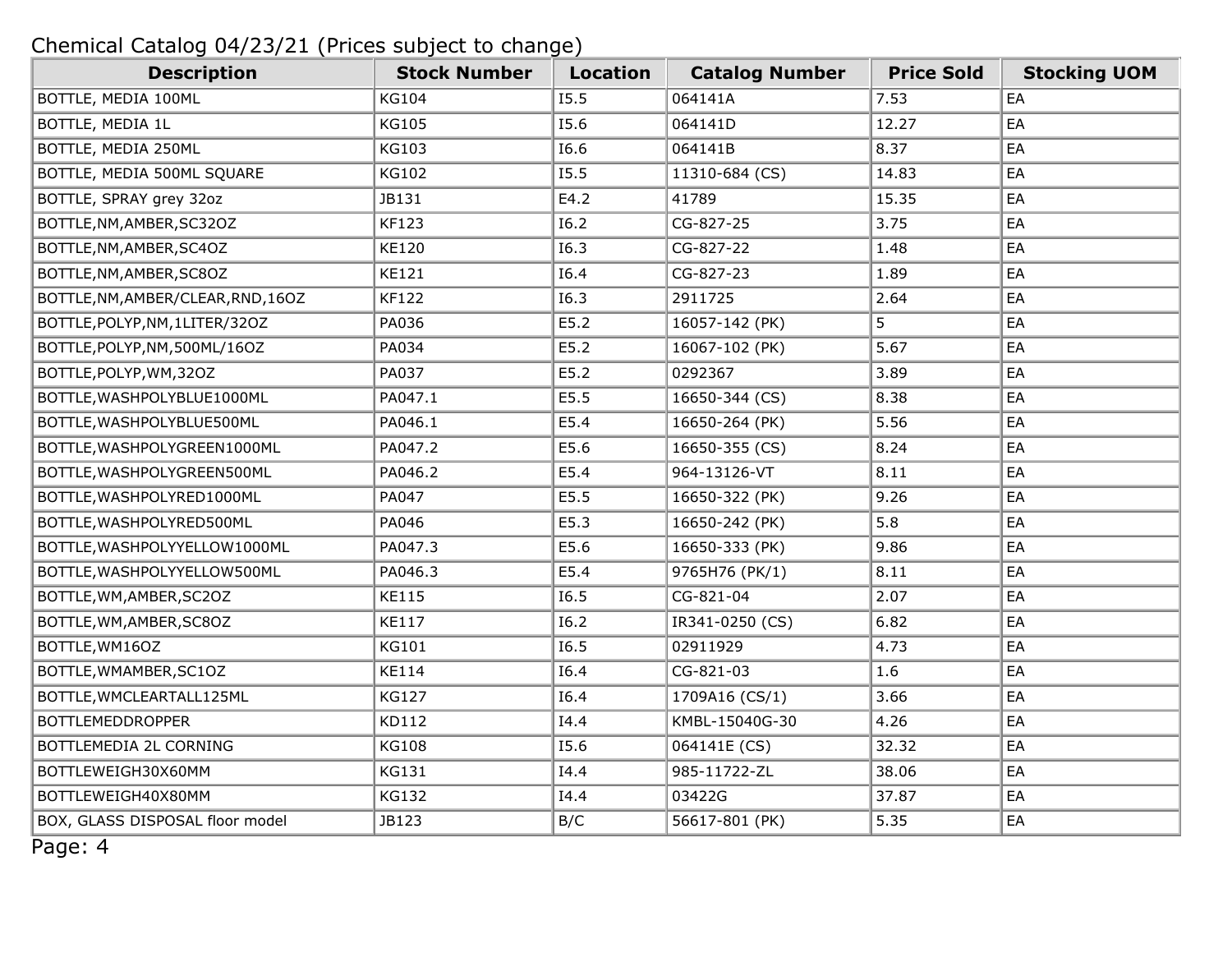| <b>Description</b>                 | <b>Stock Number</b> | <b>Location</b>      | <b>Catalog Number</b> | <b>Price Sold</b> | <b>Stocking UOM</b> |
|------------------------------------|---------------------|----------------------|-----------------------|-------------------|---------------------|
| BRASSREDUNIONBRASS1/8TX1/16T       | BM2RU1              | D1.2                 | $B-200-6-1$           | 7.73              | EA                  |
| BRUSH, LAB, 1.5 INCH               | LU118               | E4.2                 | 33PP74                | 3.75              | EA                  |
| BRUSH, LAB1/2INCH                  | LU117               | E4.2                 | 7816T306              | 3.45              | EA                  |
| BRUSH, BOTTLE, PIVOT12INCH         | LU115.1             | E3.3                 | 03565                 | 10.1              | EA                  |
| BRUSH, COUNTER, 12INCH             | LU116               | E5.6                 | 7351T14               | 14.48             | EA                  |
| BRUSH, LARGEBURET, 100ML           | LU113.1             | J2.6                 | 03615                 | 8.41              | EA                  |
| BRUSH, TESTTUBEMICRO               | LU111               | E3.3                 | 03576                 | $\overline{4}$    | EA                  |
| BRUSHES, TESTTUBE, LARGE           | LU110               | E3.3                 | 03573                 | 6.19              | EA                  |
| BUBBLER, MINERALOIL40ML            | QQ020               | H3.3                 | AF-0513-20            | 23.47             | EA                  |
| <b>BUCKET, RUBBER</b>              | ZI210               | <b>B5.5</b>          | 10146-184             | 73.23             | EA                  |
| BUFFERPH1016OZ                     | <b>RL173</b>        | M1.5                 | SB141500              | 28.74             | ML                  |
| BULB, MEDICINEDROPPER              | LM120               | J1.6                 | 0344825               | 1.26              | EA                  |
| BULB, PROPIPET, RUBBER, Filler     | LM121               | C4.6                 | 53497-053 (EA)        | 23.86             | EA                  |
| BULB, REDRUBBER60ML                | LR126               | C4.6                 | 82024-570 (EA)        | 19.47             | EA                  |
| BULB, RUBBERLATEX2ML 12PK          | <b>LR127</b>        | C4.6                 | 56311-049 (PK)        | 5.71              | PK                  |
| BULBS, RED12ML                     | <b>LR125</b>        | C4.6                 | 0344828               | 15.42             | EA                  |
| BUMP TRAP, 100ML TO24/40LI14/20    | <b>PN147</b>        | H3.3                 | CG-1320-01            | 75.46             | EA                  |
| BUMP TRAP, 250ML TO 24/40LI14/20   | PN149               | H2.2                 | CG-1320-04            | 97.6              | EA                  |
| BUMP TRAP, 250ML TO 24/40LI24/40   | <b>PN150</b>        | H2.2                 | CG-1320-06            | 76.39             | EA                  |
| CABLE TIE, 7.9in, Pk100            | JB112               | G3.5                 | 7130K32               | 7.66              | EA                  |
| CABLE, UTP PATCH 14ft Cat5e or Cat | ZP011               | DISPENSED 9:30-11:30 | 324492                | 5.97              | EA                  |
| CableTieMounts                     | JB112.1             | G3.3                 | 6EEE7                 | 10.27             | PK                  |
| CALCIUMCHLORIDE, anhyd. 500gm      | <b>RL180</b>        | K5.2                 | C614500               | 39.4              | <b>GM</b>           |
| CAPBRASS1/4T                       | BM4CP               | D1.6                 | B-400-C               | 2.59              | EA                  |
| CAPBRASS1/8T                       | BM2CP               | D1.3                 | B-200-C               | 3.22              | EA                  |
| CAPBRASS3/8T                       | BM6CP               | D1.9                 | B-600-C               | 3.82              | EA                  |
| Capillary, Spotting 8inch          | QG372               | I4.4                 | CG-1182-21            | 116.3             | PK                  |
| Caps, Scintillation Vial20ml       | KF123.2             | I4.3                 |                       | $\overline{2}$    | PK                  |
| Caps, Corning Pyrex                | <b>KG107</b>        | 15.5                 | 064142A               | 2.83              | EA                  |
| Caps, for 20mLvial                 | KV245.1             | I5.4                 | 03340250              | 23.91             | PK                  |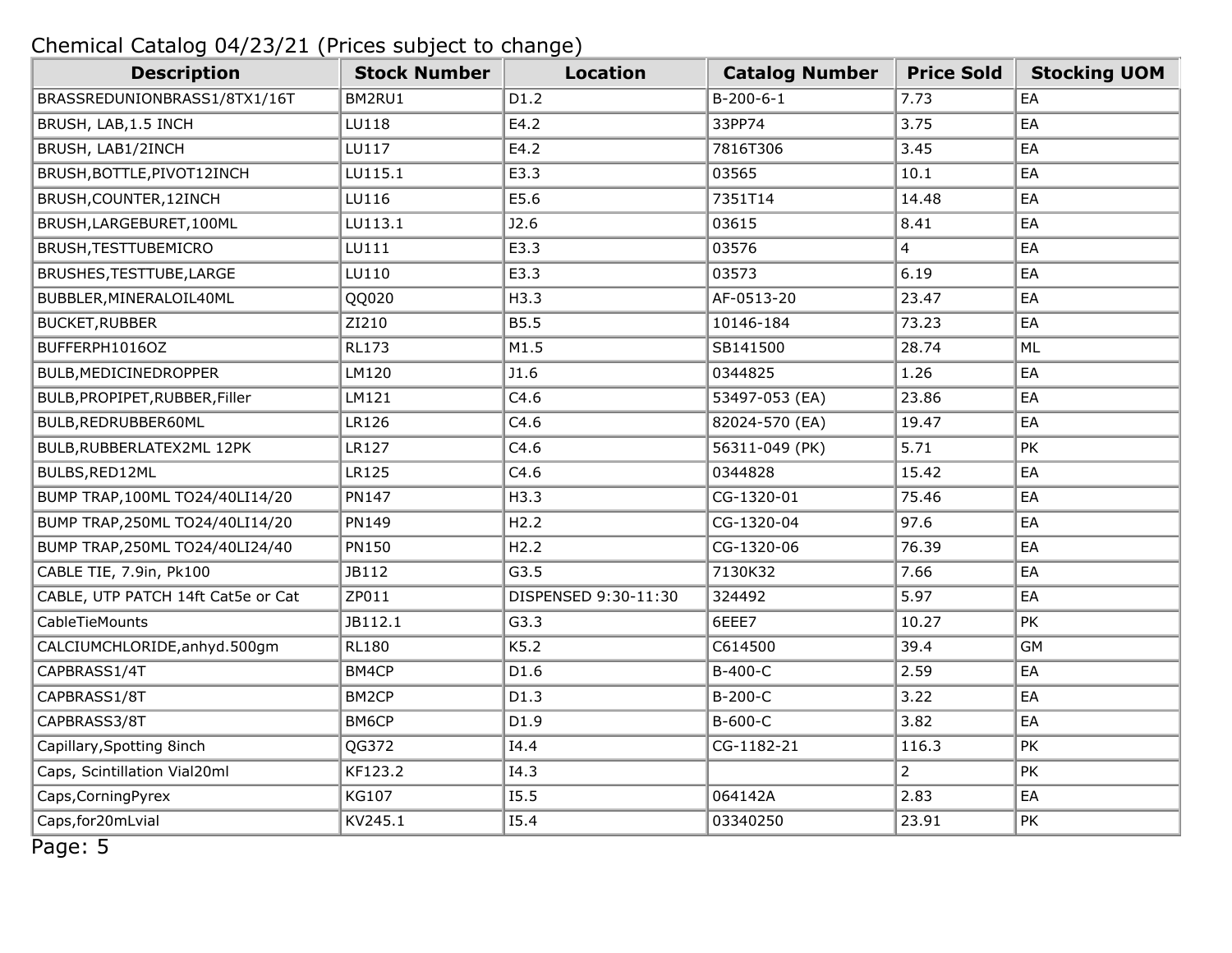| <b>Description</b>                | <b>Stock Number</b> | <b>Location</b>          | <b>Catalog Number</b> | <b>Price Sold</b> | <b>Stocking UOM</b> |
|-----------------------------------|---------------------|--------------------------|-----------------------|-------------------|---------------------|
| CAPS, POLY-SEAL, SIZE33           | KF123.1             | I4.6                     | <b>BOGUS</b>          | 12.91             | PK                  |
| CAPS.S.1/8T                       | <b>BM2CPSS</b>      | D <sub>2</sub> .2        | SS-200-C              | 13.07             | EA                  |
| CARDS, INDEX, 3X5RULED            | SV110               | B1.4                     | 500004-197 (PK)       | 1.56              | <b>BD</b>           |
| CARRIER, SAFETYNALGENE            | JA091               | C4.1                     | 56610-100 (EA)        | 33.91             | EA                  |
| CELITE* 545 Filter Aid            | RX101               | G1                       | C21250LB              | 6.97              | <b>LB</b>           |
| CENTIFUGE CONICALTUBE, 15ML       | KJ141               | <b>I3.2</b>              | 0553859A              | 11.61             | PK                  |
| CENTIFUGE CONICALTUBE, 15ML       | KJ141               | <b>I3.2</b>              | 0553859A              | 11.61             | PK                  |
| CENTIFUGE CONICALTUBE, 50ML       | KJ140               | <b>I3.3</b>              | 0553855A              | 6.56              | RK                  |
| Centrifuge, Micro 0.65ml          | QK385               | I3.5                     | PS-150-B              | 32                | PK                  |
| Centrifuge, Micro 1.7ml           | QK384               | I3.5                     | 29443-259 (CS)        | 26.96             | PK                  |
| Chalk Holder 1"                   | ST012.1             | A1.5                     | 8613T34               | 3.13              | EA                  |
| CHALK, RAILROAD                   | ST012               | A1.5                     | 1648T8                | 0.29              | EA                  |
| CHALK, COLORED, 8ASSORTEDCOLOR    | ST011               | A1.5                     | CY0510816             | $1.1\,$           | BX                  |
| CHALK, WHITE, DUSTLESS12bx=1pk    | ST010               | A1.5                     | 750690                | $\mathbf{1}$      | BX                  |
| CHLOROFORM, HPLC, 4LITER          | NL141.2             | K2.5                     | C6064 (CS)            | 68.17             | L.                  |
| CHLOROFORM-D100GM                 | <b>NL139</b>        | Fridge-Back of Storeroom | DLM-7-100             | 23.13             | <b>GM</b>           |
| Chloroform; HPLC Grade; 99.8% 1L  | NL141.1             | K2.3                     | C6071                 | 16.56             | L.                  |
| CHLOROFORMREAGENT,500ML           | <b>NL141</b>        | K2.2                     | C298-500              | 14.97             | ML                  |
| CHLOROFORM 4L, pentane stablized  | <b>NL140</b>        | <b>SPEC ORD</b>          | C607-4                | 60.05             | EA                  |
| CHROMIUMTRIOXIDE,100G             | <b>RH190</b>        | <b>SPEC ORD</b>          |                       | 20.46             | <b>GM</b>           |
| <b>CLAMP UTILITY</b>              | MC123               | C5.4                     | 05757Q                | 28.5              | EA                  |
| Clamp, Adjustable Angle           | MC119               | C5.4                     |                       |                   | EA                  |
| CLAMP, 3PRONGMED.LAPINE=7674      | MC122               | C5.4                     | 057697Q               | 34.86             | EA                  |
| CLAMP, EXT, FIBERGLASSSIZE8       | MC117               | C5.4                     | 057694Q               | 32.23             | EA                  |
| CLAMP, EXTRA MICRO                | MC120               | C5.4                     | CG-9004-200           | 12.72             | EA                  |
| Clamp, KeckJointSizes40/35, 40/50 | MP111               | C5.5                     |                       | 5.1               | EA                  |
| CLAMP, PLASTIC, GLASSJT., SZ14    | MP110               | C5.5                     | CG-145-03             | 33.1              | PK                  |
| CLAMP, PLASTICGLASSJT. #24        | MP120               | C5.5                     | CG-145-05             | 40.92             | EA                  |
| CLAMPS, PAPER, 1.75X2.25          | SY110               | B3.1                     | <b>BOGUS</b>          | 0.5               | EA                  |
| CLAMPS, VINYLIZEDJAWS, 38mm       | MC115               | C5.4                     | 057695Q               | 34.76             | EA                  |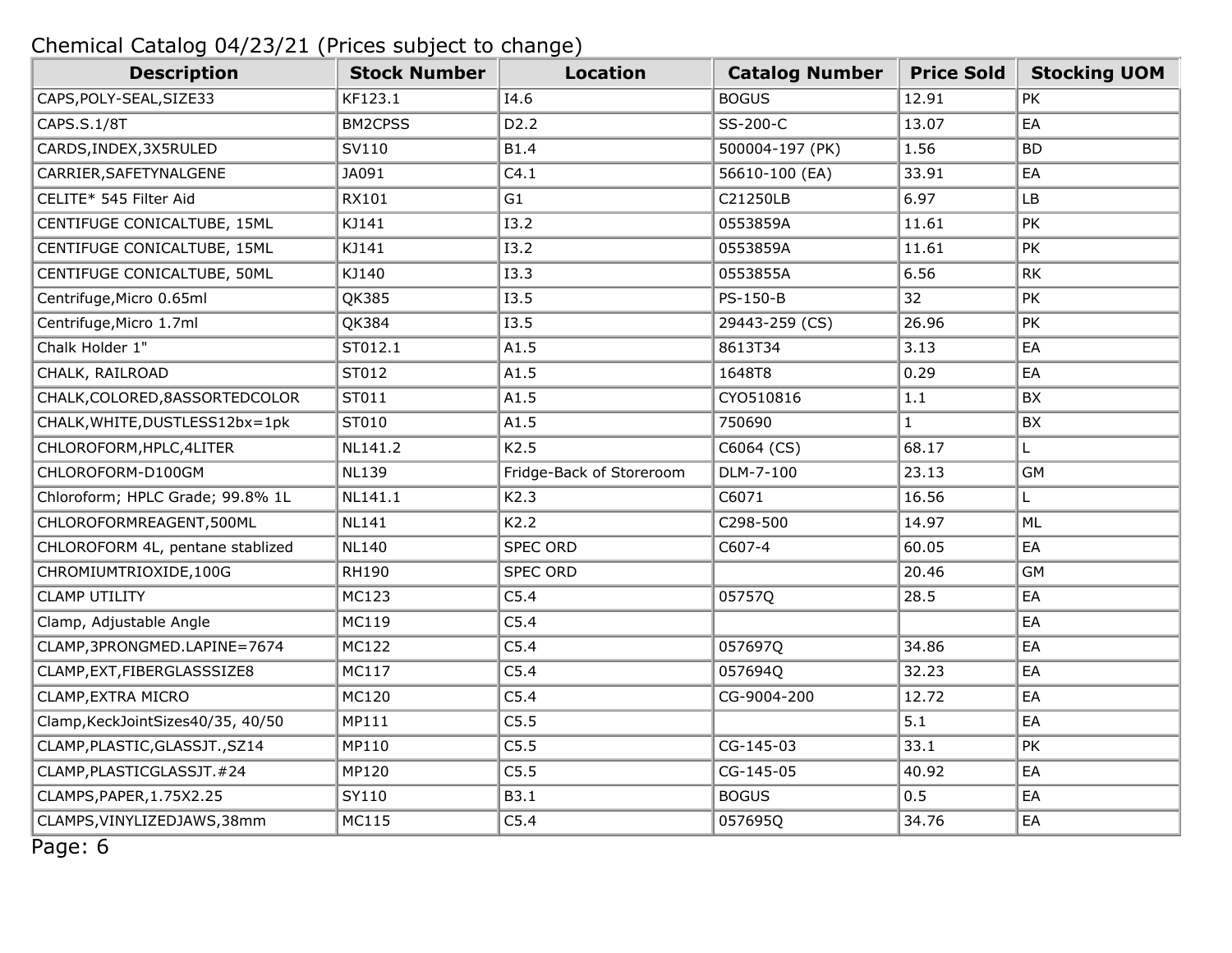| <b>Description</b>                   | <b>Stock Number</b> | <b>Location</b>   | <b>Catalog Number</b> | <b>Price Sold</b> | <b>Stocking UOM</b> |
|--------------------------------------|---------------------|-------------------|-----------------------|-------------------|---------------------|
| ClampScrew, SMALL. BKH=21715-20      | <b>MS120</b>        | C5.4              | 05875A                | 11.71             | EA                  |
| CLEANER, WINDOW 320Z.                | ZG228               | E4.3              | 950160                | 5.84              | EA                  |
| CLEANER, MARKERBOARD                 | ZG226               | B2.3              | 204057                | 2.83              | EA                  |
| CLEAR TUBING 1/4 X 7/16              | LJ001               |                   | 0500.073              | 0.69              | FT.                 |
| CLIP, BINDER, 1.25, Box of 12        | SY130               | B1.2              | 500006-216 (DZ)       | 1.3               | BX                  |
| CLIPS, BINDER, 1IN. BLACK BX         | SY140               | B1.2              | UNV10220              | 4.73              | PK                  |
| COLDTRAP, MED, 29/42                 | QQ506.2             | H3.3              | CG451601              | 76.17             | EA                  |
| COLDTRAP, MED, 29/42                 | QQ506.2             | H3.3              | CG-4516-01            | 76.17             | EA                  |
| CONNCETOR Hose SS 1/4 F NPT 3/8ID    | ZV833               | D1.11             | SS-6-HC-7-4           | 27.77             | EA                  |
| CONNECTOR, FEMALE, 1/4T OD X 3/8NPTF | <b>BM4FCSS</b>      | <b>SPEC ORD</b>   | SS-400-7-6            | 20.54             | EA                  |
| CONNECTOR, HOSE1/4X1/4               | ZV830.3             | D1.11             | B-4-HC-7-4            | 10.94             | EA                  |
| CONNECTOR, POLYQUIK-DISCONNECT       | LK131               | C4.2              | 15315A                | 6.17              | EA                  |
| CONNECTORS, HOSE1/4X3/16             | ZV832               | D1.11             | B-3-HC-7-4            | 9.29              | EA                  |
| CONNECTORT-SHAPE6MM(1/4)             | QJ373               | C4.2              | <b>BOGUS</b>          | 1.27              | EA                  |
| CONNFEMALEBRASS1/4TX1/4P             | BM4CF4              | D1.5              | B-400-7-4             | 5.36              | EA                  |
| CONNFEMALEBRASS1/4TX1/4P             | BM4CF4              | D1.5              | B-400-7-4             | 5.36              | EA                  |
| CONNFEMALEBRASS1/4TX1/4P             | BM4CF4              | D1.5              | B-400-7-4             | 5.36              | EA                  |
| CONNFEMALEBRASS1/4TX1/4P             | BM4CF4              | D1.5              | B-400-7-4             | 5.36              | EA                  |
| CONNFEMALEBRASS1/4TX1/8P             | BM4CF2              | D1.5              | B-400-7-2             | 4.9               | EA                  |
| CONNFEMALEBRASS1/8TX1/4P             | BM2CF4              | D1.3              | B-200-7-4             | 6.24              | EA                  |
| CONNFEMALEBRASS1/8TX1/8P             | BM2CF2              | D1.3              | $B-200-7-2$           | 5.82              | EA                  |
| CONNFEMALEBRASS3/8TX1/4P             | BM6CF4              | D1.7              | B-600-7-4             | 6.89              | EA                  |
| CONNFEMALEBRASS3/8TX3/8P             | BM6CF6              | D1.8              | B-600-7-6             | 7.02              | EA                  |
| CONNFEMALES.S.1/4TX1/4P              | BM4CF4SS            | D <sub>2.4</sub>  | SS-400-7-4            | 18.43             | EA                  |
| CONNFEMALES.S.1/4TX1/8P              | BM4CF2SS            | D <sub>2.4</sub>  | SS-400-7-2            | 13.53             | EA                  |
| CONNFEMALES.S.1/8TX1/4P              | BM2CF4SS            | D <sub>2</sub> .2 | SS-200-7-4            | 16.07             | EA                  |
| CONNFEMALES.S.3/8TX1/4P              | BM6CF4SS            | D <sub>2</sub> .7 | SS-600-7-4            | 17.43             | EA                  |
| CONNFEMALES.S1/8TX1/8P               | BM2CF2SS            | D <sub>2</sub> .2 | SS-200-7-2            | 13.67             | EA                  |
| CONNMALEBRASS1/4TX1/4P               | BM4CM4              | D1.4              | $B-400-1-4$           | 4.27              | EA                  |
| CONNMALEBRASS1/4TX1/8P               | BM4CM2              | D1.4              | $B-400-1-2$           | 6.42              | EA                  |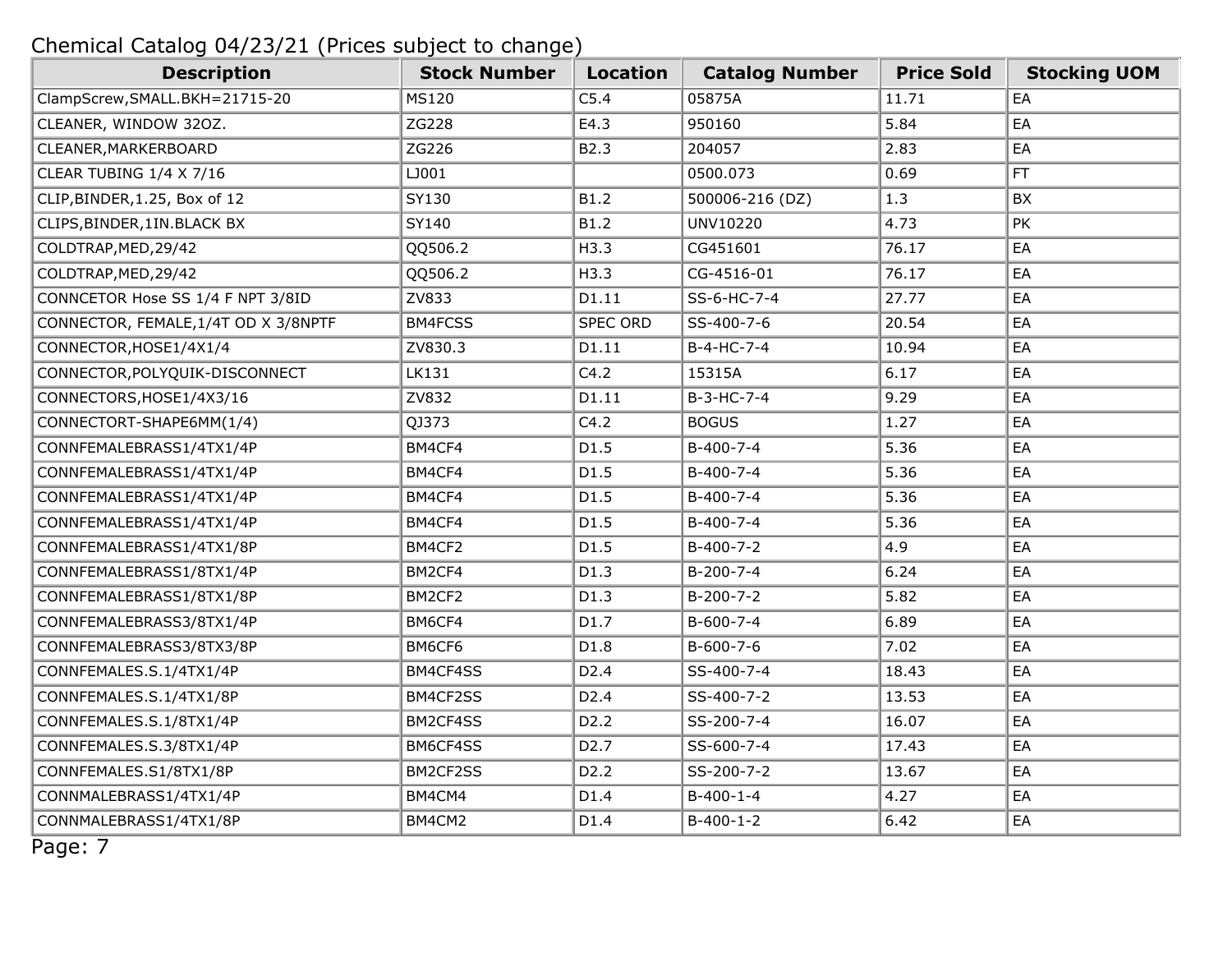| <b>Description</b>                | <b>Stock Number</b> | <b>Location</b>   | <b>Catalog Number</b> | <b>Price Sold</b> | <b>Stocking UOM</b> |
|-----------------------------------|---------------------|-------------------|-----------------------|-------------------|---------------------|
| CONNMALEBRASS1/8TX1/4P            | BM2CM4              | D1.2              | $B-200-1-4$           | 4.9               | EA                  |
| CONNMALEBRASS1/8TX1/8P            | BM2CM2              | D1.2              | $B-200-1-2$           | 4.42              | EA                  |
| CONNMALEBRASS3/8TX1/4P            | BM6CM4              | D1.7              | $B-600-1-4$           | 5.04              | EA                  |
| CONNMALEBRASS3/8TX3/8P            | BM6CM6              | D1.6              | $B-600-1-6$           | 5.67              | EA                  |
| CONNMALES.S.1/4TX1/4P             | BM4CM4SS            | D <sub>2</sub> .3 | SS-400-1-4            | 10.38             | EA                  |
| CONNMALES.S.1/4TX1/8P             | BM4CM2SS            | D <sub>2</sub> .3 | SS-400-1-2            | 9.92              | EA                  |
| CONNMALES.S.1/8TX1/4P             | BM2CM4SS            | D1.10             | SS-200-1-4            | 12.18             | EA                  |
| CONNMALES.S.1/8TX1/8P             | BM2CM2SS            | D1.10             | SS-200-1-2            | 10.83             | EA                  |
| CONNMALES.S.3/8TX1/4P             | BM6CM4SS            | D <sub>2.6</sub>  | SS-600-1-4            | 14.28             | EA                  |
| CONNMALES.S.3/8TX3/8P             | BM6CM6SS            | D <sub>2.6</sub>  | SS-600-1-6            | 16.07             | EA                  |
| COTTONSWAB, PADDLETIP             | JB125               | E3.3              |                       | 28.25             | PK                  |
| COVERALLS, DISPOTYVEK, X-L        | LA020               | D3.5              | 148821XL              | 8.89              | EA                  |
| CROSSES, BRASS1/4                 | <b>BM220</b>        | D1.11             | 4429K351              | 15.87             | EA                  |
| CRUCIBLEGOOCHNO.2                 | QQ065               | H4.3              | FB-965-C              | 5.7               | EA                  |
| CUPS, PAPER, 80Z.                 | ST001               | F2.5              | 673065                | 3.01              | SL                  |
| Cyclohexane 99.0% HPLC 1L         | NL142.1             | $FC-11$           | C6201 (CS)            | 35.23             | Г                   |
| CYCLOHEXANE, SPECTRO1LITER        | NL142.2             | FC11              | C5551                 | 55.98             | L.                  |
| CYCLOHEXANE4LITER                 | <b>NL142</b>        | FC11              | C6204                 | 62.5              | EA                  |
| CYLINDER GRADUATED 1L             | PE157               | H3.5              | 08555G                | 72.2              | EA                  |
| CYLINDER, GRADUATED, PLASTC. 10ML | PE160               | H3.6              | 24776-020 (EA)        | 17.27             | EA                  |
| CYLINDER, GRADUATED, PYREX, 10ML  | PE151               | H3.6              | CG-8238-10            | 18.1              | EA                  |
| CYLINDERGRADMETRIC50ML            | PE162               | H3.6              | 65000-004 (EA)        | 10.84             | EA                  |
| CYLINDERGRADUATED100ML            | PE154               | H3.6              | 08555D                | 13.79             | EA                  |
| CYLINDERGRADUATED25ML             | PE152               | H3.6              | CG-8254-25            | 37.09             | EA                  |
| CYLINDERGRADUATED500ML            | PE156               | H3.4              | CG-8238-500           | 61.01             | EA                  |
| CYLINDERGRADUATED50ML             | PE153               | H3.6              | 08552D                | 22.22             | EA                  |
| DESICATORBOTTOM160MM              | PG179               | H3.2              | 08-633-2              | 174.84            | EA                  |
| DESICCATOR, POLYCARBONATE, SZ. A  | PG181               | H3.2              | CG-1226-10            | 71.78             | EA                  |
| DETERGENT, ALCONOX                | JB110               | E4.4              | 0435817               | 22.16             | EA                  |
| DETERGENT, LIQUIDCONCENTRATE      | JB111               | E4.4              | 89234-824 (EA)        | 31.48             | EA                  |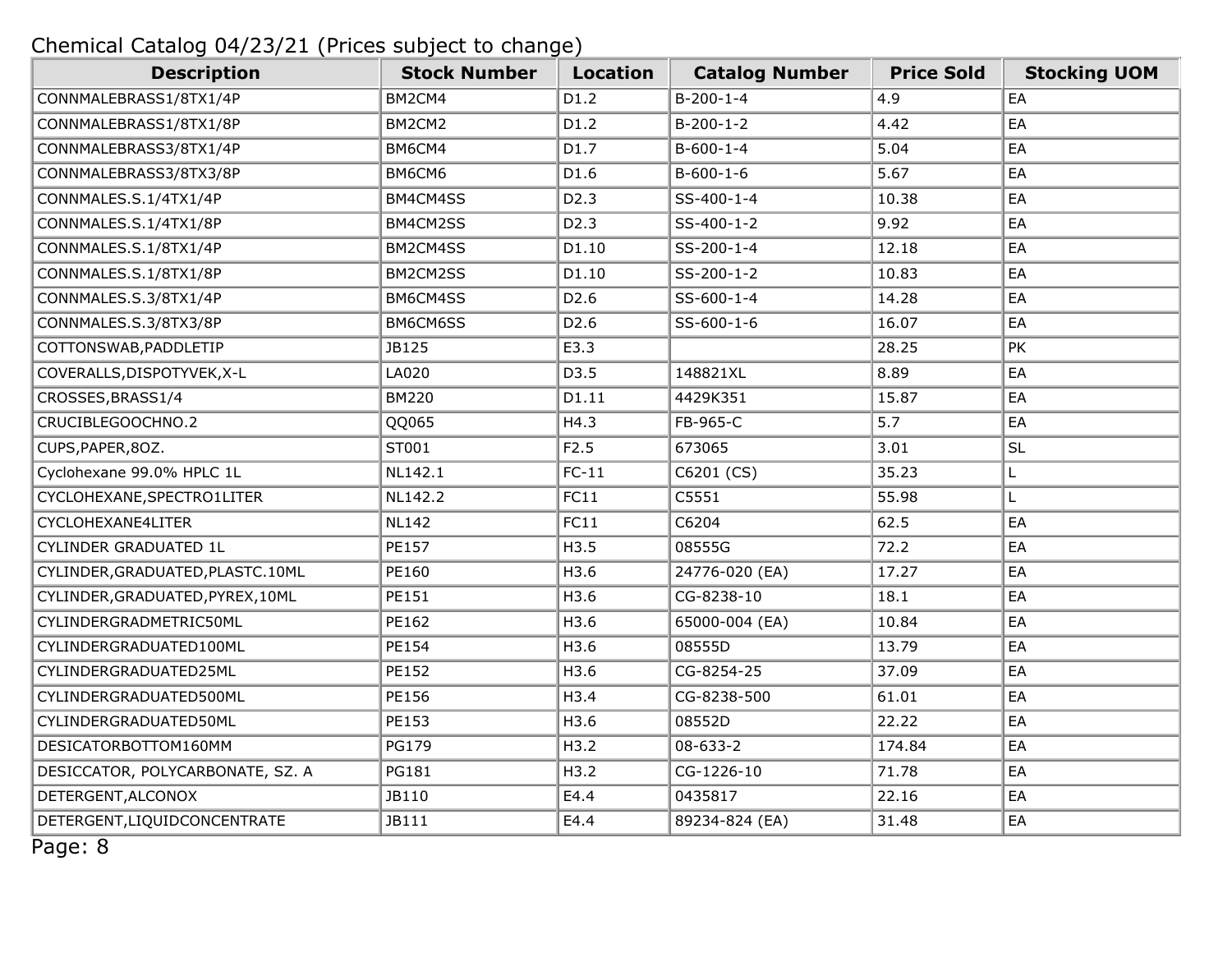| <b>Description</b>                  | <b>Stock Number</b> | <b>Location</b>          | <b>Catalog Number</b> | <b>Price Sold</b> | <b>Stocking UOM</b> |
|-------------------------------------|---------------------|--------------------------|-----------------------|-------------------|---------------------|
| DEUTERIUMOXIDE,10ml                 | <b>RD194</b>        | Fridge-Back of Storeroom | AC166300100           | 17.53             | EA                  |
| DEWAR, 665ML, GLASSCYL, AMER. THE   | ZD864               | A5.5                     | 10-197A               | 157.04            | EA                  |
| DICHLOROETHANE1,2,REAG.             | <b>ND141</b>        | FC10                     | DX0800-3              | 56.1              | Г                   |
| DICHLOROMETHANE, 18L                | ND143.6             | K4.6                     | D65100-18L-CS         | 68.49             | L.                  |
| DICHLOROMETHANE, FOR HPLC, >=99.8%, | ND143.5             | K3.3                     | 34856-4X4L            | 25.01             | EA                  |
| DICHLOROMETHANE, 4L                 | ND143.2             | K3.4                     | D1434 (CS)            | 25.81             | Г                   |
| DICHLOROMETHANE, SPEC. 1LITER       | <b>ND143</b>        | K3.2                     | D351                  | 43.44             | Г                   |
| DICHLOROMETHANE1LITER               | ND143.1             | K3.3                     | D1431 (CS)            | 18.69             | L                   |
| DIMETHYL SULFOXIDE-D6 (D, 99.9%) 10 | <b>ND149</b>        | Fridge-Back of Storeroom | DLM-10-10             | 21.68             | EA                  |
| DIMETHYLFORMAMIDE, (NN)500ML        | <b>ND150</b>        | $FC-12$                  | D119500 (CS)          | 24.72             | ML                  |
| DIMETHYLSULFOXIDE, 4LITER           | ND148.1             | K1.6                     | 472301-4L             | 52.82             | L                   |
| DIMETHYLSULFOXIDE,500ML             | <b>ND148</b>        | K1.5                     | D128500 (CS)          | 15.44             | ML                  |
| DIOXANE-P, REAGENT500ML             | ND145.2             | FC <sub>9</sub>          | DX2090-6              | 29.91             | ML                  |
| DIOXANE-PSPECTRO 1L                 | ND145.1             | FC <sub>9</sub>          | DX2091-6              | 132.79            | L.                  |
| DISH LIQUID                         | JB116               | E4.4                     | 530584SA              | 6.62              | QT                  |
| DISH LIQUID NATURAL 7TH GEN         | JB119               | E4.4                     | SEV22733              | 5                 | EA                  |
| DISH, PETRI w/COVER; 60x15mm        | <b>PG176</b>        | H5.3                     | 08747A                | 8.28              | EA                  |
| Dish, Petri; Polystyrene 100 x 15mm | PB123               | H6.2                     | FB0875713             | 3.08              | PK                  |
| Dish, Crystallizing 50X35mm50ML     | <b>PG177</b>        | H6.3                     |                       |                   | EA                  |
| DISHCRYSTALIZING100X50MM            | PG171               | H6.2                     | 08741D                | 13.62             | EA                  |
| DISHCRYSTALIZING125X65MM            | <b>PG175</b>        | H6.2                     | 08741E                | 26.23             | EA                  |
| DISHCRYSTALIZING150X75MM            | <b>PG174</b>        | H6.2                     | 08741F                | 33.98             | EA                  |
| DISHCRYSTALIZING170X90MM            | <b>PG172</b>        | H6.2                     | 08741G                | 41.06             | EA                  |
| DISHCRYSTALIZING190X100MM           | <b>PG173</b>        | H6.3                     | 08741H                | 48.55             | EA                  |
| DISHCRYSTALIZING70X50MM             | <b>PG170</b>        | H6.3                     | 08741A                | 10.2              | EA                  |
| DISHEVAPORATING80X45MM              | PF165               | H6.4                     | 25315-024 (CS)        | 13.86             | EA                  |
| DISK, DVD+RW 8.5GB                  | ZP021               | A4.3                     | IVR46846              | 1.49              | EA                  |
| DISK, 3.5, DSHD, IBM                | ZP026               | A4.3                     | NC1203824             | 29.57             | EA                  |
| Diskette Organizer                  | ZP015               | B <sub>3</sub>           |                       | 1.5               | EA                  |
| DISKETTE, CD-RW 74-650 MB           | ZP023               | A4.3                     | <b>VER95156</b>       | 1.32              | EA                  |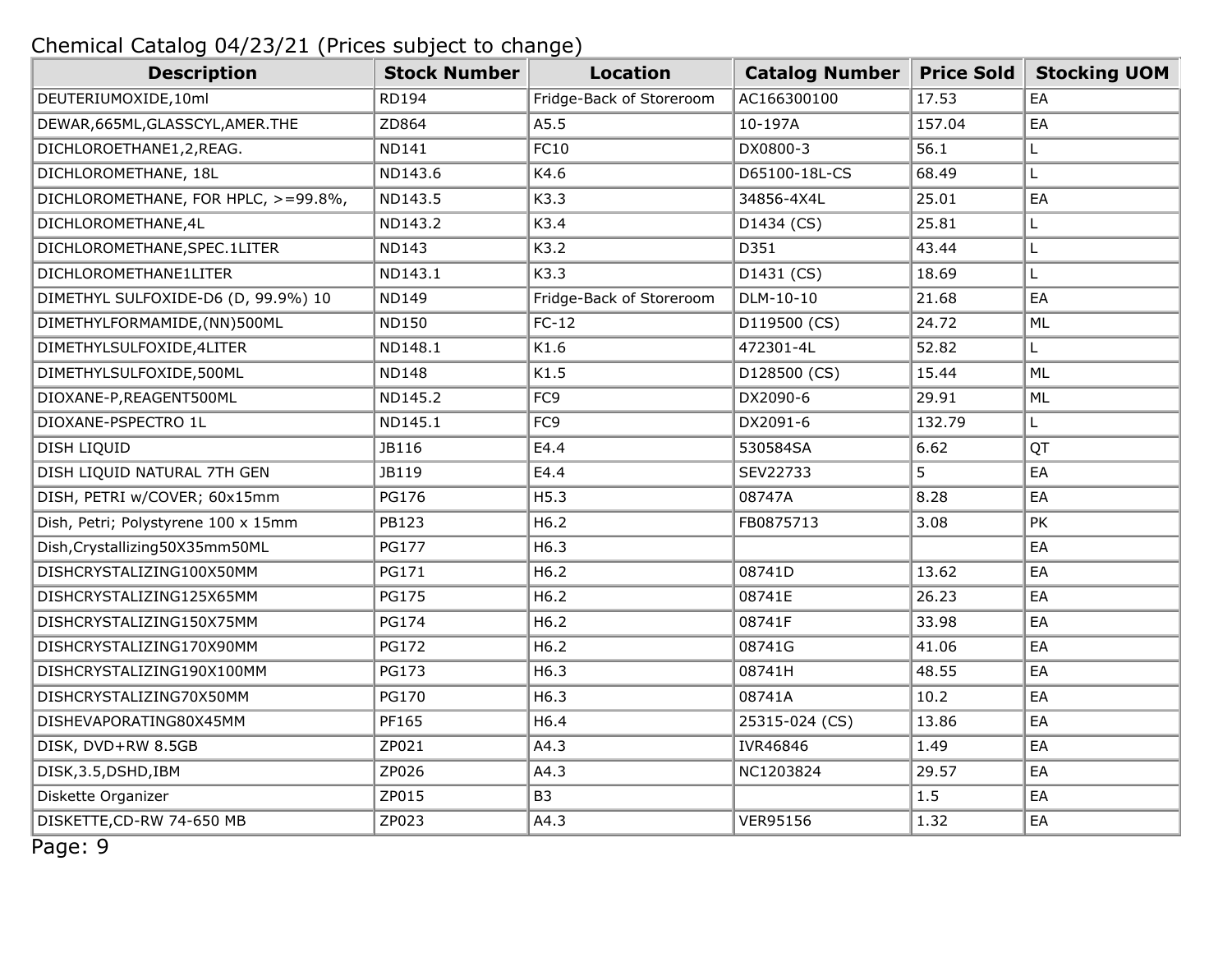| <b>Description</b>                  | <b>Stock Number</b> | Location          | <b>Catalog Number</b> | <b>Price Sold</b> | <b>Stocking UOM</b> |
|-------------------------------------|---------------------|-------------------|-----------------------|-------------------|---------------------|
| DO NOT DISASSEMBLE                  | BM2U                | D1.2              | $B-200-6$             | 6.56              | EA                  |
| DO NOT DISASSEMBLE                  | BM4CPSS             | D <sub>2</sub> .5 | SS-400-C              | 10.96             | EA                  |
| DRIERITE IND 8MESH, RE.             | <b>RD195</b>        | K5.4              | 075783A (CS)          | 21.42             | LB                  |
| DRIERITEREG8MESH, RE.               | <b>RD196</b>        | K5.4              | 075773A (CS)          | 13.51             | LB                  |
| Drum Wrench, Non-Sparking           | ZT444               | A5.4              | 9T409                 | 26.97             | EA                  |
| DRY BOARD REFILL, ASSORTED          | ST715.1             | A1.7              | 35Y586                | 1.69              | EA                  |
| Dust Pan; Fisher Scientific; Polyst | LP161               | E5.6              | 17227592              | 8.5               | EA                  |
| ELBOWBRASSMALE3/8TX3/8P             | BM6LM6              | D1.7              | $B-600-2-6$           | 11.32             | EA                  |
| ELBOWMALEBRASS1/4TX1/4P             | BM4LM4              | D1.4              | $B-400-2-4$           | 8.73              | EA                  |
| ELBOWMALES.S.1/4TX1/4P              | BM4LM4SS            | D <sub>2.3</sub>  | SS-400-2-4            | 19.84             | EA                  |
| ELBOWMALES.S.1/8TX1/8P              | BM2LM2SS            | D1.10             | SS-200-2-2            | 17.51             | EA                  |
| ELBOWUNIONBRASS1/4T                 | BM4LU               | D1.5              | $B-400-9$             | 8.86              | EA                  |
| ELBOWUNIONBRASS1/8T                 | BM2LU               | D1.3              | $B-200-9$             | 11.13             | EA                  |
| ELBOWUNIONS.S.1/4T                  | <b>BM4LUSS</b>      | D <sub>2.4</sub>  | SS-400-9              | 23.31             | EA                  |
| ELBOWUNIONS.S.3/8T                  | BM6LUSS             | D <sub>2</sub> .7 | SS-600-9              | 28.42             | EA                  |
| Envelope#10, 4.5x9.5"               | ST135               | A2.3              | 248064                | 5.33              | EA                  |
| ENVELOPE, CLASP, BRN, 12x15.5       | ST130               | A2.2              | 37910                 | 0.31              | EA                  |
| ENVELOPECLASP, 10X13                | ST120               | A2.2              | QUA37897              | 0.36              | EA                  |
| ERASER, MARKERBOARD                 | SZ150               | B2.2              | 307512                | 1.76              | EA                  |
| Erasers, Pink                       | SZ151               | A1.6              | 179487                | 0.36              | PK                  |
| ETHYLACETATE, ACS, 4L               | <b>NE152</b>        | FC8               | E1954 (CS)            | 25.55             | EA                  |
| ETHYLACETATE, REAGENT, 500ML        | <b>NE151</b>        | FC8               | E145500 (CS)          | 12.72             | ML                  |
| EthylAcetateACS18L                  | NE152.1             | $FC-3$            | 319902-18L-CS         | 59.74             | L                   |
| Ethylene Glycol Spectro 99%         | NE155.2             | K1.6              |                       | 52.81             | L                   |
| ETHYLENEGLYCOL1LITER                | NE155.1             | K1.5              | E1781 (CS)            | 17.14             | L                   |
| ETHYLENEGLYCOL4LITERS               | <b>NE155</b>        | K1.6              | E1784 (CS)            | 32.54             | Г                   |
| ETHYLETHER, ANHYDROUS, 4L           | NE153.2             | $FC-4$            | E1384 (CS)            | 60.13             | L                   |
| ETHYLETHER, ANHYDROUS1LITER         | <b>NE153</b>        | $FC-4$            | 673811-1L             | 28.7              | Г                   |
| EthylEtherAnhy20L                   | NE153.3             | $FC-2$            | E13820                | 139               | Г                   |
| FACE SHIELD DISP.                   | JA099               | E3.2              | 19-460-102            | 1.79              | EA                  |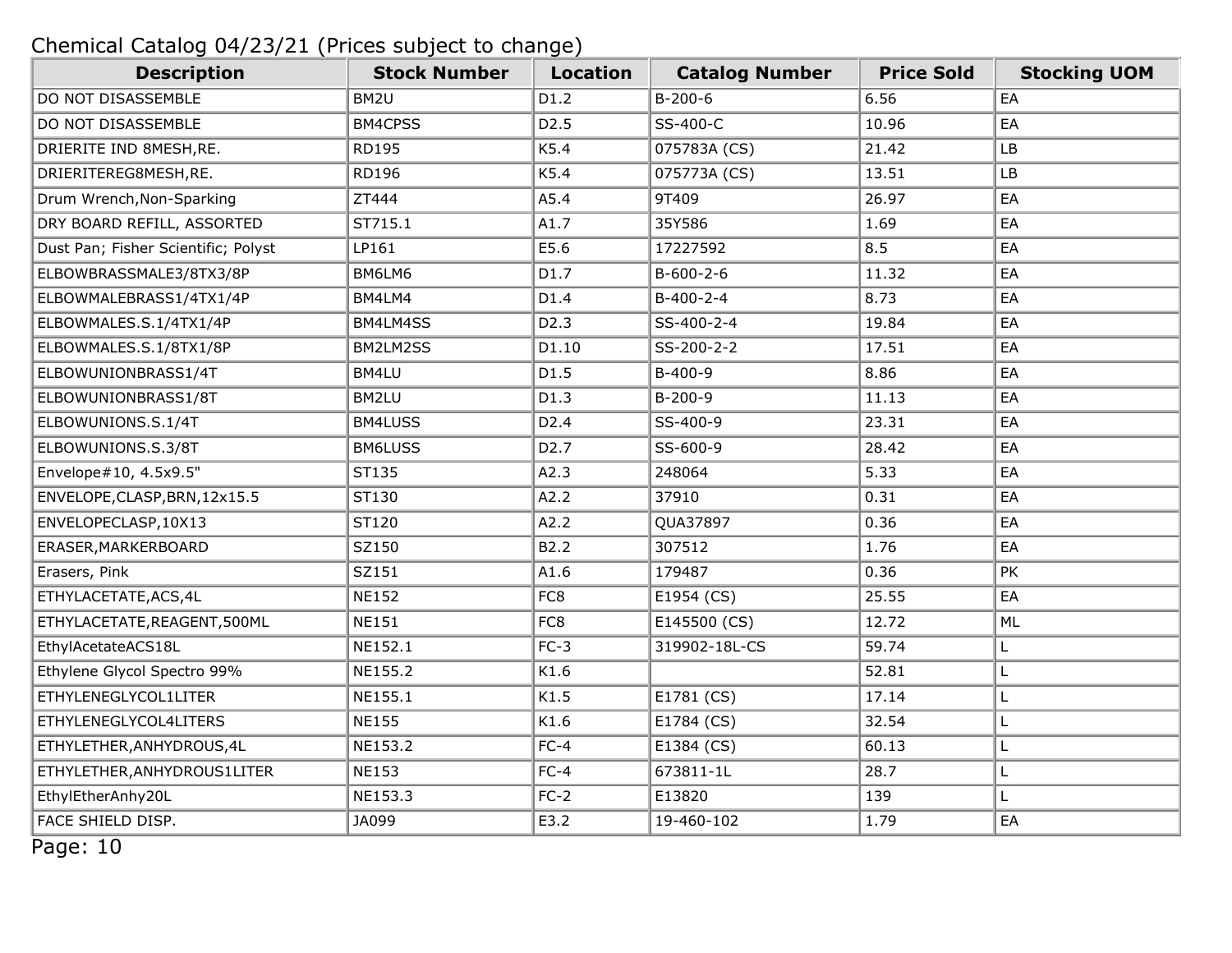| <b>Description</b>                | <b>Stock Number</b> | <b>Location</b>           | <b>Catalog Number</b> | <b>Price Sold</b> | <b>Stocking UOM</b> |
|-----------------------------------|---------------------|---------------------------|-----------------------|-------------------|---------------------|
| <b>FAN9INCH</b>                   | ZF200               | A4.1                      | 4CH69                 | 40.2              | EA                  |
| FILTER HOLDER RUBBER 37MM         | QP005.2             | C4.4                      | 05888102              | 4.37              | EA                  |
| Filter, Syringe 13mm0.2um         | LD202               | Please ask for assistance |                       |                   | EA                  |
| FILTER, SYRINGE 25MM .20 UM PTFE  | LD201               | Please ask for assistance | 28145-495 (CS)        | 1.34              | EA                  |
| FILTERFLASKADAPTOR, 70MM          | QP005.5             | C4.3                      | 05888105              | 8.25              | EA                  |
| FILTERHOLDERRUBBER22MM            | QP005               | C4.4                      | 05888100              | 5.23              | EA                  |
| FILTERHOLDERRUBBER28MM            | QP005.1             | C4.4                      | 89259-860 (PK)        | 5.41              | EA                  |
| FILTERHOLDERRUBBER46MM            | QP005.3             | C4.4                      | 05888103              | 8.2               | EA                  |
| FILTERHOLDERRUBBER58MM            | QP005.4             | C4.4                      | 05888104              | 8.35              | EA                  |
| FILTERPAPER, RANGEL#202, 12.5cm   | LD197               | E1.4                      | 28317263              | 7.51              | BX                  |
| FILTERPAPER, RANGEL#202, 18.5cm   | LD199               | E1.5                      | 28320-143 (PK)        | 18.79             | PG                  |
| FILTERPAPER, RANGEL#202, 5.5CM    | LD191               | E1.4                      | 28310-015 (PK)        | 10.88             | PK                  |
| FILTERPAPER, RANGEL#202, 9cm      | LD194               | E1.4                      | 28310-048 (PK)        | 9.25              | PK                  |
| FILTERPAPER, WHT#1,11cm           | LD206               | E1.5                      | 28310-081 (PK)        | 6.39              | PG                  |
| FILTERPAPER, WHT#1,12.5cm         | LD207               | E1.5                      | 28450-128 (PK)        | 17.97             | PG                  |
| FILTERPAPER, WHT#1,15cm           | LD208               | E1.5                      | 28450-150 (PK)        | 29.82             | PG                  |
| FILTERPAPER, WHT#1,4.25cm         | LD203               | E1.5                      | 28450-026 (PK)        | 10.81             | PG                  |
| FILTERPAPER, WHT#1,7cm            | LD204               | E1.5                      | 28450-070 (PK)        | 11.97             | PG                  |
| FILTERPAPER, WHT#40,12.5cm        | LD210               | E1.6                      | 28306-131 (PK)        | 44.14             | PG                  |
| FILTERPAPER, WHT#42,4.25cm        | LD213               | E1.6                      | 28480-026 (PK)        | 31.05             | PG                  |
| FILTERPAPER, WHT#42,5.5cm         | LD212               | E1.6                      | 28480-048 (PK)        | 36.43             | PG                  |
| FILTERPAPER, WHT#90mm             | LD205               | E1.5                      | 09-805D               | 18.59             | PK                  |
| FLASH DRIVE, USB 2.0, 32GB        | ZP017               | DISPENSED 9:30-11:30      | 281036                | 15.36             | EA                  |
| FLASK HEAVY rbf 29/26 JOINT 300mL | PJ105               | H1.2                      |                       |                   | EA                  |
| Flask, Flat bottom 6000ml         | PJ106               | H2.6                      |                       | 59.68             | EA                  |
| FLIPPER RACK, 4-WAY, SM.          | LU112.4             | E2.2                      | 490004-124 (BX)       | 7.07              | EA                  |
| FLOATING TUBE RACK, 15ML          | LU109               | E2.2                      | R7651-5EA             | 24.51             | PK                  |
| FLOATING TUBE RACK, 50ML          | LU108               | E3.1                      | R7526-5EA             | 24.04             | PK                  |
| FLORISIL500GM                     | OR245               | K6.5                      | EM-FX0284-1           | 100.12            | <b>GM</b>           |
| FLOWINDICATORBEL-ART=F19935       | ZV710               | D2.10                     | 1531534B              | 28.14             | EA                  |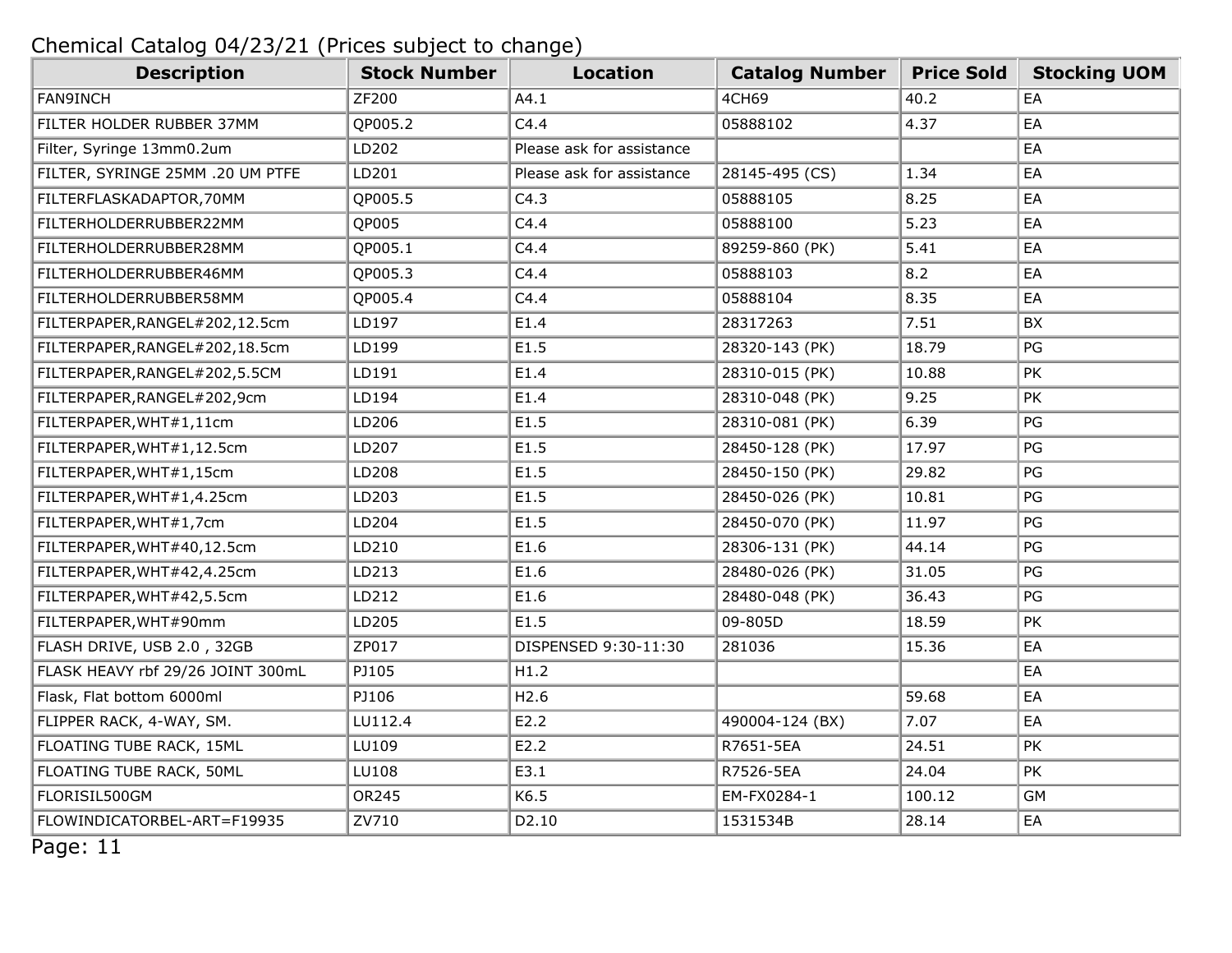| <b>Description</b>               | <b>Stock Number</b> | <b>Location</b> | <b>Catalog Number</b> | <b>Price Sold</b> | <b>Stocking UOM</b> |
|----------------------------------|---------------------|-----------------|-----------------------|-------------------|---------------------|
| FLSK3NANG14/20CENTN25ML          | <b>PN172</b>        | H2.3            | CG-1524-A-02          | 34.43             | EA                  |
| FLSK3NANG14/20CENTN50ML          | <b>PN173</b>        | H2.3            | CG-1524-A-05          | 37.29             | EA                  |
| FLSK3NANG24/40CENTN250ML         | <b>PN171</b>        | H2.3            | CG-1524-03            | 92.1              | EA                  |
| FLSK3NANG34/45CENTN500ML         | PN161               | H2.4            | CG-1524-42            | 83.48             | EA                  |
| FLSK3NECKANG3-14/20100ML         | <b>PN174</b>        | H2.3            | CG-1524-A-08          | 35.33             | EA                  |
| FLSKBOILPEAR14/20100ML           | <b>PN143</b>        | H1.3            | CG-1554-30            | 12.07             | EA                  |
| FLSKBOILPEAR14/2010ML DISTILLING | PN140               | H1.3            | CG-1558-04            | 41.1              | EA                  |
| FLSKBOILPEAR14/2025ML            | PN141               | H1.3            | CG-1554-26            | 11.84             | EA                  |
| FLSKBOILPEAR14/2050ML            | <b>PN145</b>        | H1.4            | CG-1554-28            | 11.87             | EA                  |
| FLSKBOILRND/BTM14/20100ML        | PJ102               | H1.5            | CG-1506-90            | 12                | EA                  |
| FLSKBOILRND/BTM14/20250ML        | PJ102.4             | H1.5            | CG-1506-92            | 17.19             | EA                  |
| FLSKBOILRND/BTM14/2025ML         | PJ100.1             | H1.5            | CG-1506-86            | 19.56             | EA                  |
| FLSKBOILRND/BTM14/2050ML         | PJ101               | H1.5            | CG-1506-88            | 12.3              | EA                  |
| FLSKBOILRND/BTM24/40100ML        | PJ091               | H1.4            | CG-1506-05            | 21.16             | EA                  |
| FLSKBOILRND/BTM24/401L           | PJ094               | H1.6            | CG-1506-23            | 37.96             | EA                  |
| FLSKBOILRND/BTM24/40250ML        | PJ092               | H1.4            | CG-1506-17            | 28.16             | EA                  |
| FLSKBOILRND/BTM24/40500ML        | PJ093               | H1.6            | CG-1506-20            | 32.59             | EA                  |
| FLSKBOILRND/BTM24/4050ML         | PJ090               | H1.4            | CG-1506-02            | 20.13             | EA                  |
| FLSKBOILRND/BTM5L                | PJ095               |                 |                       | 142.75            | EA                  |
| FLSKERLENMEYER24/40250ML         | PT081               | I2.3            | 80070-008 (EA)        | 32.61             | EA                  |
| FLSKERLENMEYERNM2L               | PT284               | I2.5            | 10039M                | 22.22             | EA                  |
| FLSKERLENMEYERNM500ML            | PT282               | <b>I2.4</b>     | 10039H                | 10.1              | EA                  |
| FLSKERLENMEYERSTOPPER500ML       | PW305               | I2.3            | 10098G                | 59.54             | EA                  |
| FLSKERLENMEYERWM2L               | <b>PU293</b>        | I2.5            | 10090E (CS)           | 32.98             | EA                  |
| FLSKFILTERING125ML               | PQ257               | I3.4            | 07250095              | 21.25             | EA                  |
| FLSKFILTERING1L                  | PQ260               | <b>I2.4</b>     | CG-8514-1L            | 54.98             | EA                  |
| FLSKFILTERING250ML               | PQ258               | I2.4            | 4948F27 (PK/1)        | 21.71             | EA                  |
| FLSKFILTERING2L                  | PQ261               | I2.6            | CG-8514-2             | 105.76            | EA                  |
| FLSKFILTERING3L                  | PQ262               | I2.6            |                       | 133.05            | EA                  |
| FLSKFILTERING500ML               | PQ259               | I3.5            | CG-8514-500           | 28.05             | EA                  |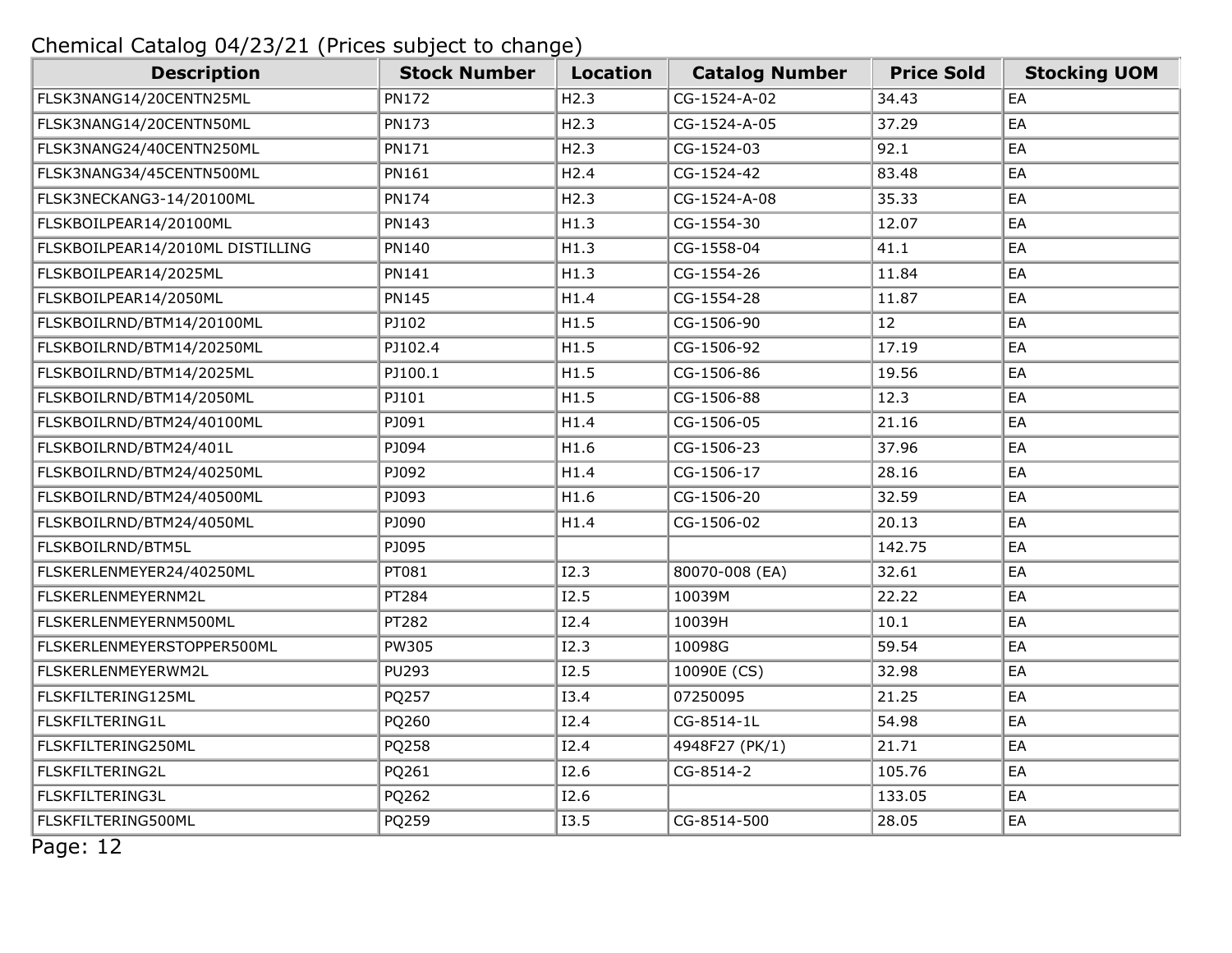| <b>Description</b>            | <b>Stock Number</b> | <b>Location</b>   | <b>Catalog Number</b> | <b>Price Sold</b> | <b>Stocking UOM</b> |
|-------------------------------|---------------------|-------------------|-----------------------|-------------------|---------------------|
| FLSKFILTERING50ML             | PQ256               | I2.3              | 985-15841-ZL          | 34.96             | EA                  |
| FLSKVOLUMETRIC100ML           | <b>PN178</b>        | H2.5              | CG-1600-05            | 27.91             | EA                  |
| FLSKVOLUMETRIC10ML            | <b>PN175</b>        | H2.4              | CG-1600-02            | 23.04             | EA                  |
| FLSKVOLUMETRIC1L              | <b>PN182</b>        | H2.6              | CG-1600-09            | 46.67             | EA                  |
| FLSKVOLUMETRIC25ML            | <b>PN176</b>        | H2.4              | CG-1600-03            | 26.26             | EA                  |
| FLSKVOLUMETRIC50ML            | <b>PN177</b>        | H2.5              | CG-1600-04            | 26.06             | EA                  |
| FRONTFERRULEBRASS1/2T         | BM8FF               | D1.9              | <b>BOGUS</b>          | 1.06              | EA                  |
| FRONTFERRULEBRASS1/4T         | BM4FF               | D1.6              | $B-403-1$             | 1.16              | EA                  |
| FRONTFERRULEBRASS1/8T         | BM2FF               | D1.4              | $B-203-1$             | 0.75              | EA                  |
| FRONTFERRULEBRASS3/8T         | BM6FF               | D1.9              | $B-603-1$             | 0.81              | EA                  |
| FRONTFERRULES.S.1/2T          | BM8FFSS             | D <sub>2.8</sub>  | SS8131                | 2.88              | EA                  |
| FRONTFERRULES.S.1/4T          | BM4FFSS             | D <sub>2.5</sub>  | SS-403-1              | 1.63              | EA                  |
| FRONTFERRULES.S.1/8T          | <b>BM2FFSS</b>      | D <sub>2</sub> .3 | SS-203-1              | 1.93              | EA                  |
| FRONTFERRULES.S.3/8T          | BM6FFSS             | D <sub>2.8</sub>  | SS-603-1              | 2.01              | EA                  |
| FRONTFERRULETEFLON1/4         | BM4FFT              | D2.10             | $T-403-1$             | 2.4               | EA                  |
| FRONTFERRULETEFLON1/8         | BM2FFT              | D2.10             | T2031                 | 3.19              | EA                  |
| FRONTFERRULETEFLON3/8         | BM6FFT              | D2.10             | T603-1                | 3.2               | EA                  |
| FUNNEL, BUCH., FRTDSC, 150MLC | QB219               | H4.5              | CG-1402-18            | 48.33             | EA                  |
| FUNNEL, BUCH., FRTDSC, 150MLF | QB218               | H4.4              | CG-1402-20            | 61.85             | EA                  |
| FUNNEL, BUCH., FRTDSC, 150MLM | QB217               | H4.4              | CG-1402-19            | 51.02             | EA                  |
| FUNNEL, BUCH., FRTDSC, 15MLF  | QB213.3             | H5.5              | CG-1402-08            | 26.6              | EA                  |
| FUNNEL, BUCH., FRTDSC, 15MLM  | QB213.2             | H4.3              | CG-1402-07            | 23.56             | EA                  |
| FUNNEL, BUCH., FRTDSC, 2MLC   | QB212.1             | H4.3              | 20-704A               | 41.77             | EA                  |
| FUNNEL, BUCH., FRTDSC, 2MLF   | QB212.3             | H4.3              | CG-1402-04            | 27.07             | EA                  |
| FUNNEL, BUCH., FRTDSC, 30MLF  | QB214.3             | H5.5              | CG-1402-12            | 29.24             | EA                  |
| FUNNEL, BUCH., FRTDSC, 30MLM  | QB214.2             | H5.5              | CG-1402-11            | 26.52             | EA                  |
| FUNNEL, BUCH., FRTDSC, 350MLC | QB220               | H4.5              | CG-1402-22            | 83.73             | EA                  |
| FUNNEL, BUCH., FRTDSC, 350MLM | QB221               | H4.5              | CG-1402-23            | 85.83             | EA                  |
| FUNNEL, BUCH., FRTDSC, 3LF    | QB224               | H4.6              |                       | 98.17             | EA                  |
| FUNNEL, BUCH., FRTDSC, 60MLC  | QB214               | H5.5              | CG-1402-14            | 27.46             | EA                  |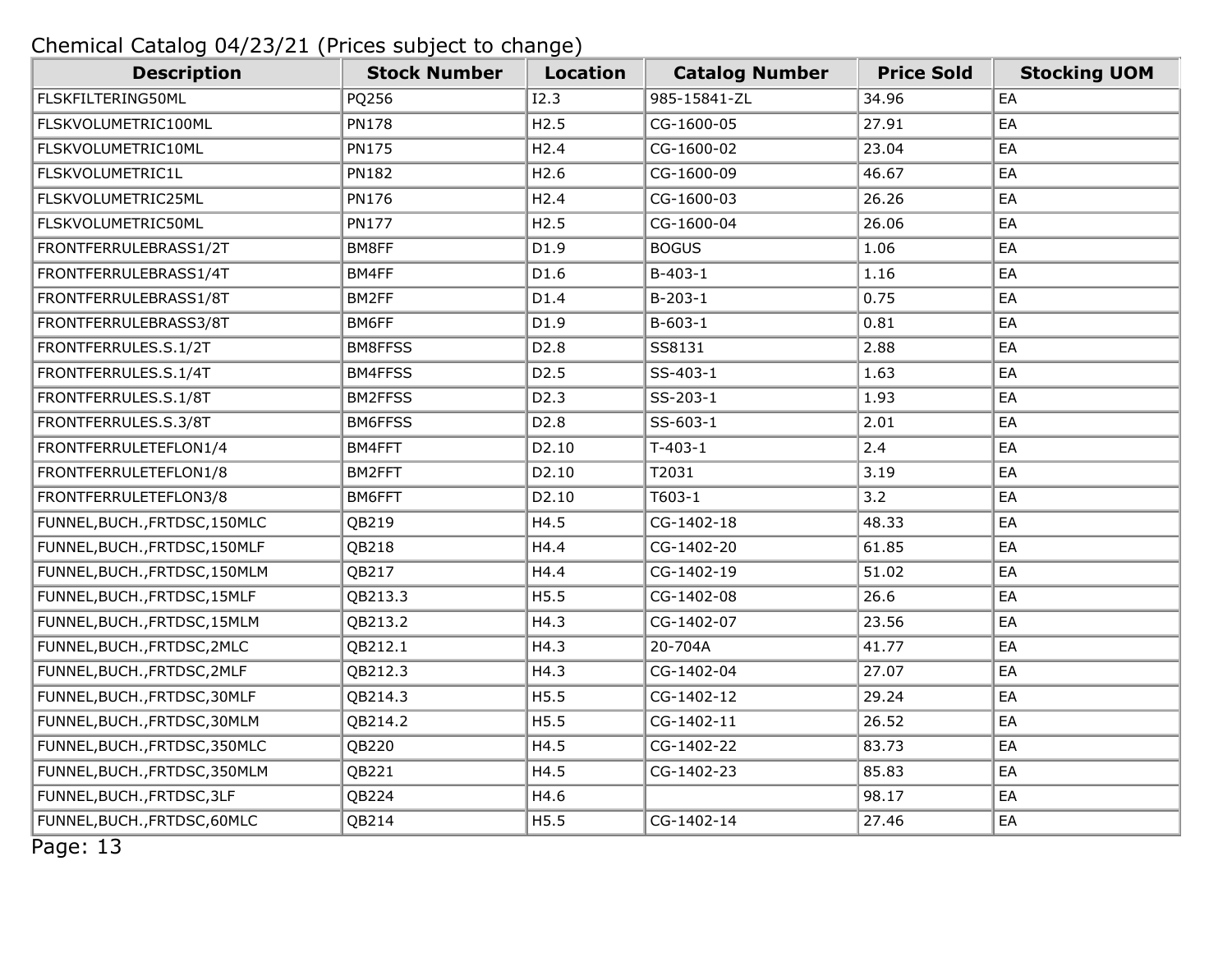| <b>Description</b>                      | <b>Stock Number</b> | <b>Location</b> | <b>Catalog Number</b> | <b>Price Sold</b> | <b>Stocking UOM</b> |
|-----------------------------------------|---------------------|-----------------|-----------------------|-------------------|---------------------|
| FUNNEL, BUCH., FRTDSC, 60MLF            | QB215               | H4.4            | CG-1402-16            | 36.25             | EA                  |
| FUNNEL, BUCH., FRTDSC, 60MLM            | QB216               | H4.4            | CG-1402-15            | 26.8              | EA                  |
| FUNNEL, BUCHNER 30-4MM 35 mL            | JC130               | H5.3            | CG-1888-01            | 29.47             | EA                  |
| FUNNEL, BUCHNER, 87ml                   | JC131               | H5.3            | 89038-120 (EA)        | 30.67             | EA                  |
| FUNNEL, BUCHNER83MMDIA60242             | JC133               | H5.3            | 89038-122 (CS)        | 41.74             | EA                  |
| FUNNEL, BUCHNERLarge                    | JC135               | H5.4            |                       | 100               | EA                  |
| FUNNEL, BUCHW/VAC.ADP.C14/20            | QB223               | H4.5            | CG-1406-57            | 51.77             | EA                  |
| FUNNEL, HIRSCH, IDplate: 16mm; OD: 55mm | JC121               | H4.3            | <b>FB967B</b>         | 34.63             | EA                  |
| FUNNELFILTERINGSHTSTM65MM               | <b>KN172</b>        | H6.6            | 10329B                | 11.12             | EA                  |
| FUNNELFILTERINGSHTSTM75MM               | <b>KN173</b>        | H6.6            | 985-17434-368         | 16.39             | EA                  |
| FUNNELHIRSCHFRTDISC50M                  | QB206               | H5.4            | 30314-019 (CS)        | 74.77             | EA                  |
| FUNNELPOWDER100MM                       | KJ136               | H6.4            | 985-17452-ZL          | 14.27             | EA                  |
| FUNNELPOWDER60MM                        | KJ134               | H6.4            | 985-17461-ZL          | 15.05             | EA                  |
| FUNNELPOWDER80MM                        | KJ135               | H6.4            | 985-17464-ZL          | 13.14             | EA                  |
| FUNNELPOWDERPOLY100MM                   | KJ139               | H6.5            | 30255-066 (PK)        | 6.23              | EA                  |
| FUNNELPOWDERPOLY80MM                    | KJ138               | H6.5            | 30255-044 (PK)        | 5.12              | EA                  |
| FUNNELSEPARATORYPEAR125ML               | KM159               | H1.2            | CG-1742-03            | 55.94             | EA                  |
| FUNNELSEPARATORYPEAR1L                  | KM162               | H1.3            | CG-1742-06            | 97.65             | EA                  |
| FUNNELSEPARATORYPEAR250ML               | KM160               | H1.2            | CG-1742-04            | 66.73             | EA                  |
| FUNNELSEPARATORYPEAR500ML               | KM161               | H1.2            | CG-1742-05            | 113.22            | EA                  |
| FUNNELSEPARATORYTEF60ML                 | QB210               | H1.2            | CG-1742-02            | 50.03             | EA                  |
| GLACIALACETICACID,500mL                 | <b>NC111</b>        | L3.2            | AX0073P-5             | 18.3              | ML                  |
| <b>GLASS MICROFIBER FILTERS</b>         | LD211               | E1.3            | WHA1820042            | 51.77             | EA                  |
| <b>GLASS-WATCH 65mm</b>                 | KQ202               | I4.5            | CG-8884-65            | 2.81              | EA                  |
| <b>GLASS-WATCH 65mm</b>                 | KQ202               | I4.5            | CG-8884-65            | 2.81              | EA                  |
| <b>GLASS-WATCH 65mm</b>                 | KQ202               | I4.5            | CG-8884-65            | 2.81              | EA                  |
| <b>GLASS-WATCH 65mm</b>                 | KQ202               | I4.5            | CG-8884-65            | 2.81              | EA                  |
| GLASS-WATCH5INCHDIA.                    | KQ208               | I4.5            | CG-8884-125           | 4.69              | EA                  |
| GLASSES4INMAGNIFYING                    | ZV915               | <b>B3.3</b>     | S95385                | 7.18              | EA                  |
| GLOCOIL, STRAIGHT, 415A                 | <b>WH068</b>        | B5.2            |                       | 13.77             | EA                  |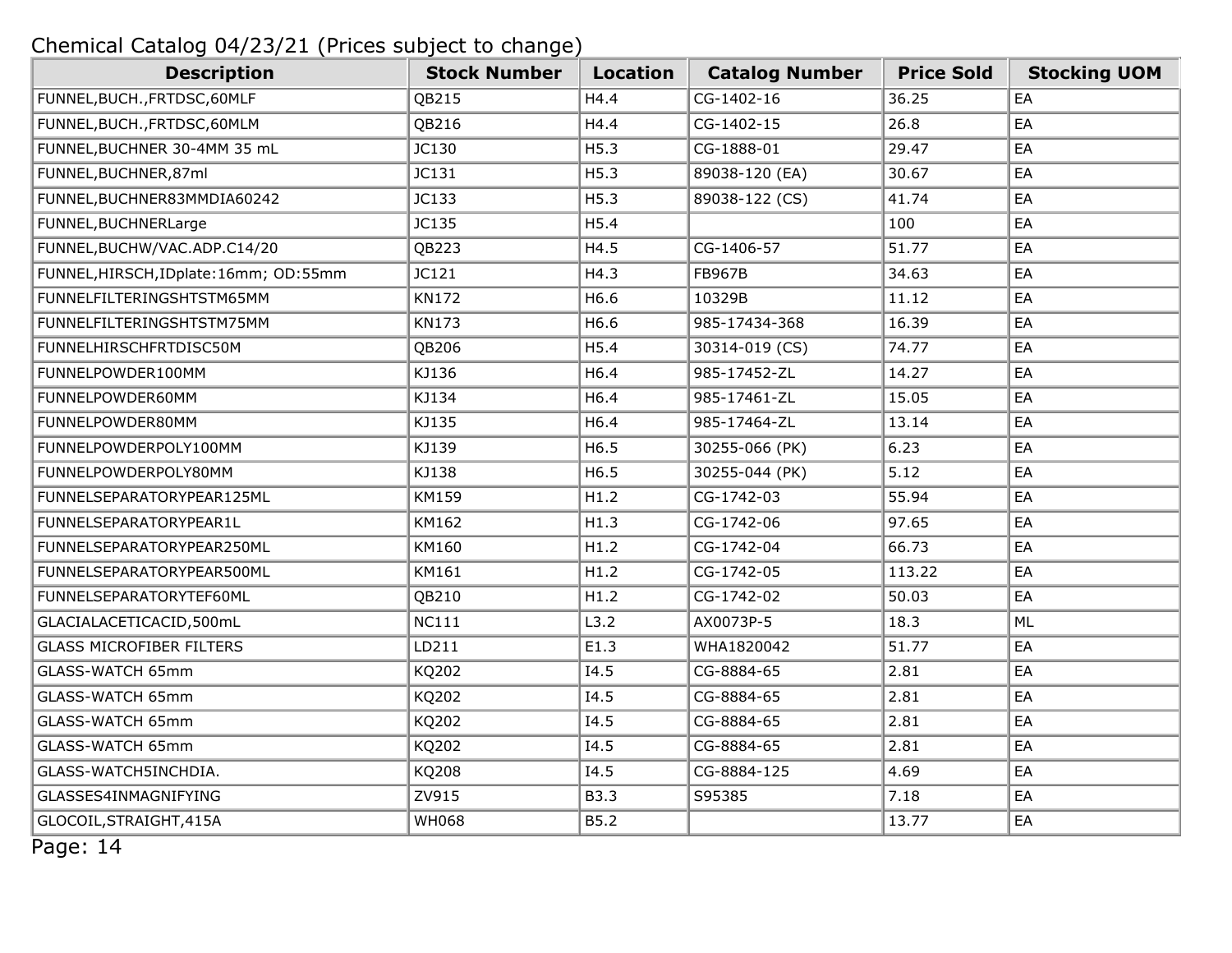| <b>Description</b>                   | <b>Stock Number</b> | <b>Location</b> | <b>Catalog Number</b> | <b>Price Sold</b> | <b>Stocking UOM</b> |
|--------------------------------------|---------------------|-----------------|-----------------------|-------------------|---------------------|
| GLOVES EVOLUTION LTX LG PK100        | LA126               | F1.6            | 1146268D (CS)         | 21.91             | <b>PK</b>           |
| GLOVES EVOLUTION LTX LG PK100        | LA126               | F1.6            | 1146268D (CS)         | 21.91             | PK                  |
| GLOVES EVOLUTION LTX MD PK100        | LA125               | F1.6            | 1146268C (CS)         | 10.97             | PK                  |
| GLOVES, ALOE Nitrile MED 200PACK     | LA131               | F1.2            | MDS195285             | 25.31             | PK                  |
| GLOVES, MICROFLEX NITRILE Lrg        | LA121               | F1.2            | 3NEZ1                 | 21.89             | BX                  |
| GLOVES, MICROFLEX NITRILE Med        | LA122               | F1.2            | 3NEZ2                 | 11.85             | BX                  |
| GLOVES, MICROFLEX NITRILE Sm         | LA118               | F2.5            | 94001-366 (PK)        | 20.75             | BX                  |
| GLOVES, MICROFLEX NITRILE X-Lrg      | LA123               | F1.2            | 3NEZ4                 | 12.11             | BX                  |
| GLOVES, NITIRLE HI FIVE EX SM        | LA130               | F1.6            | 10159-898 (CS)        | 11.2              | BX                  |
| GLOVES, BUTYL17MIL, SIZE8            | LA119               | D3.3            | 3RZF4                 | 76.43             | <b>PR</b>           |
| GLOVES, BUTYL17MIL, SIZE9            | LA119.1             | D3.3            | 32887-949 (PR)        | 70.67             | <b>PR</b>           |
| GLOVES, COTTON                       | LA098               | D3.3            | 19013540              | 22.83             | EA                  |
| GLOVES, COTTON/LEATHERPALMLA085      | LA100               | D3.1            | 19053924              | 3.06              | <b>PR</b>           |
| Gloves, L, Nitrile Biodegradable     | LA134               | F1.6            | <b>PS-PFLB</b>        | 8.97              | BX                  |
| Gloves, M, Nitrile Biodegradable     | LA133               | F1.6            | PS-PFMB               | 8.97              | BX                  |
| <b>GLOVES, NEOPRENE LARGE</b>        | LA112               | D3.2            | 1139234C              | 6.46              | <b>PR</b>           |
| GLOVES, NEOPRENE MEDIUM              | LA110               | D3.2            | 32917-230 (PK)        | 7.88              | <b>PR</b>           |
| GLOVES, NEOPRENESIZE9                | LA113               | D3.2            | 1139235D              | 7.8               | <b>PR</b>           |
| GLOVES, NITRILE LRGBLUE Disposable   | LA129               | F1.4            | 89428-752             | 42.2              | BX                  |
| GLOVES, NITRILE MEDBLUE Disposable   | LA128               | F1.4            | 89428-750             | 42.29             | BX                  |
| GLOVES, NITRILE SMBLUE Disposable    | LA127               | F1.4            | 89428-748 (CS)        | 29.38             | BX                  |
| GLOVES, NITRILE, 22MIL, SIZE8        | LA120               | D3.4            | 32890-118 (PK)        | 10.25             | <b>PR</b>           |
| GLOVES, NITRILE, 22MIL, SIZE9        | LA120.1             | D3.4            | 32890-120             | 10.62             | <b>PR</b>           |
| Gloves, XL, Nitrile BiodegradableBlk | LA135               |                 |                       |                   | PK                  |
| <b>GLOVESCLEANROOM LRG</b>           | LA085               | D3.3            | 94000-612 (PK)        | 1.07              | EA                  |
| GLUE, ELMERS4OZ.                     | ZG127               | A3.4            | 500038-610 (EA)       | 2.31              | EA                  |
| GLUE, EPOXYDEVCON5-MINUTE            | ZG126.8             | A3.3            | 5A462                 | 6.14              | EA                  |
| GLUE, SUPER, QUICK-DRYING            | ZG130               | A3.4            | 648018                | 0.91              | EA                  |
| GLUESTICK, UHUSTIC, 0.740Z           | ZG132               | A3.4            | 500033-524 (PK)       | 2.2               | EA                  |
| GLYCEROL, ACS REAGENT 4L             | <b>NE158</b>        | K1.4            | G334 (CS)             | 129.78            | L.                  |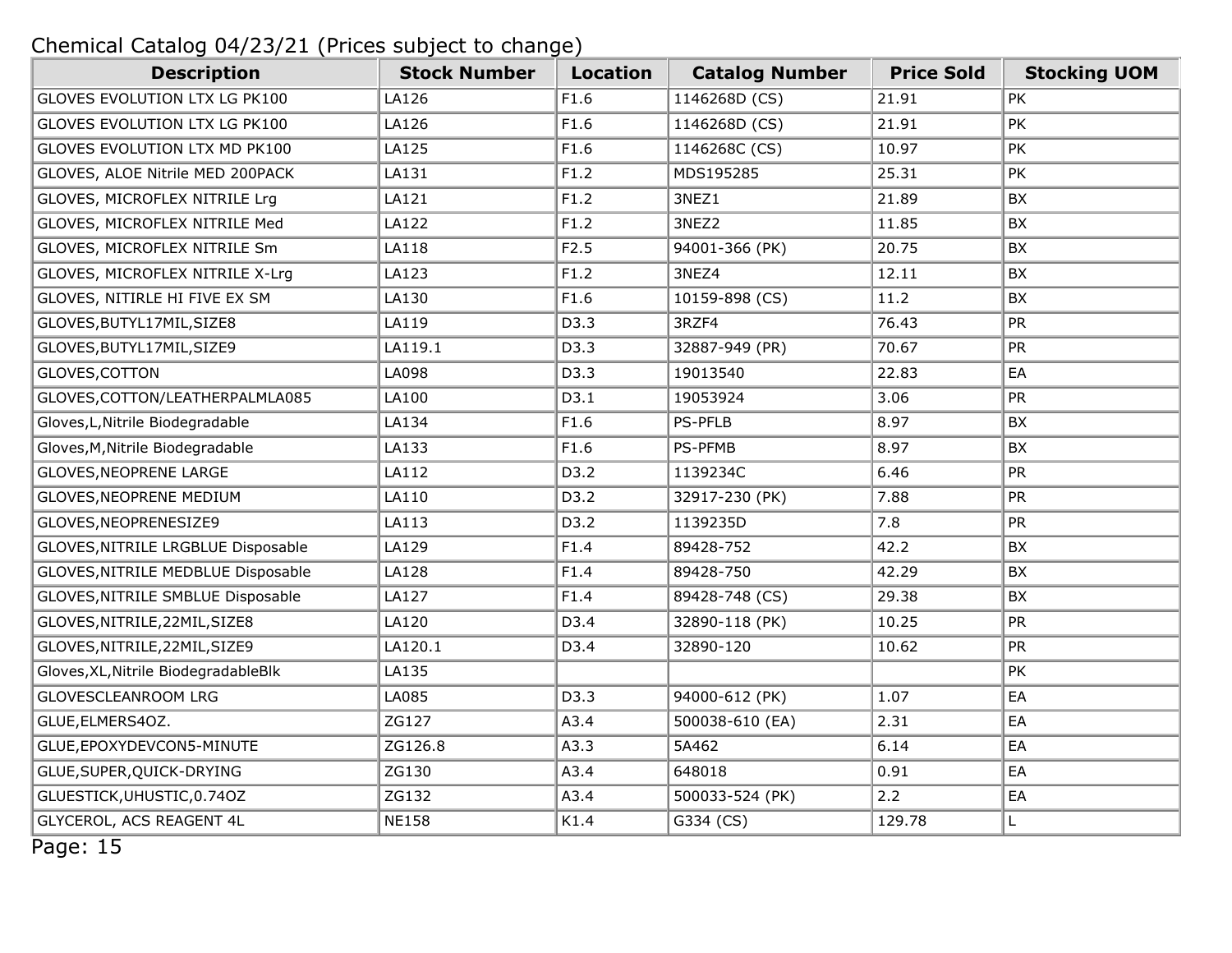| <b>Description</b>                 | <b>Stock Number</b> | <b>Location</b>          | <b>Catalog Number</b>   | <b>Price Sold</b> | <b>Stocking UOM</b> |
|------------------------------------|---------------------|--------------------------|-------------------------|-------------------|---------------------|
| GLYCEROL, SPECTRO. 1LT.            | <b>NE159</b>        | K1.4                     | <b>BDH1172-1LP (CS)</b> | 51.95             | L                   |
| GREASE, HIGH VACUUM                | ZG109               | B3.3                     | 59344-055 (EA)          | 29.76             | EA                  |
| HAMMER, CLAW160Z.                  | ZT120               | A5.2                     | 6R254                   | 12.1              | EA                  |
| <b>HAND SANITIZER</b>              | JB118               | E4.3                     | 3VDD6                   | 9.01              | EA                  |
| <b>HANDCREAM</b>                   | LA050               | E4.3                     | 500034-292 (EA)         | 18.41             | TU                  |
| Heat Shrink, Tubing 3/8            | <b>TL106</b>        | D <sub>3</sub>           |                         | $\mathbf{1}$      | EA                  |
| HERCO CLEAR TUBING 5/16 X 1/2      | LJ166               | G1.5                     | 0500.094                | 2.36              | FT                  |
| Hexane, 18L mixture of isomers ACS | NN166.4             | $FC-2$                   | 178918-18L-CS           | 46.14             | L                   |
| HEXANES, HPLC. 1LITER              | NN166.3             | FC11                     | H3021 (CS)              | 15.97             | L                   |
| HEXANES, n-Hexane SPECTRO1LITER    | NN166.2             | FC11                     | HX0295-6                | 39.05             | L                   |
| HEXANES, REAGENT, 4LITER           | NN166.1             | FC11                     | H3024 (CS)              | 29.65             | EA                  |
| HIGHLIGHTER, YELLOW                | ST786               | A1.6                     | UNV08861                | 0.65              | EA                  |
| HIGHTLIGHTER, PINK                 | ST788               | A1.6                     | SAN25009                | 0.97              | EA                  |
| HOSE&TubeClamp11/16"-1-1/2"        | YH011               | G3.3                     | 5407K62                 | 18.49             | EA                  |
| HOSECLAMP9/16"                     | YH010               | G3.3                     | 5388K18                 | 9.93              | EA                  |
| HOSECLAMPS7/16"-25/32              | YH006               | G3.3                     | 5388K16                 | 9.05              | EA                  |
| HOSECLAMPSMINIATURE                | YH003               | G3.3                     |                         |                   | PK                  |
| HOSECLAMPSMINIATUREH4 7/32         | <b>YH004</b>        | G3.3                     | 16P269                  | 2.05              | <b>PK</b>           |
| HOSECLAMPSMINIATUREH8              | <b>YH008</b>        | G3.3                     | 5388K17                 | 9.93              | EA                  |
| HYDROGENPEROXIDE30%,500ml          | OR330               | See Storekeeper for help | H327500 (CS)            | 14.82             | ML                  |
| Industrial Flashlight Incandescent | ZV916               | A4.3                     | 49XX76                  | 34.92             | EA                  |
| IODOMETHANE99%500GMS               | OR220               | TO BE DELETED            | <b>I8507</b>            | 195.76            | EA                  |
| ISO-OCTANE(spectro)1liter          | <b>NT222</b>        | $FC-11$                  | 0296-1                  | 46.79             | L.                  |
| KIMWIPES, LARGE, 15X16-7/8         | ST160               | E2.6                     | 440125                  | 6                 | <b>PK</b>           |
| KIMWIPES, REGULAR, 4-1/2X8-1/2     | ST159               | E2.5                     | 440110                  | 2.11              | BX                  |
| KNIFE, XACTOANDHOLDERNO.2          | ZT180               | B4.3                     | 38995A71                | 9.8               | EA                  |
| LABBOOK, NORMALRULED               | ST071               | C2.3                     | <b>B200PH</b>           | 30.79             | EA                  |
| LABCOAT, DISPOTYVEK, LARGE         | LA042               | D3.6                     | 19-046-143C             | 5.5               | EA                  |
| LABCOAT, DISPOTYVEK, MED           | LA040               | D3.5                     | 414004-378 (CS)         | 3.05              | EA                  |
| LABCOAT, DISPOTYVEK, SMALL         | LA038               | D3.5                     | 19-013-069              | 6.63              | EA                  |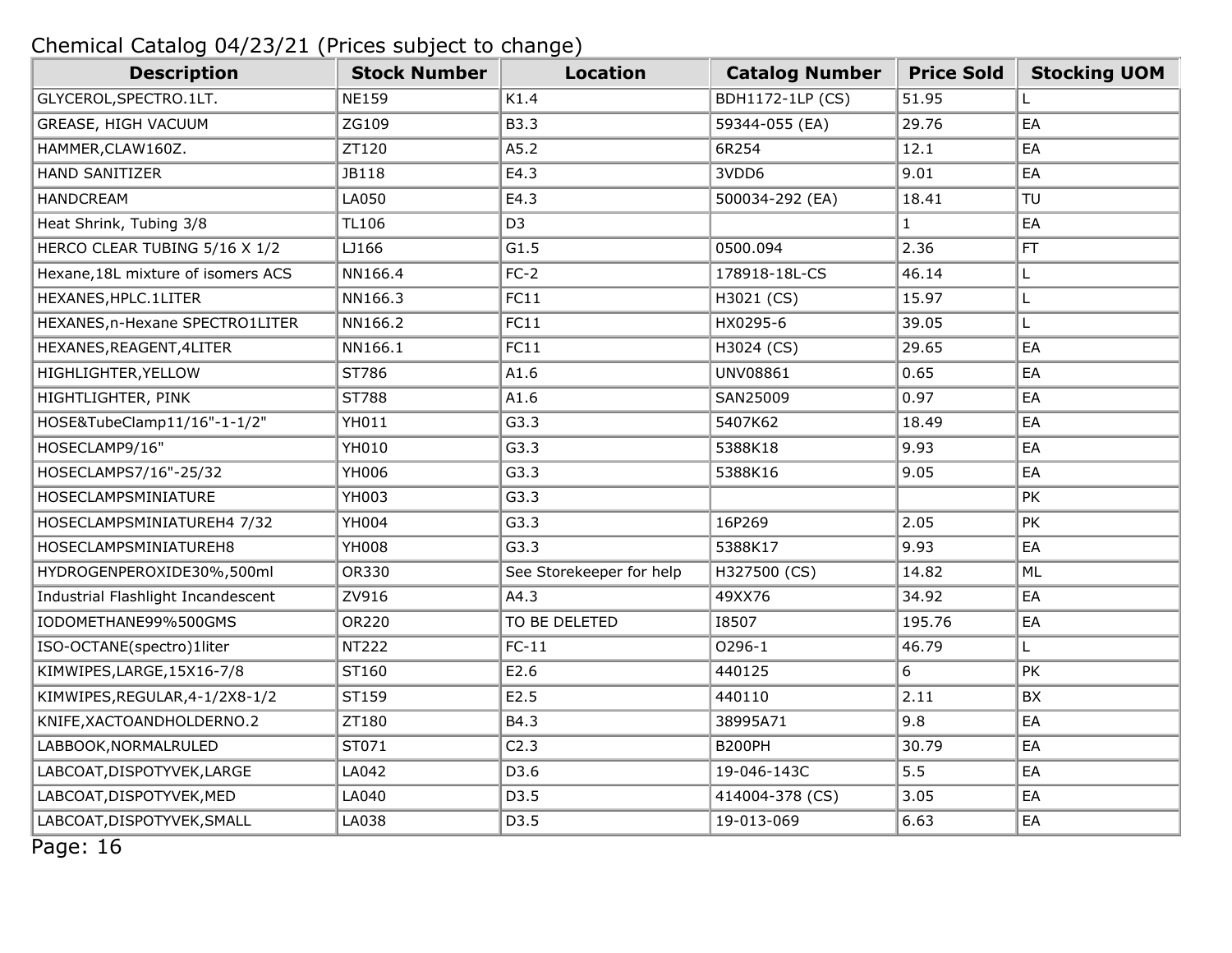| <b>Description</b>                  | <b>Stock Number</b> | <b>Location</b>          | <b>Catalog Number</b> | <b>Price Sold</b> | <b>Stocking UOM</b> |
|-------------------------------------|---------------------|--------------------------|-----------------------|-------------------|---------------------|
| LABEL, 1X2.75PAGE8.5X11             | SW300               | A3.5                     | UNV80101              | 4.51              | PK                  |
| Labels, 1 X 3/4                     | ST862               | A3.3                     | AVE05428              | 6.66              | EA                  |
| LABJACK, 4X4MEDIUM                  | ZJ099               | E2.2                     | 1467350               | 186.6             | EA                  |
| Lead Refills, 0.7mm                 | ST719.1             | A1                       | PEN50HB               | 1.16              | TU                  |
| Legal Pad                           | ST555               | C2.5                     | TOP7532               | 1.43              | EA                  |
| LIGHTBULBLAMP60-WATT                | <b>TL600</b>        | A4.2                     | 313258                | 3.17              | EA                  |
| LIGHTER, GAS                        | ZT095               | A5.2                     | 12007 (CS)            | 9.15              | EA                  |
| LIGHTERFLINT                        | ZT096               | A5.2                     | 120075                | 12.27             | EA                  |
| LUBRICANT, WD-40, 80Z.              | ZG215.1             | <b>B3.3</b>              | 410411                | 7.99              | EA                  |
| Luer-to-Tubing Connector            | ZV917               | D <sub>2.8</sub>         | CAD6512-5EA           | 48.75             | EA                  |
| MAGNESIUMSULFATEANHY.               | RM219               | K6.3                     | M65500 (CS)           | 16.78             | <b>GM</b>           |
| MAGNESIUMSULFATECRYS.               | RM219.1             | K6.3                     | MX00701               | 26.93             | <b>GM</b>           |
| <b>MAILINGBOXESFORBOOKS</b>         | <b>SU135</b>        | C3.1                     | 1147604               | 2.99              | EA                  |
| ManilaFileFolders                   | ST399               | C <sub>3</sub>           | 810838                | 6.33              | BX                  |
| MASK, N-95                          | ST150               | Available upon request   | 19002713 (CS)         | 3.49              | EA                  |
| Mech Pencils, 0.7 mm                | ST719               | A2.5                     | BICMV711BK            | 1.43              | EA                  |
| METHANOL, ANHYDROUS, 1L             | MN171.4             | FC7                      | C001G84 (CS/6)        | 41.58             | EA                  |
| METHANOL, CERT. ACS, 4L             | NM171.2             | FC7                      | A4124 (CS)            | 18.49             | L.                  |
| METHANOL, CERTIFIEDACS500ML         | <b>NM171</b>        | FC7                      | MX0485-6              | 15.02             | ML                  |
| METHANOL, Optima4L                  | NM171.3             | FC7                      | A454-4                | 19.87             | L.                  |
| METHANOL-D4                         | <b>NM172</b>        | Fridge-Back of Storeroom | DLM-24-10             | 52.03             | EA                  |
| METHANOLSPECTRO, 1LITER             | NM171.1             | FC7                      | A454-1                | 12.66             | L.                  |
| Methyl Ethyl Ketone4LACS (Butanone) | <b>NB103</b>        | $FC-8$                   |                       | 43.15             | <b>BT</b>           |
| METHYLENE CHLORIDE-D2 10G           | ND143.3             | <b>SPEC ORD</b>          | DLM-23-10             | 59.26             | EA                  |
| MICROSCOPE COVER SLIDE # 1.5        | JB115.1             | E1.6                     | 12-542B               | 6.04              | <b>BX</b>           |
| MICROSCOPESLIDES3X1                 | JB115               | E1.6                     | 125493 (CS)           | 17.95             | PK                  |
| MicroscopoeSlides3x1"               | JB115.3             | E1.6                     |                       | 8.33              | PK                  |
| MicroscpoeSlides25x75x1mm           | JB115.2             | E1.6                     |                       | 8.33              | PK                  |
| MICROTUBE RACK 1.5-2ML              | LU112.1             | E2.2                     | 2380-1048             | 9.22              | EA                  |
| MIRRORINSPECTION                    | ZT126               | A5.4                     | 38VY53                | 7.7               | EA                  |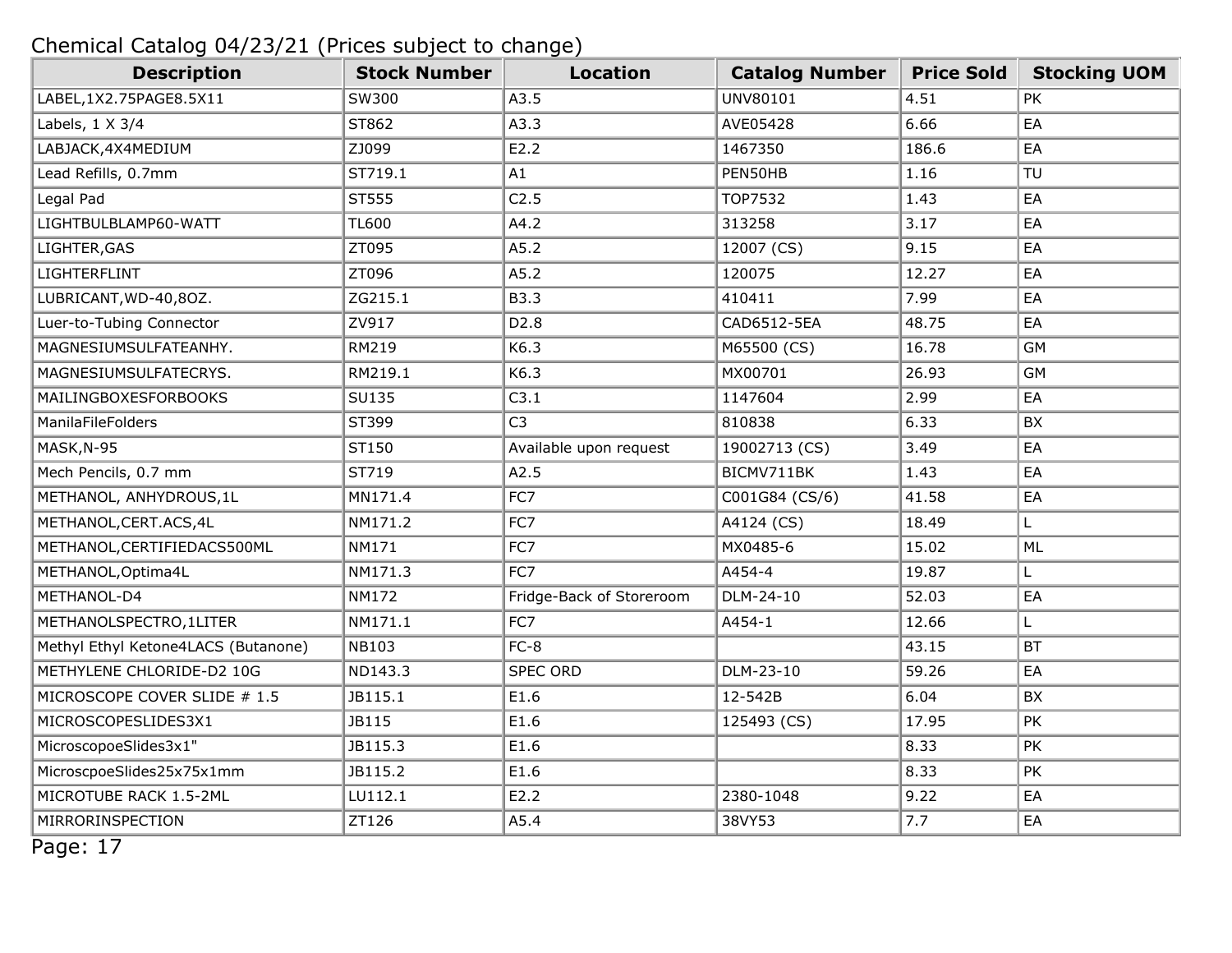| <b>Description</b>                  | <b>Stock Number</b> | <b>Location</b>      | <b>Catalog Number</b> | <b>Price Sold</b> | <b>Stocking UOM</b> |
|-------------------------------------|---------------------|----------------------|-----------------------|-------------------|---------------------|
| MORTAR, PORCELAIN, 47X70MMDIA, 50ML | JM160               | H4.2                 | 89038-144 (EA)        | 21.41             | EA                  |
| MORTAR, PORCELAIN, 90MMDIA, 145M    | JM161               | H4.2                 | 89038-148 (EA)        | 18.62             | EA                  |
| N, N-Dimethylformamide 4L, ACS Reag | <b>ND151</b>        | $FC-12$              | D1194 (CS)            | 35.14             | EA                  |
| Needle, disp. 21g (.8mm x 50mm)     | ZN212               | DISPENSED 9:30-11:30 | 1482113N (CS)         | 35.22             | BX                  |
| Needle, disp. 23gx1.5in(Lnth 3.8cm) | ZN215               | DISPENSED 9:30-11:30 |                       | 13.51             | BX                  |
| NEEDLE12IN20GSEPTUMPT.              | ZN199               | DISPENSED 9:30-11:30 | 20068-590 (PK)        | 15.9              | EA                  |
| NEEDLE18G6INPERFEKTUM               | ZN188               | DISPENSED 9:30-11:30 | 89234-220 (PK)        | 17.1              | EA                  |
| NEEDLE20G6INPERFEKTUM               | ZN208               | DISPENSED 9:30-11:30 | 1482515Z              | 23.72             | EA                  |
| NEEDLEBD17G31/2INLN                 | ZN173.5             | DISPENSED 9:30-11:30 | 14-818-104H           | 13.76             | EA                  |
| NEEDLEBD20G4INLNR45                 | ZN204               | DISPENSED 9:30-11:30 | 1482515Y              | 23.72             | EA                  |
| NEEDLEBD25G2INLNR1028               | ZN252               | DISPENSED 9:30-11:30 | 14-815415             | 9.21              | EA                  |
| NEEDLEBDG22G4IN45LNR1359            | ZN224               | DISPENSED 9:30-11:30 | 1482515M              | 16.16             | EA                  |
| NEEDLES 20G 2INSTHS=J237            | ZN202.5             | DISPENSED 9:30-11:30 | 14825H                | 9.11              | EA                  |
| NEEDLES 26G 3-1/2IN462              | ZN183.5             | <b>SPEC ORDER</b>    |                       | 41.07             | EA                  |
| Needles, dispo, 18 gauge            | ZN209               | DISPENSED 9:30-11:30 | 553-10939-081         | 9.48              | BX                  |
| NEEDLES, DISPO., 20 GUAGE           | ZN211               | DISPENSED 9:30-11:30 | 305175                | 5.79              | <b>BX</b>           |
| Needles, dispo., 25 gauge.          | ZN213               | DISPENSED 9:30-11:30 | 1482113D              | 11.42             | PK                  |
| Needles, dispo.23 gauge x 3/4       | ZN210               | DISPENSED 9:30-11:30 | 1482113G              | 24.41             | BX                  |
| Nickel (II) Chloride Hexahydrate    | <b>RG232</b>        | K6.2                 | S25442                | 24.01             | <b>GM</b>           |
| NMR TUBE, 7LONG 5MM 100MHz          | ZS102               | G3.5                 | C-ST500-7             | 20.06             | <b>PK</b>           |
| NMR, TUBE, 5mm 200MHz 7in. length   | ZS103               | G4.4                 | $C-S-5-200-7$         | 29.72             | PK                  |
| Notebook, Spiral Bound 8 1/2 X 11   | ST549               | C1.2                 | MEA06622              | 2.85              | EA                  |
| NOTEBOOK, RECORDS, CARBONLESS       | ST074               | C2.3                 | 951640                | 13.36             | EA                  |
| NUTBRASS1/2T                        | BM8N                | D1.9                 | $B-812-1$             | 2.64              | EA                  |
| NUTBRASS1/4T                        | BM4N                | D1.6                 | $B-402-1$             | 0.73              | EA                  |
| NUTBRASS1/8T                        | BM2N                | D1.4                 | $B-202-1$             | 0.96              | EA                  |
| NUTBRASS3/8T                        | BM6N                | D1.8                 | $B-602-1$             | 0.97              | EA                  |
| <b>NUTS.S.1/2T</b>                  | BM8NSS              | D <sub>2.8</sub>     | SS-812-1              | 7.12              | EA                  |
| <b>NUTS.S.1/4T</b>                  | BM4NSS              | D <sub>2</sub> .5    | SS-402-1              | 2.88              | EA                  |
| NUTS.S.3/8T                         | BM6NSS              | D <sub>2</sub> .8    | SS6021                | 3.31              | EA                  |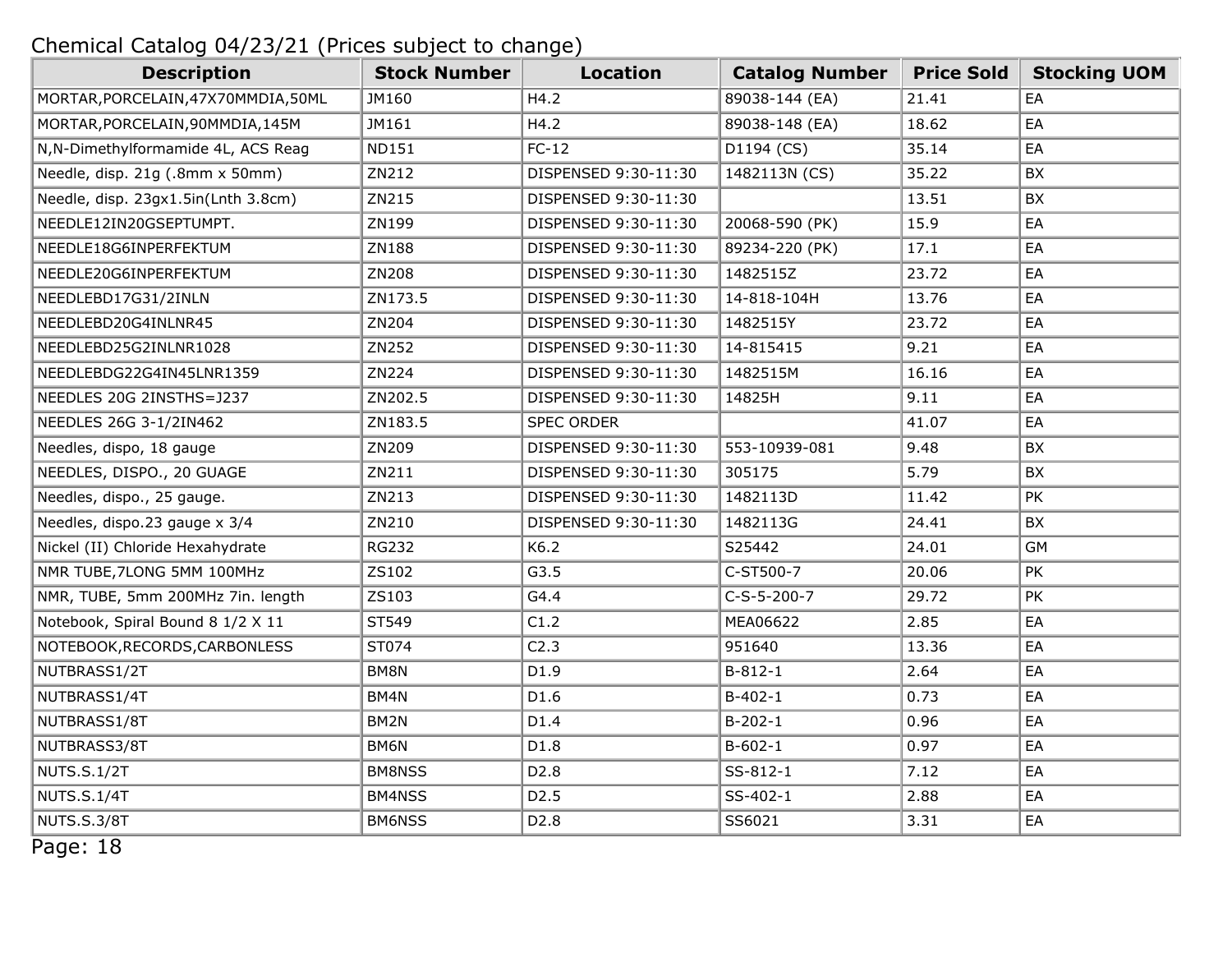| <b>Description</b>               | <b>Stock Number</b> | <b>Location</b>      | <b>Catalog Number</b> | <b>Price Sold</b> | <b>Stocking UOM</b> |
|----------------------------------|---------------------|----------------------|-----------------------|-------------------|---------------------|
| OBLONGCONTAINER, 32OZ, WHITE     | <b>LK134</b>        | <b>DSCNT</b>         |                       | $\mathbf{1}$      | EA                  |
| OCTANOL [N-OCTYL ALCOHOL]        | NN166.9             |                      | OX0130-1              | 125.1             | EA                  |
| Oil, Pump 4L                     | <b>NW227</b>        | K1.2                 | 01184150B (CS)        | 52.19             | EA                  |
| OIL, SILICON, amber gls 500ml    | NM178.1             | special order        | S159500 (CS)          | 17.26             | EA                  |
| OIL, VACUUM PUMP                 | NW225.1             | DISPENSED 9:30-11:30 | 01184150D             | 39.26             | GL                  |
| OIL, MINERAL, LITER              | <b>NM177</b>        | K1.3                 | BP26291 (CS)          | 32.1              | L.                  |
| OILUCON500HEATTRANS/DRUM         | <b>NW223</b>        | DISPENSED 9:30-11:30 | 1119000               | 41.57             | GL                  |
| OXALYLCHLORIDE100gms             | RP230               | DISPENSED 9:30-11:30 | 221015                | 195.81            | <b>GM</b>           |
| PAIL, NALGENE14QT. +Lid          | LK132.1             | C5.1                 | <b>MM350NG</b>        | 39.49             | EA                  |
| Paper Plates                     | ST001.1             | F <sub>2.5</sub>     | 508359                | 7.05              | PK                  |
| Paper, Copier, White 8.5X11      | ST076               | C1.4                 | 999074                | 6.39              | <b>RM</b>           |
| Paper, Copier, White 8.5X11 CASE | ST076.1             | C1.5                 | GSB100R8511           | 57.27             | BX                  |
| PAPER, WEIGHING6X6 LOW NITROGEN  | LL156               | E1.3                 | 12578-201 (PK)        | 23.94             | PK                  |
| PAPER, BINDER, 3-HOLE, 100SH/PK  | ST566               | C <sub>2.4</sub>     | UNV20921              | 7.36              | PK                  |
| PAPER, COPIER, WHITE11X17        | SX200               | C1.5                 | HAM105023             | 9.2               | <b>RM</b>           |
| PAPER, COPIERGREEN8.5X11         | ST086               | C1.4                 | WAU26791              | 17.43             | <b>RM</b>           |
| PAPER, COPIERPINK, 8.5X11        | ST088               | C1.3                 | CASMP2201             | 10.64             | <b>RM</b>           |
| PAPER, IMAGEELITE, (THESIS)      | ST078               | C1.2                 | SOU3122410            | 30.11             | <b>RM</b>           |
| PAPER, LITMUSBLUE                | LL180               | E1.4                 |                       | $\overline{2}$    | EA                  |
| PAPER, WEIGHING3X3               | LL150               | E1.3                 | 0989812A              | 6.17              | PK                  |
| PAPER, WEIGHING4X4               | LL155               | E1.3                 | 0989812B              | 8.6               | PK                  |
| PaperClips                       | SY150               | B1.2                 | 221720                | 1.55              | PK                  |
| PaperTowelCSSingleF              | ST158               | E3.6                 | 850024                | 27.4              | <b>CS</b>           |
| PARAFILM4X125INCHES              | ZG120               | E3.2                 | 52858-000 (EA)        | 27.93             | EA                  |
| PEN, WHITE BOARD ASSORTED        | ST715               | A1.7                 | 306897                | 5.23              | <b>PK</b>           |
| PEN, BALLPOINT, BLACK, MEDIUM    | ST735               | A1.5                 | 423582                | 2.41              | PK                  |
| PEN, BALLPOINT, BLUE, FINE       | ST725               | A1.3                 | 423608                | 0.2               | EA                  |
| PEN, BALLPOINT, RED, FINE        | ST760               | A1.4                 | PAP3371131            | 0.33              | EA                  |
| PEN, BROADMARKING, BLK           | ST770               | A1.3                 | 202812                | 1.32              | EA                  |
| PEN, PILOT G-2 0.7               | ZM115.6             | A1.1                 | <b>S520A</b>          | 1.5               | EA                  |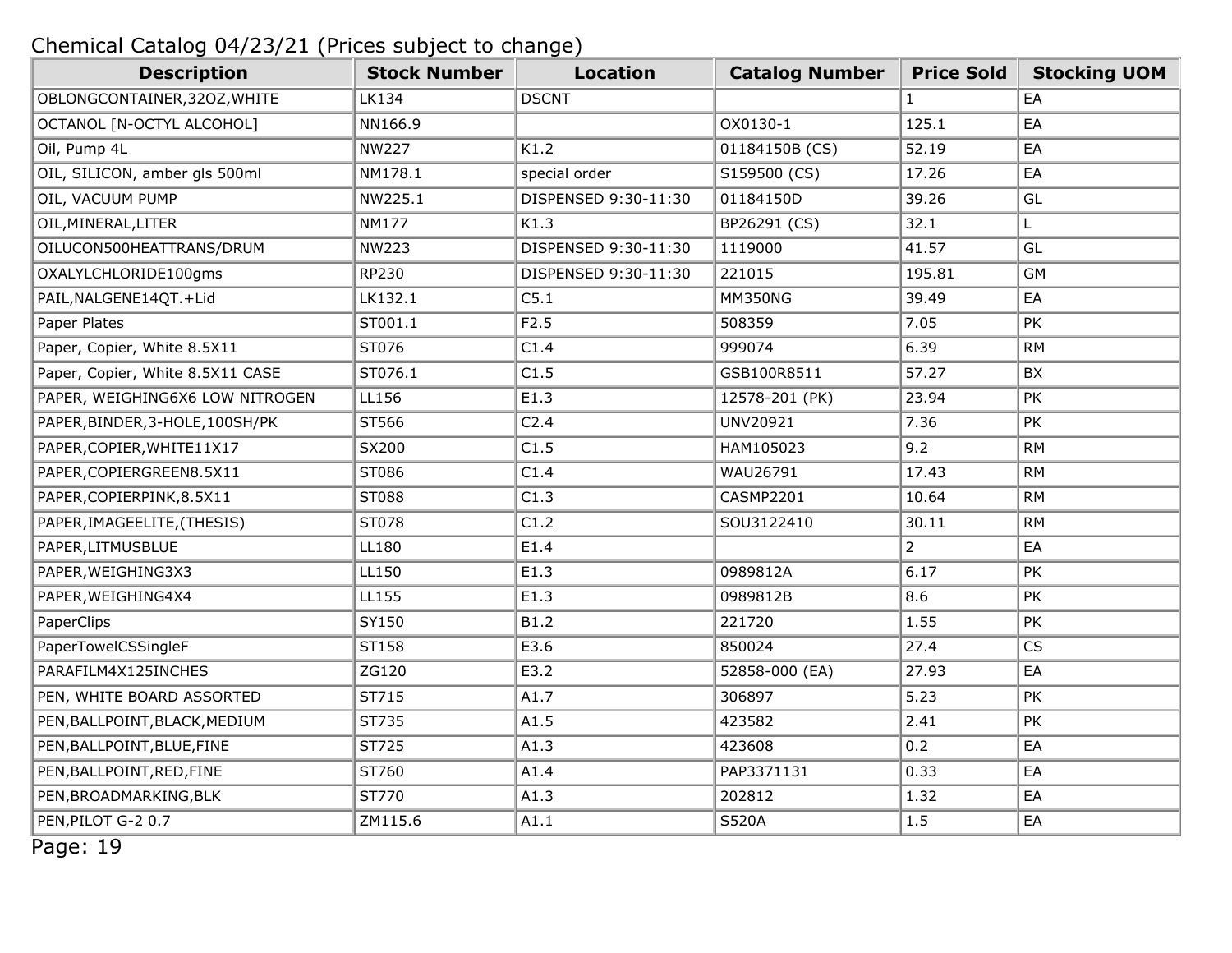| <b>Description</b>                  | <b>Stock Number</b> | <b>Location</b>          | <b>Catalog Number</b> | <b>Price Sold</b> | <b>Stocking UOM</b> |
|-------------------------------------|---------------------|--------------------------|-----------------------|-------------------|---------------------|
| PEN, PILOT, X-FINEBLK               | ST708               | A1.2                     | 375931                | 1.26              | EA                  |
| PEN, PILOT, X-FINESOLUBLE, GREEN    | ST709               | A1.2                     | PIL25104              | 2.17              | EA                  |
| PEN, PILOT, X-FINESOLUBLE, RED      | ST710               | A1.2                     | PIL11022              | 2.05              | EA                  |
| PEN, PRECISE V5, X-FINE, BK         | ST707               | A1.3                     |                       | 1.82              | EA                  |
| PEN, RAZOR PT. BLK. X-FINE          | ST708.1             | A1.2                     | PIL11020              | 1.42              | EA                  |
| PENCIL SHARPENER                    | ST715.2             | B3.3                     | BOSPS1ADJPK           | 4.21              | EA                  |
| PENCIL, NO.2                        | ST718               | A2.2                     | 5945616               | 0.32              | EA                  |
| PENTANE, 4L                         | <b>NP186</b>        | Fridge-Back of Storeroom | P3994 (CS)            | 55.53             | EA                  |
| PESTLE, PORCELAIN, 110MM, 30MMHE    | JP170               | H4.2                     | 89038-160 (EA)        | 15.32             | EA                  |
| PESTLE, PORCELAIN, 130MM, 40MMHE    | JP171               | H4.2                     | 89038-162 (EA)        | 25.5              | EA                  |
| PETROLEUMETHER, CERTACS, 4L         | NP187.1             | FC <sub>9</sub>          | PX0425-5              | 46.83             | L.                  |
| PETROLEUMETHER, REAGENT, 500ML      | NP187               | FC <sub>9</sub>          | E139-500              | 16.98             | ML                  |
| PFA PLASTIC, TUBING 3/8             | LJ167               | G1.4                     | 0317.107              | 0.46              | FT                  |
| PHENOL 500 GM                       | NF167               | L3.4                     | EMPX05141             | 18.2              | <b>ML</b>           |
| pHINDICATOR, 0-14                   | LD190               | E1.4                     | 501173340             | 14.93             | PK                  |
| PIN, PUSH, PLASTICCLEAR             | SY170               | B2.2                     | 495499                | 5.04              | <b>CD</b>           |
| <b>PIPECLEANERS</b>                 | LU200               | E3.3                     | 17215-005 (PK)        | 11.1              | EA                  |
| PIPET TIPS, 0.1-10ul nat reload waf | PB117               | F2.2                     | 1111-3700             | 17.39             | PK                  |
| PIPET TIPS, 1-200u nat. bevele rack | PB121               | F2.4                     | 1111-1800             | 3.73              | EA                  |
| PIPET TIPS, 1-200ul nat reload wafe | <b>PB118</b>        | F2.2                     | 1111-0700             | 14.93             | PK                  |
| PIPET TIPS, 101-1000ul blue bev rac | PB122               | F2.4                     | 1111-2821             | 4.61              | EA                  |
| PIPET TIPS, 101-1000ul nat.gr reloa | PB119               | F2.3                     | 1111-2721             | 20.06             | PK                  |
| PIPET, DISPOSABLE 10ML, 1/10        | QG365               | I5.3                     | 07200574              | 10.58             | PK                  |
| PIPET, DISPOSABLE 5.75 144/pk       | QG371               | 15.2                     | 1367820A              | 6.72              | BX                  |
| PIPET, DISPOSABLE5ML, 1/10          | QG364               | I5.3                     | 07-200-573            | 26.5              | PK                  |
| PIPETGRADUATEDIN1/1010ML            | QG368               | <b>I5.3</b>              | 1367432J              | 16.2              | EA                  |
| PIPETGRADUATEDIN1/105ML             | QG367               | I5.3                     | 13675K                | 9.99              | EA                  |
| PIPETS, DISP TRANS GRADUATED .7     | QG373               | 15.2                     | 16001-188 (PK)        | 9.9               | EA                  |
| PIPETS, PASTEUR, DISP9360/CS        | QG370               | 15.2                     | 1367820D              | 17.46             | BX                  |
| PIPETVOLUMETRIC25ML                 | QF358               | <b>I5.3</b>              |                       | 8.95              | EA                  |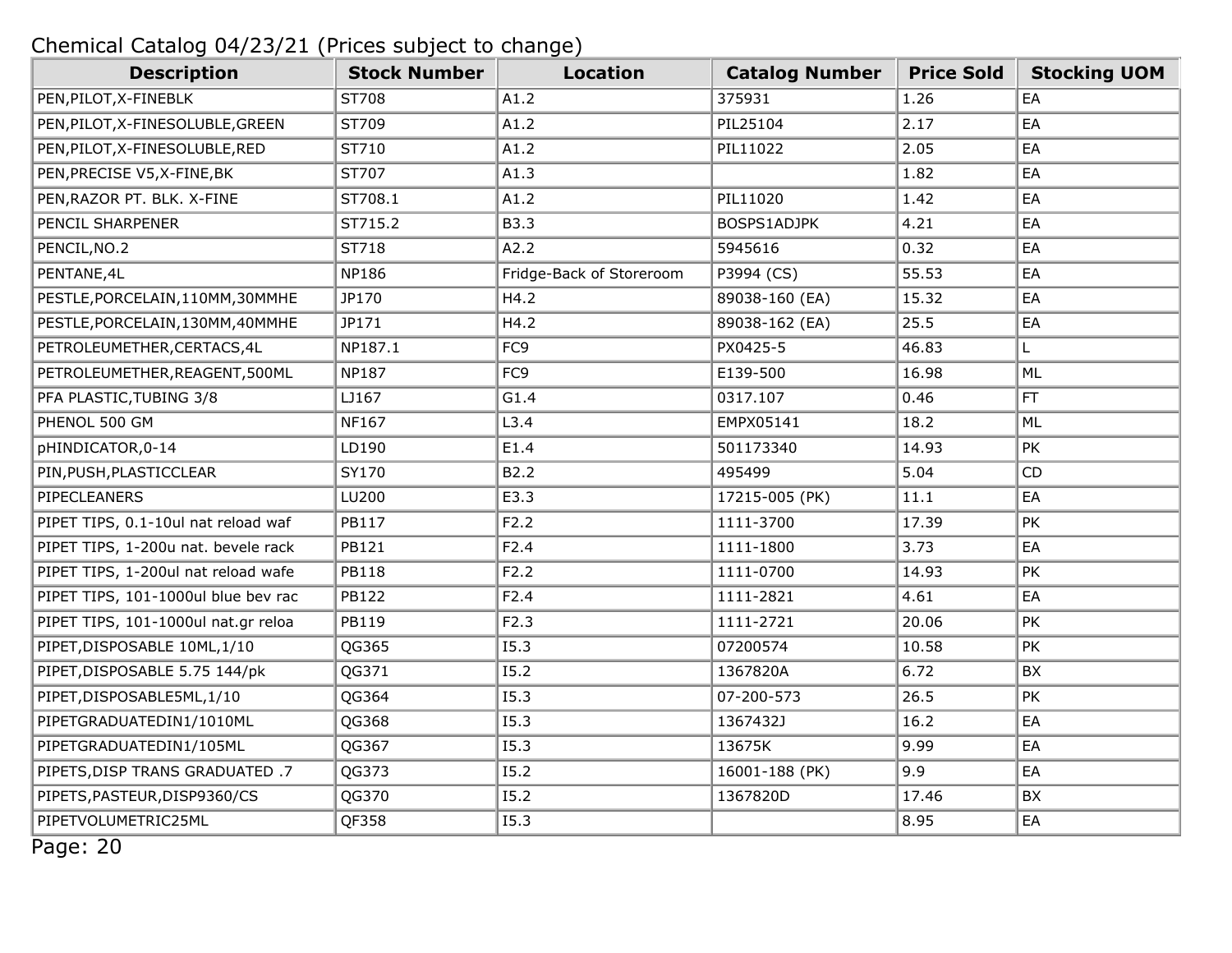| <b>Description</b>                        | <b>Stock Number</b> | <b>Location</b>      | <b>Catalog Number</b> | <b>Price Sold</b> | <b>Stocking UOM</b> |
|-------------------------------------------|---------------------|----------------------|-----------------------|-------------------|---------------------|
| PLUGBRASS1/4T                             | BM4P                | D1.6                 | B-400-P               | 2.6               | EA                  |
| PLUGBRASS1/8T                             | BM2P                | D1.3                 | B-200-P               | 2.76              | EA                  |
| PLUGS.S.1/4T                              | BM4PSS              | D <sub>2</sub> .5    | SS-400-P              | 7.96              | EA                  |
| PLUGS.S.1/8T                              | BM2PSS              | D <sub>2.3</sub>     | SS-200-P              | 11.52             | EA                  |
| PLUGS.S.3/8T                              | BM6PSS              | D <sub>2</sub> .7    | SS-600-P              | 8.98              | EA                  |
| POST IT, PAD 3X3                          | ST530               | B1.3                 | MMM654RPYW            | 2.04              | EA                  |
| POST IT, PAD1.5X2                         | ST529               | B1.3                 | UNV35662              | 2.8               | PK                  |
| POST IT, PAD3X5                           | ST536               | B1.3                 | UNV35672              | 0.79              | EA                  |
| POST-IT, PAD <sup>a</sup> notes neon cube | ST531               | B1.3                 | 506408                | 1.1               | EA                  |
| POSTER BOARD 48X36                        | ST002               | C5.1                 | 154516                | 16.51             | EA                  |
| POTAS.PHOSPHATE, dibasic, 500g Anhy       | <b>RP277</b>        | J6.3                 | P288500               | 16.03             | EA                  |
| POTAS.PHOSPHATE, monobasic, 500           | RP276               | J6.4                 | P285-500              | 14.28             | <b>GM</b>           |
| POTASSIUM HYDROXIDE, AR, 3kg              | RP262.4             | M2.4                 | P2503                 | 51.04             | KG                  |
| POTASSIUMCARBONATE HYDRATE                | RP258.2             | M1.2                 | P179-500              | 35.31             | 500GM               |
| POTASSIUMCARBONATE, REAGENT               | RP240.2             | M1.3                 | P208500 (CS)          | 21.67             | <b>GM</b>           |
| POTASSIUMCHLORIDE,500gm                   | <b>RP248</b>        | K5.3                 | P217500               | 13.54             | <b>GM</b>           |
| POTASSIUMHYDROXIDEPLT,500G.               | RP262.2             | M2.2                 | P250500               | 14.4              | <b>GM</b>           |
| POWER STRIP, 20AMP, 15ft Cord             | XP601               | A4.4                 | 1096583               | 98.06             | EA                  |
| POWERPROTECTOR, 6-OUTLET, 6 Feet          | XP600               | A4.4                 | 235200                | 40.8              | EA                  |
| PRESSURE VESSEL COMP 15ML                 | JC134               | H4.2                 |                       | 46.11             | EA                  |
| PROPANOL-2, CERTACS, 4L                   | <b>NP189</b>        | FC7                  | 190764-4X4L-PB        | 23.49             | L                   |
| PROPANOL-ISO, SPECTRO1LITER               | <b>NF164</b>        | FC <sub>6</sub>      | PX1834-6              | 27.2              | L                   |
| PROPANOL-ISO4L                            | NF163               | DISPENSED 9:30-11:30 | A416200               | 24.66             | Г                   |
| PROPANOL-ISOREAGENT500ML                  | <b>NF165</b>        | FC7                  | PX1835-6              | 53.36             | ML                  |
| Pug 3/8" Brass                            | BM8P                | D1.8                 | B-600-P               | 3.49              | EA                  |
| Pump for 18L Sigma                        | NN166.5             | A6.1                 | Z557803-1EA           | 68.86             | EA                  |
| PUMP, FILTER, POLYPROPYLENE.SP=F          | <b>LK129</b>        | G3.4                 | 99602                 | 23.97             | EA                  |
| PumpAdapter(Sigma18L)                     | NN166.6             | A6.2                 | Z557811-1EA           | 25.03             | EA                  |
| PUTTY, POSTER, REMOVABLE/REUSABLE,        | ZG133               | A3.3                 | DUCPTY2               | 2.88              | PK                  |
| REARFERRULEBRASS1/2T                      | BM8FR               | D110                 | $B-814-1$             | 0.75              | EA                  |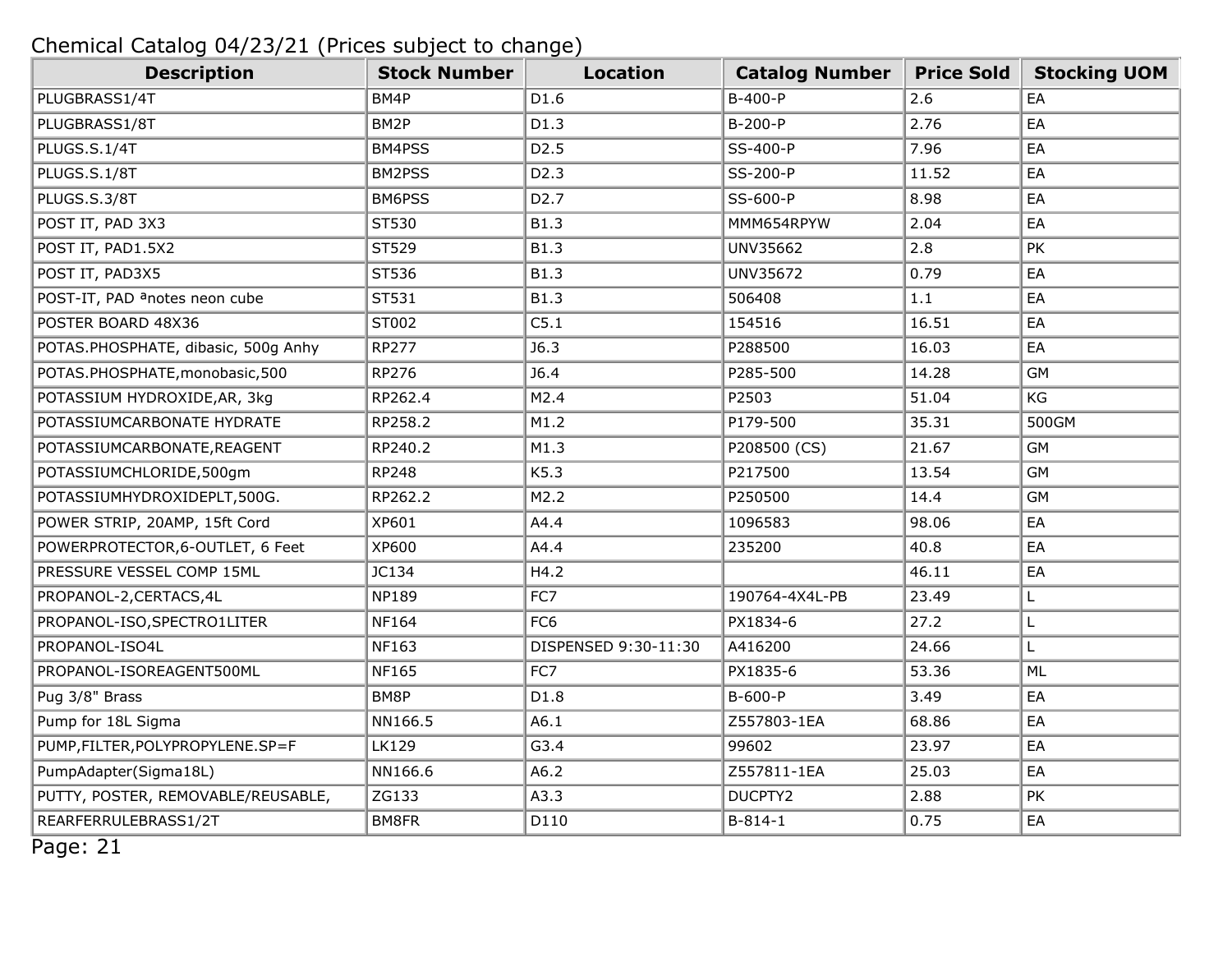| <b>Description</b>                 | <b>Stock Number</b> | <b>Location</b>      | <b>Catalog Number</b> | <b>Price Sold</b> | <b>Stocking UOM</b> |
|------------------------------------|---------------------|----------------------|-----------------------|-------------------|---------------------|
| REARFERRULEBRASS1/4T               | BM4FR               | D1.6                 | $B-404-1$             | 1.2               | EA                  |
| REARFERRULEBRASS1/8T               | BM2FR               | D1.4                 | $B-204-1$             | 0.65              | EA                  |
| REARFERRULEBRASS3/8T               | BM6FR               | D1.9                 | $B-604-1$             | 0.75              | EA                  |
| REARFERRULES.S.1/2T                | <b>BM8FRSS</b>      | D1.11                | SS8141                | 1.93              | EA                  |
| REARFERRULES.S.1/4T                | BM4FRSS             | D <sub>2.6</sub>     | SS-404-1              | 1.47              | EA                  |
| REARFERRULES.S.1/8T                | <b>BM2FRSS</b>      | D <sub>2</sub> .3    | SS-204-1              | 1.82              | EA                  |
| REARFERRULES.S.3/8T                | <b>BM6FRSS</b>      | D <sub>2.8</sub>     | SS-604-1              | 1.88              | EA                  |
| REARFERRULETEFLON1/4               | BM4FRT              | D2.10                | $T-404-1$             | 2.71              | EA                  |
| REARFERRULETEFLON1/8               | BM2FRT              | D <sub>2.9</sub>     | T2041                 | 2.85              | EA                  |
| REARFERRULETEFLON3/8               | BM6FRT              | D <sub>2.9</sub>     | <b>BOGUS</b>          | 2.59              | EA                  |
| Reducing Union, 1/4 in. x 1/16 in. | BM4RU4SS            | D <sub>2</sub> .5    | SS-400-6-1            | 18.3              | EA                  |
| REDUNIONBRASS1/4TX1/8T             | BM4RU2              | D1.5                 | B-400-6-2             | 5.84              | EA                  |
| REDUNIONBRASS3/8TX1/4T             | BM6RU4              | D1.7                 | $B-600-6-4$           | 7.02              | EA                  |
| REDUNIONS.S.1/4TX1/8T              | BM4RU2SS            | D <sub>2.4</sub>     | SS-400-6-2            | 16.82             | EA                  |
| REDUNIONS.S.1/8TX1/16T             | BM2RU1SS            | D <sub>2</sub> .2    | SS-200-6-1            | 22.09             | EA                  |
| REDUNIONS.S.3/8TX1/4T              | BM6RU4SS            | D <sub>2.6</sub>     | SS-600-6-4            | 22.84             | EA                  |
| RIBBON, CORRECTING, IBM1299095     | ZP006               | A4.4                 | <b>BOGUS</b>          | 3.43              | EA                  |
| RING, CORK, 60X110MM               | LC200               | I2.2                 | 56250-046 (PK)        | 9.81              | PK                  |
| RINGCORK80MMX32MMID                | LC199               | I2.2                 | 56250-024 (PK)        | 6.46              | EA                  |
| RINGSTAND, BASE6X9                 | MR150               | J2.2                 | 89370-294             | 46.88             | EA                  |
| Rubber Dropper Bulbs               | ZZ150               | J1.6                 |                       | $\mathbf{1}$      | PK                  |
| RUBBER, ID1/2inXOD1in.W1/4         | LJ178               | G2.5                 | 14175F                | 15.54             | <b>FT</b>           |
| RULER, 12W/METRIC                  | ST161               | A4.1                 | ACM13862              | 1.71              | EA                  |
| SAFETY, LAB CAN 1GAL               | JB099               | L2.3                 | 3NKT4                 | 96.13             | EA                  |
| SAFETYFACESHIELD                   | JA097               | <b>SPEC ORD</b>      | 17-243A               | 18.3              | EA                  |
| SAFETYGLASSES, Pyramex             | JA098.1             | D3.6                 | 29XT63                | 6.09              | EA                  |
| SAFETYGLASSES, Wraparound          | JA098               | D3.6                 | 33500-652 (PK)        | 2.41              | EA                  |
| SAND, FINEMESH                     | RX101.1             | L5.3                 | S25516                | 6.42              | LB                  |
| SAND, FINEMESH BULK                | RX101.3             | DISPENSED 9:30-11:30 | S253 (CS)             | 16.41             | EA                  |
| SARAN(PLASTIC) WRAP                | LG145               | E3.3                 | 22305654              | 17.88             | BX                  |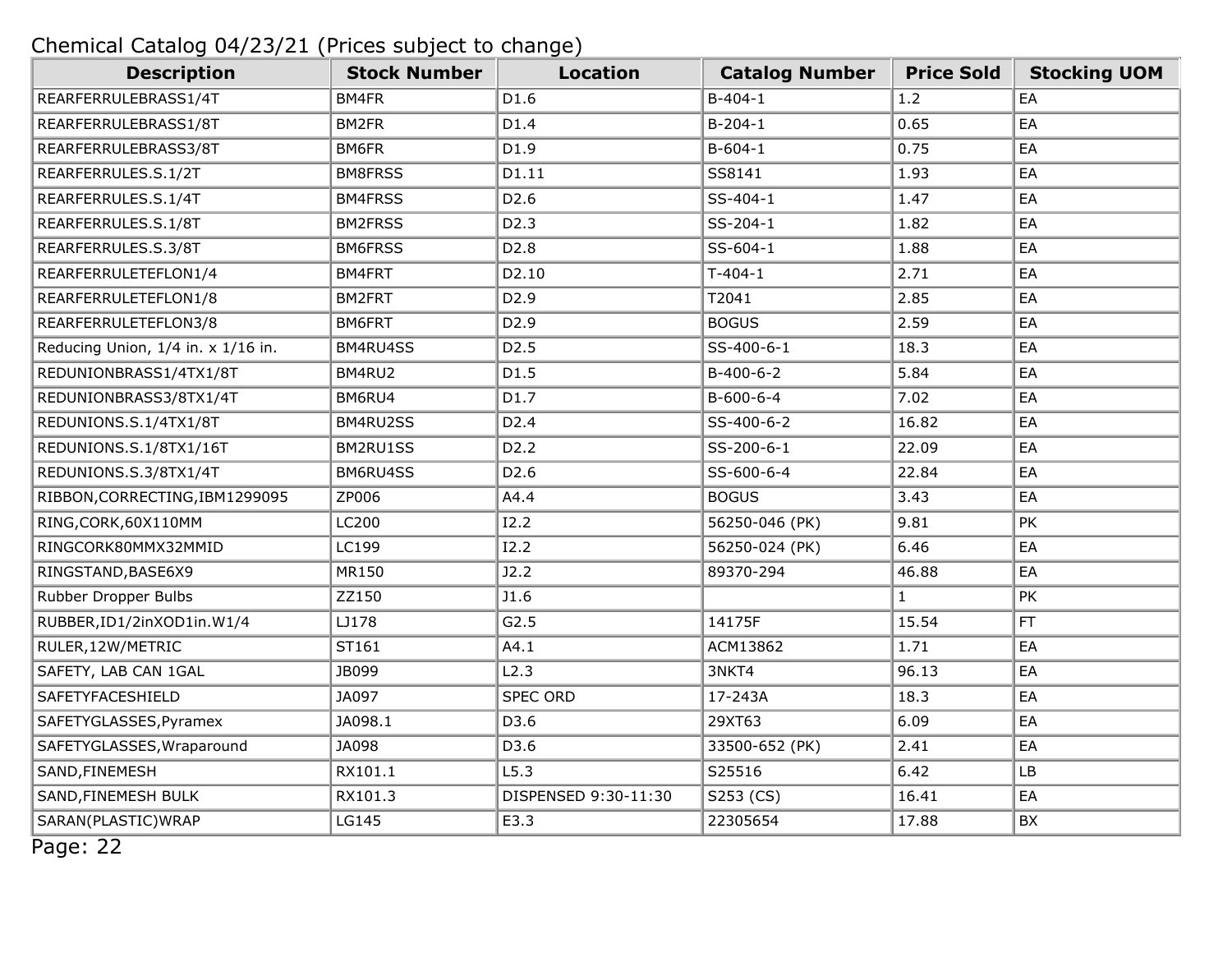| <b>Description</b>                  | <b>Stock Number</b> | <b>Location</b> | <b>Catalog Number</b> | <b>Price Sold</b> | <b>Stocking UOM</b> |
|-------------------------------------|---------------------|-----------------|-----------------------|-------------------|---------------------|
| SCALPEL DISPOSAL #21 STRL STEEL     | ZT182               | B4.3            |                       | 1.04              | PK                  |
| Scientific Calculator, 10-Digit Lcd | ZW001               | A4.3            | SHREL501X2            | 11.48             | EA                  |
| SCISSORSSTRAIGHT8INCH               | ZT168               | A4.4            | ACM14850              | 18.52             | PR                  |
| SCOURINGPAD, NYLON                  | JB113               | E4.5            | 660931                | 11.12             | PK                  |
| Screwdriver, 3/16                   | ZT131               | A5.3            | 5682A15               | 5.49              | EA                  |
| SCREWDRIVER6SQ.5/16TIP              | ZT129.3             | A5.3            | 5682A44               | 9.57              | EA                  |
| ScrewdriverPreciPhillips #1x2       | ZT137               | A5.3            | 0244367               | 6.48              | EA                  |
| SEPTUM Suba Seal NO. 25 14/20 14mm  | ZS014.5             | C4.4            | Z124591-100EA         | 1.71              | EA                  |
| SEPTUM SUBASEAL NO. 45 24/40 22mm   | ZS031               | C4.4            | Z124656-100EA         | 2.71              | EA                  |
| SEPTUM SUBASEAL, MALE14/20, NO.33   | ZS033               | C4.4            | Z124613               | 1.72              | EA                  |
| SEPTUM SUBASEAL, NO.49              | ZS049               | C4.4            | Z124664-100EA         | 3.27              | EA                  |
| Sharp, Container Large              | ZH001.1             |                 | 95041-442 (CS)        | 21.42             | EA                  |
| Sharpie Fine-Point Marker           | ST771               | A1              | 203349                | 0.81              | EA                  |
| Sharpie Ultra Fine Point Black      | ST773               | A1              | 451898                | 0.81              | EA                  |
| SharpieMarkers, Assorted12PK        | ST772               | A1              | 925531                | 9.73              | PK                  |
| SHARPS, CONTAINER                   | ZH001               | D3.1            | 1482763 (CS)          | 5.15              | EA                  |
| SHEET PROTECTOR, 3 hole litewt      | SZ166               | C4.4            | UNV21124              | 4.38              | BX                  |
| SIEVES, MOLECULAR, 4-8 mesh         | RX100.1             | K6.5            | AC197265000           | 84.27             | KG                  |
| SILICAGEL70-230MESH 250g            | RD197               | K6.6            | AC360062500           | 71.88             | EA                  |
| SNOOP LEAK DETECTOR 8oz             | ZS007               | B3.3            | MS-SNOOP-80Z          | 6.88              | EA                  |
| SOAP, IVORY                         | JB109               | E4.5            | 7385T14               | 2.22              | EA                  |
| SOAP, NAT LIQUID HAND 120Z          | JB122               | E4.3            | 778820                | 6.65              | EA                  |
| SODA, BICARBONATE ARM&HAMMER        | JB100               | E4.3            | CDC3320084104         | 1.75              | <b>LB</b>           |
| SODIUMBICARBONATE, 500G.            | RS292.2             | J6.4            | S233500 (CS)          | 11.94             | GM                  |
| SODIUMBICARBONATE1KG                | RS292.4             | J6.4            | 1063291000            | 82.14             | KG                  |
| SODIUMCARBONATEANHREAG500G          | RS299.2             | M1.4            | S263500               | 14.61             | <b>GM</b>           |
| SODIUMCHLORIDE, AR, 2.5KG           | RS300.1             | K5.3            | S2713 (CS)            | 20.91             | KG                  |
| SODIUMCHLORIDECRYSREAGENT           | <b>RS300</b>        | K5.3            | S271500 (CS)          | 8.44              | GM                  |
| SODIUMHYDROXIDE, Pell, 500g         | RS306.4             | M2.4            | RPI-S24000-500.0      | 16.92             | KG                  |
| SODIUMHYDROXIDEPELLETS,500G         | RS306.2             | M2.3            | S318500 (CS)          | 11.92             | <b>GM</b>           |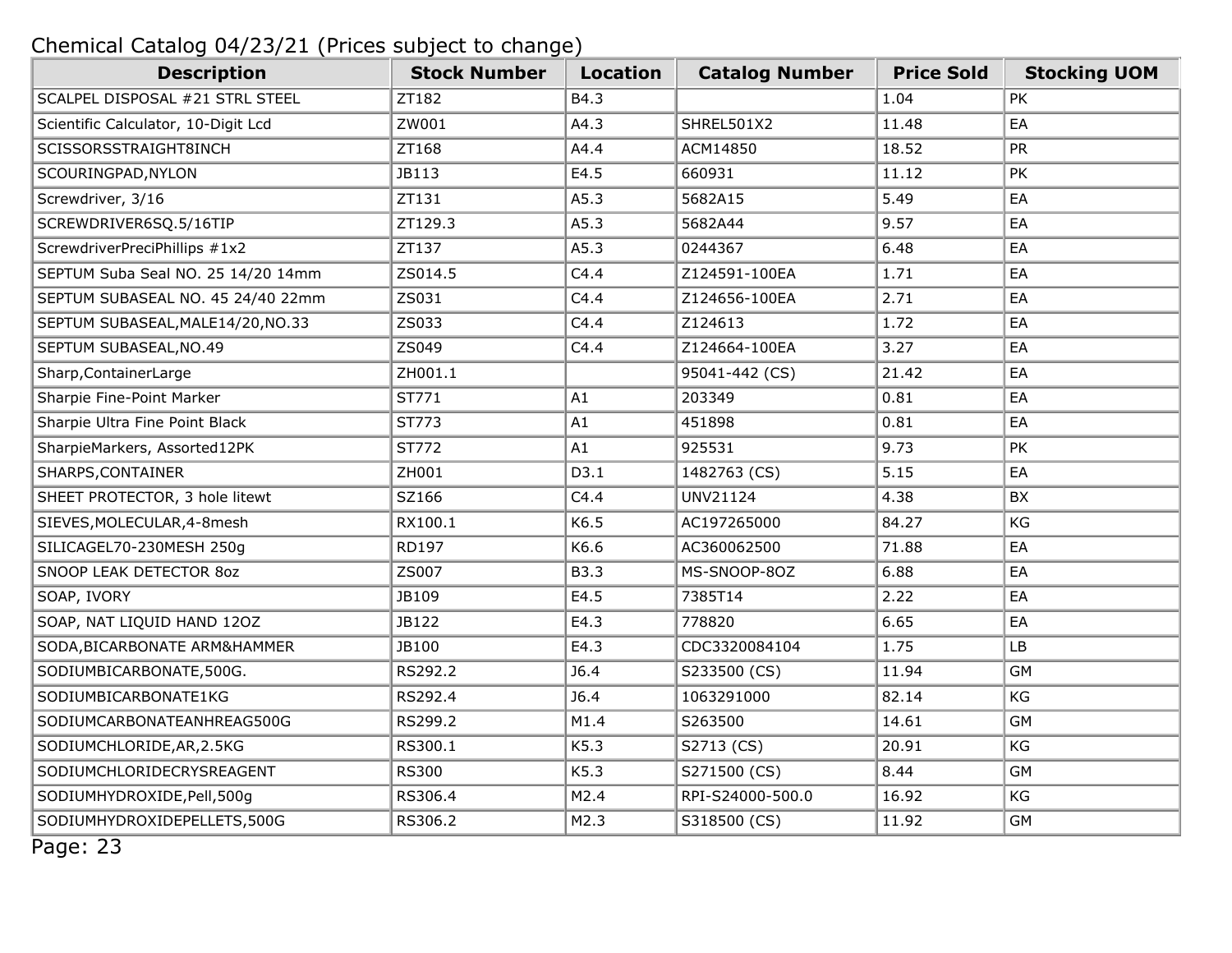| <b>Description</b>                   | <b>Stock Number</b> | <b>Location</b> | <b>Catalog Number</b> | <b>Price Sold</b> | <b>Stocking UOM</b> |
|--------------------------------------|---------------------|-----------------|-----------------------|-------------------|---------------------|
| SODIUMIODIDE,LB.                     | <b>RS312</b>        | K6.3            | S324-100              | 35.82             | <b>GM</b>           |
| SodiumPhosphateMonobasicMonohydrate  | <b>RS319</b>        | J6.5            | S369500               | 14.62             | GM                  |
| SODIUMSULFATEANHYDROUS2.5KG          | RS322.1             | K6.4            | S429212 (CS)          | 84.17             | EA                  |
| SODIUMSULFATEANHYPOWD 500g           | <b>RS322</b>        | K6.4            | S429500 (CS)          | 30.41             | EA                  |
| SODIUMSULFIDEPURCRY                  | <b>RS326</b>        | M1.5            | <b>BOGUS</b>          | 27.5              | <b>GM</b>           |
| SODIUMSULFITEANHYREAGENT             | <b>RS324</b>        | K6.4            | S447500 (CS)          | 26.18             | 500G                |
| SODIUMTHIOSULFATE,500gm              | <b>RS328</b>        | K6.2            | S445500 (CS)          | 15.8              | EA                  |
| <b>SOLD EACH \$1.00</b>              | SZ165               | C4.4            | CLI61013              | $\mathbf{1}$      | EA                  |
| Spatula, Round/Flat 12"              | MN179               | C5.3            |                       | 14.51             | EA                  |
| SPATULA, MICRO8                      | MN172               | C5.3            | 214015                | 4.91              | EA                  |
| SPATULA, MICROSS61/2                 | MN173               | C5.3            | 82027-524 (PK)        | 6.36              | EA                  |
| Spatula/SCOOPULA                     | MD180               | C5.3            | 82027-498 (PK)        | 2.44              | EA                  |
| SPATULAMICROSPOON                    | MN170               | C5.3            | 2140115               | 8.14              | EA                  |
| Spill Kit, Universal                 | ZH003               | D3.1            | 42X753                | 67.28             | EA                  |
| SPINBAR, TEF. 0.5x0.31 5PK           | ZM112.1             | E1.2            | 1451358 (CS)          | 15.54             | EA                  |
| SPINBAR, TEF. 8x1.5mm 5PK            | ZM111.1             | E1.2            | 1451364 (CS)          | 12.69             | PK                  |
| SPINBAR, TEF., 25x8mm 5PK            | ZM112.2             | E1.2            | 1451359 (CS)          | 19.44             | EA                  |
| SPINBAR, TEF., 3/4x1-5/8EGG          | ZM112.5             | E1.3            | 1451354               | 18.7              | EA                  |
| SPINBAR, TEF., 38x8mm 2PK            | ZM112.3             | E1.2            | 1451360 (CS)          | 9.55              | EA                  |
| SPINBAR, TEF., 5/8x1-1/4EGG          | ZM113               | E1.2            | 1451353               | 14.82             | EA                  |
| SPONGE SCRUB PREMIER LF              | JB108               | E4.5            | MMM74CC               | 3.73              | EA                  |
| SPOONULA, 9 1.25L x 0.56 in. W; Spat | MN175               | C5.3            | 14-375-10E            | 10.12             | EA                  |
| <b>STAPLE REMOVER</b>                | ST810               | A4.4            | <b>UNV00700VP</b>     | 1.1               | EA                  |
| STAPLER, STANDARD-7                  | ST820               | A4.3            | SWI54551              | 10.25             | EA                  |
| STAPLES, STANDARD                    | ST821               | A4.4            | ACI1901               | 4.02              | PK                  |
| STIRBAR, TEF., OCT. 1/2x1/8 2PK      | ZM111.3             | E1.2            | 1451398               | 14.04             | EA                  |
| STIRBAR, TEF., OCT. 12X4.5mm 5PK     | ZM112               | E1.2            | 1451357 (CS)          | 14.47             | PK                  |
| STIRBAR, TEFLON 5/16X2               | ZM112.4             | E1.2            | 1451361 (CS)          | 5.64              | EA                  |
| STIRBARRETRIEVER, PE, 18             | ZM114               | E1.3            | 1451370               | 15.93             | EA                  |
| Stopcok Retention Kit 12/30          | <b>PN185</b>        | H3.4            | CG-469-20             | 2.31              | EA                  |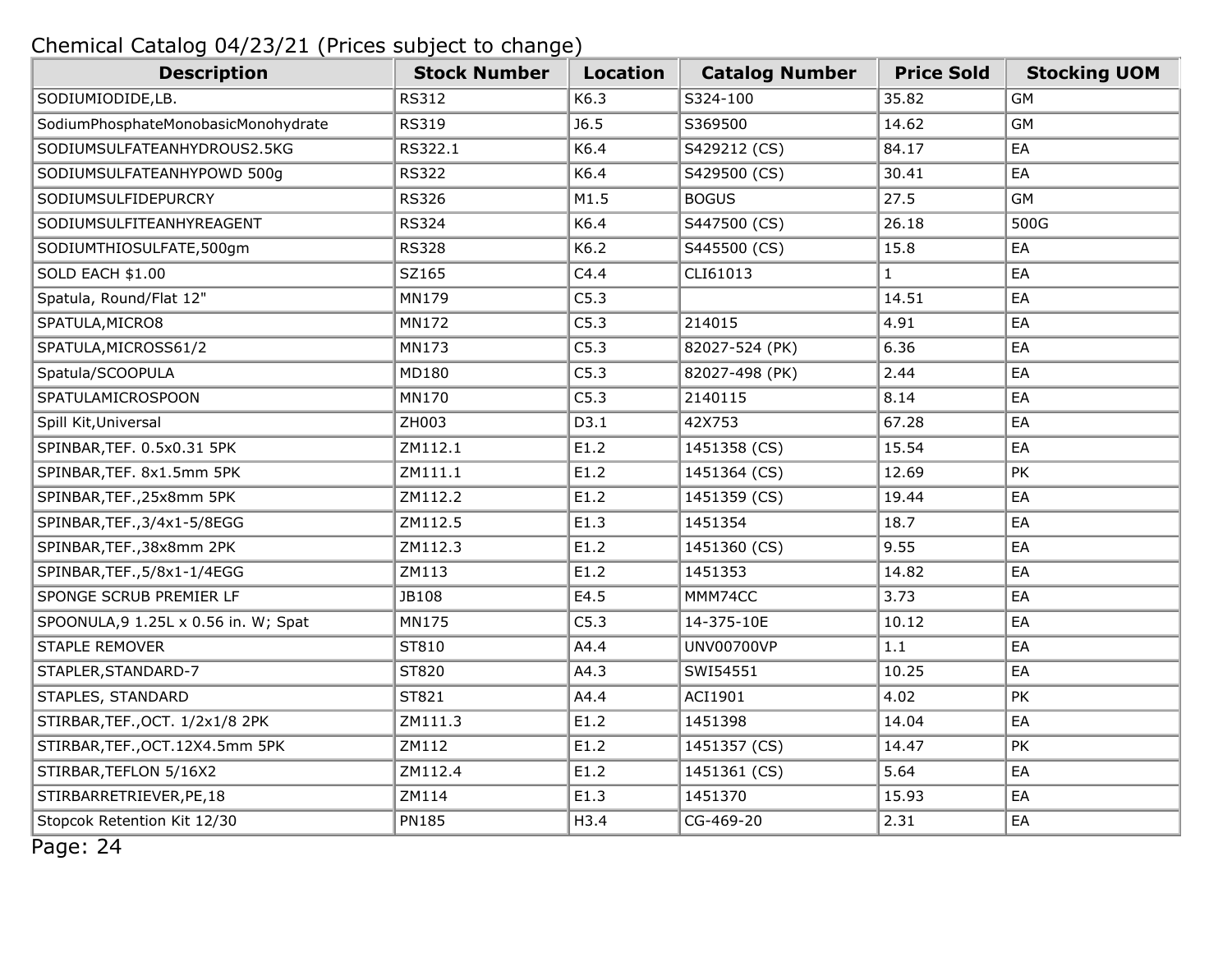| <b>Description</b>                   | <b>Stock Number</b> | <b>Location</b>      | <b>Catalog Number</b> | <b>Price Sold</b> | <b>Stocking UOM</b> |
|--------------------------------------|---------------------|----------------------|-----------------------|-------------------|---------------------|
| STOPPERFULLLENGTH19/22               | QS238               | C4.3                 |                       | 26.87             | EA                  |
| STOPPERFULLLENGTH24/40               | QS236               | C4.3                 | 14640J                | 28.97             | EA                  |
| STOPPERFULLLENGTH29/35               | QS237               | C4.3                 |                       | 26.87             | EA                  |
| STOPPERMED.LENGTH14/20               | QS235               | C4.3                 | 146402B               | 11.64             | EA                  |
| STOPPERPLUGPE24/40JT                 | QS226               | C4.3                 | Z105791               | 0.75              | EA                  |
| SUCROSE500GRAMS                      | NT202               | J5.5                 | S5-500                | 10.52             | <b>GM</b>           |
| SUPPORTRING, 4IN.                    | MQ157               | J1.2                 | 14050CQ               | 23.42             | EA                  |
| SUPPORTRING, 4IN.                    | MQ157               | J1.2                 | 14050CQ               | 23.42             | EA                  |
| SUPPORTRING, 4IN.                    | MQ157               | J1.2                 | 14050CQ               | 23.42             | EA                  |
| SUPPORTRING, 4IN.                    | MQ157               | J1.2                 | 14050CQ               | 23.42             | EA                  |
| SUPPORTRING, 5IN.BKH=60120-88        | MQ158               | J1.2                 | 14050BQ               | 10.54             | EA                  |
| SUPPORTRING, PLN4IN. BKH60135-63     | MR147               | J1.2                 | 60135063              | 29.78             | EA                  |
| SYRINGE 701W/GUARD 10UL              | ZH701               | DISPENSED 9:30-11:30 | 148248                | 77.26             | EA                  |
| SYRINGE GLSTIP1CCSTHSE=J490          | ZH010.1             | DISPENSED 9:30-11:30 | 20068-040 (EA)        | 107.22            | EA                  |
| SYRINGE GLSTIP2CCSTHSE=J464          | ZH020               | DISPENSED 9:30-11:30 | 14-825-1A             | 15.35             | EA                  |
| SYRINGE HYPODISPOSABLE10CC           | ZH053               | DISPENSED 9:30-11:30 | 1482659               | 1.3               | EA                  |
| SYRINGE HYPODISPOSABLE20CC           | ZH054               | DISPENSED 9:30-11:30 | 22124967              | 1.84              | EA                  |
| SYRINGE HYPODISPOSABLE5CC            | ZH051               | DISPENSED 9:30-11:30 | 1482945               | 0.16              | EA                  |
| SYRINGE Luer-Lok, 3cc                | ZH056.1             | Dispensed            |                       | 5                 | <b>BU</b>           |
| SYRINGE NORM-JECT NO NEEDLE 1cc      | ZH055               | DISPENSED 9:30-11:30 | 1481725               | 17.56             | BX                  |
| SYRINGE NORM-JECT, 3cc               | ZH056               | DISPENSED 9:30-11:30 | 53548-003 (PK)        | 10.42             | BX                  |
| SYRINGE, GASTIGHT, LUER-LOK, 5mL     | ZH725               | DISPENSED 9:30-11:30 | 60375-555 (EA)        | 47.6              | EA                  |
| SYRINGE, HYPODISPOSABLE1CC           | ZH052               | DISPENSED 9:30-11:30 | 14-823-30             | 2.95              | <b>BU</b>           |
| SYRINGE.Size: 5mL; Type: R710NHMLTN  | ZH710.1             | DISPENSED 9:30-11:30 | 1368496               | 60.5              | EA                  |
| SYRINGE100UL 710LT                   | ZH710               | DISPENSED 9:30-11:30 | 1482411               | 54.13             | EA                  |
| SYRINGE10UL70INHAMILTON              | ZH701.1             | DISPENSED 9:30-11:30 | 60372-091 (EA)        | 27.42             | EA                  |
| SYRINGE1ML; Reagent, PTFE Luer-loc   | ZH720               | DISPENSED 9:30-11:30 | 60375-497 (EA)        | 41.53             | EA                  |
| SYRINGE250UL24 guage; 2 in Pt Sty: 3 | ZH701.3             | <b>SPEC ORD</b>      | 14-824-37             | 96.46             | EA                  |
| SYRINGEGASTIGHT10ml                  | ZH100               | DISPENSED 9:30-11:30 | 60375-588 (EA)        | 49.75             | EA                  |
| SYRINGES, Model 705; 50µL            | ZH711               | DISPENSED 9:30-11:30 | 60371-022 (EA)        | 70.02             | EA                  |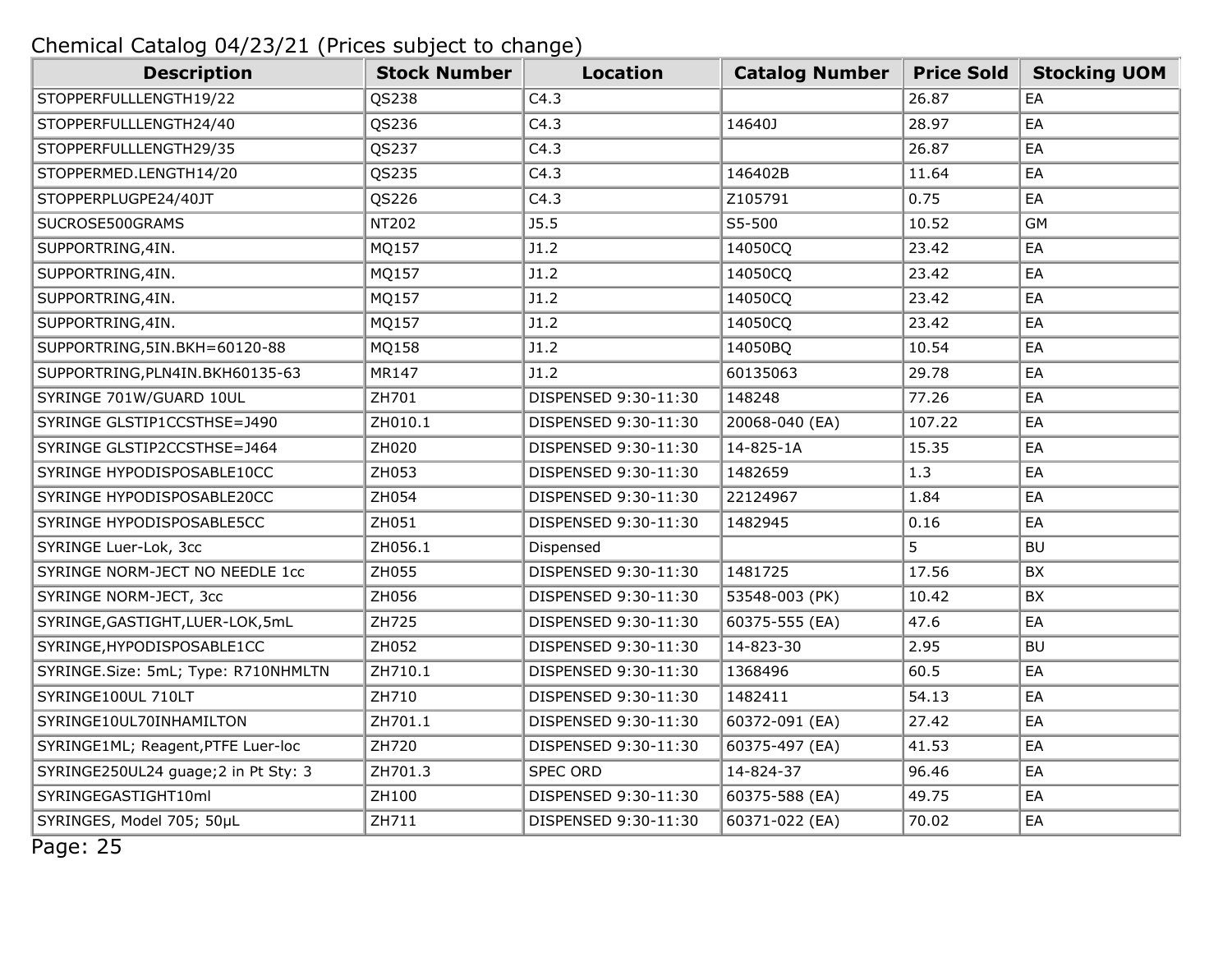| <b>Description</b>                | <b>Stock Number</b> | <b>Location</b>      | <b>Catalog Number</b> | <b>Price Sold</b> | <b>Stocking UOM</b> |
|-----------------------------------|---------------------|----------------------|-----------------------|-------------------|---------------------|
| TACKS, THUMB#2                    | SZ210               | B2.2                 | OM99946               | 2.36              | <b>BX</b>           |
| TAGS, MARKINGW/STRING             | SZ240               | A3.4                 | AVE12204              | 23.78             | <b>BX</b>           |
| TAPE, PAINTERS, 1X160YD           | ST901               | A3.2                 | DUC240572             | 8.74              | EA                  |
| TAPE, CLEAR, 2-SIDE               | ST930               | A3.3                 | 117898                | 4.35              | EA                  |
| TAPE, CORRECTION, 2/6X600IN.      | ST218               | A1.2                 | 915730                | 3.4               | EA                  |
| TAPE, DISPENSER3/4                | ST925               | A3.3                 | 173336                | 9.09              | EA                  |
| TAPE, DUCT, 2x60YDS               | ST880               | A3.2                 | 24K263                | 10.46             | RL                  |
| TAPE, ELECTRICAL3/4               | ZT140               | A3.3                 | 300009-322 (EA)       | 12.68             | RL                  |
| Tape, Labeling Assorted 19mm      | ST860               | A3.3                 | 159015R               | 4.06              | EA                  |
| TAPE, LABELING, TOUGH TAGS        | ST876               | A3.1                 | 9187-1000             | 34.33             | PK                  |
| TAPE, MENDING, 1/2X1296-1IN.COR   | ST906               | A3.3                 | MMM810H3              | 3.19              | RL                  |
| TAPE, SEALINGCLEAR2X55Yds         | ST929               | A3.2                 | UNV63000              | 2.36              | EA                  |
| TAPE, SEALINGW/DISPENSER2X55Yds   | ST928               | A3.2                 | 547174                | 5.43              | EA                  |
| TAPE, TRANS., MEND3/4X1296        | ST909               | A3.3                 | 599284                | 2.18              | EA                  |
| TAPEFLAGS, POST-IT1X1.7           | ST537               | B1.3                 | MMM680YW12            | 3.22              | EA                  |
| TEFLON TUBING PTFE 1/8IDX1/4OD    | WX798.7             | G3.6                 | 0318-037              | 6.66              | FT                  |
| TEFLON TUBING7983-7,18G           | WX798.3             | G1.3                 | STT-18-100-NATURAL    | 0.45              | <b>BU</b>           |
| <b>TEFLONTHREADSEALANTTAPE</b>    | ZT141               | A3.4                 | MS-STR-8              | 5.19              | RL                  |
| TERT-BUTANOL,500ML                | <b>NH130</b>        | FC8                  | A401500               | 22.39             | L.                  |
| TESTTUBEW/RIM10X75MM              | <b>QK378</b>        | G4.4                 | <b>BOGUS</b>          | 0.29              | EA                  |
| TESTTUBEW/RIM13X100MM             | QK379               | G4.4                 | 7250114               | 0.84              | EA                  |
| TESTTUBEWO/RIM 12x75mm            | QK381.3             | G4.5                 | 14-961-26             | 9.8               | BX                  |
| TESTTUBEWO/RIM20X150MM            | QL389               | G4.6                 | 14957J                | 1.38              | EA                  |
| TETRAHYDROFURAN DRISOLV 1L        | NT205.2             | FC <sub>9</sub>      | TX0277-6              | 84.05             | EA                  |
| TETRAHYDROFURAN, CERT., 4L        | NT205.1             | FC <sub>9</sub>      | T4254 (CS)            | 56.4              | L.                  |
| TETRAHYDROFURAN-D8 (D, 99.5%)     | NT206               | spec order           | DLM-36-10             | 163.68            | EA                  |
| TETRAHYDROFURAN500ML              | NT205               | FC <sub>9</sub>      | TX0280-6              | 22.62             | EA                  |
| THERMOMETER, 0-360DEG. STANDARD   | TT111               | E1.3                 | 13201555              | 14.27             | EA                  |
| THERMOMETER, tot, -20to150'C, 1/2 | TT112               | E3.6                 | 150414F               | 72.56             | EA                  |
| TIMER, ALARM TRACEABLE            | ZW003               | DISPENSED 9:30-11:30 | 1464917               | 26.28             | EA                  |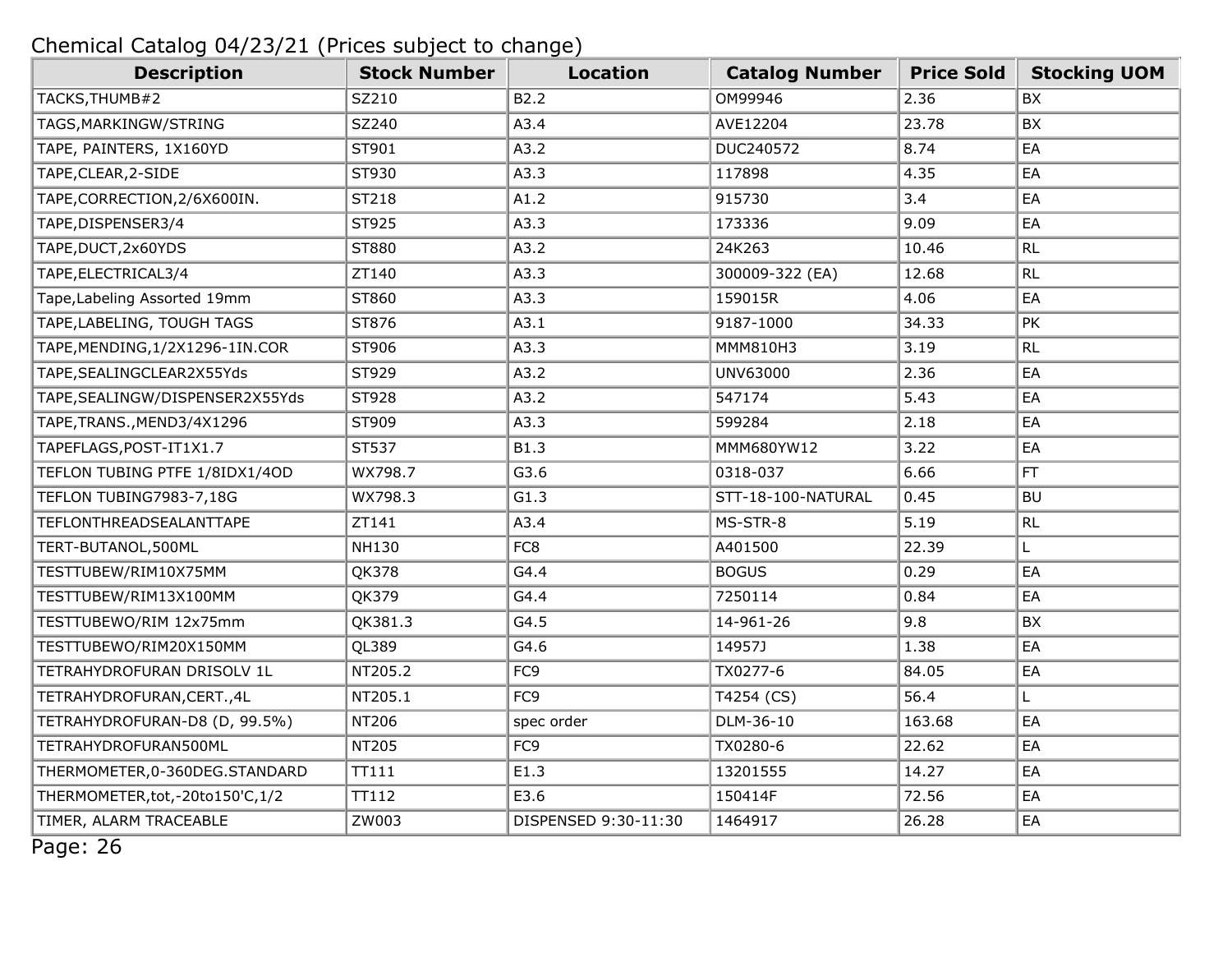| <b>Description</b>                  | <b>Stock Number</b> | <b>Location</b>   | <b>Catalog Number</b> | <b>Price Sold</b> | <b>Stocking UOM</b> |
|-------------------------------------|---------------------|-------------------|-----------------------|-------------------|---------------------|
| TISSUE, KLEENEX                     | ST156               | E2.4              | 851467                | 1.49              | <b>BX</b>           |
| TLCPLATESSILICAGEL,250MICRO         | JQ186               | E3.2              | 476-10528-KY          | 114.85            | BX                  |
| TOLUENE, REAGENT4LITER              | NT210.1             | $FC-4$            | T3244 (CS)            | 22.82             | L                   |
| TOLUENE, REAGENT500ML               | NT210               | $FC-4$            | T324500 (CS)          | 13.75             | ML                  |
| TOLUENE, SPEC1L                     | NT211               | $FC-4$            | T290-1                | 14.69             | L                   |
| TOWEL, TERRI12-1/2X13               | JB114               | E3.4              | 35-046                | 8.73              | PK                  |
| TOWELS, PAPER, SINGLEFOLD EACH      | ST157               | E3.5              | 850024                | 1.83              | PK                  |
| Transmission WINDOW NACL 25 X 4 MM  | ZZ104.2             | K5.3              | 50465439              | 65.9              | EA                  |
| TRIETHYLAMINE,500 ML                | OR752               | FC12              | TX1200-5              | 19.27             | L                   |
| TUBE, CULTURE WO/RIM 13x100mm       | QK381               | G4.4              | 1496127               | 10.75             | EA                  |
| TUBE, CULTURE WO/RIM 16X100MM       | QK381.2             | G4.5              | 1496129               | 17.36             | PK                  |
| TUBE, CULTURE WO/RIM 16X150MM       | QK381.4             | G4.6              | 14-961-31             | 21.51             | EA                  |
| Tube, Culture16x125mmw/CapRubberLin | QK387               | G4.3              |                       | 1.18              | EA                  |
| Tube, microcentrifuge 0.5ml colors  | QK383               | <b>I3.5</b>       | 1605-0099             | 10.7              | PK                  |
| Tube, microcentrifuge 1.5 ml        | QK382               | I3.4              | 1615-5501             | 16.98             | PK                  |
| TUBES CAPILLARY ONE END SEALED      | QJ372               | I4.4              | 36984-003 (CS)        | 9.6               | EA                  |
| TUBESCAPILLARYOPENBOTHENDS          | QJ371               | I4.4              | CG-1840-01            | 7.43              | EA                  |
| TUBETEEBRASS1/4T                    | BM4TTT              | D1.5              | $B-400-3$             | 19.31             | EA                  |
| TUBETEEBRASS1/8T                    | BM2TTT              | D1.2              | $B-200-3$             | 14.09             | EA                  |
| TUBETEEBRASS3/8T                    | BM6TTT              | D1.7              | B6003                 | 15.9              | EA                  |
| TUBETEES.S.1/4T                     | <b>BM4TTTSS</b>     | D <sub>2</sub> .4 | SS-400-3              | 32.75             | EA                  |
| TUBETEES.S.1/8T                     | <b>BM2TTTSS</b>     | D1.10             | SS-200-3              | 35.46             | EA                  |
| TUBETEES.S.3/8T                     | <b>BM6TTTSS</b>     | D <sub>2</sub> .6 | SS-600-3              | 43.36             | EA                  |
| TUBING 3/16" X 5/16"                | LJ175               | G2.4              | 0023.051              | 2.54              | FT                  |
| TUBING NOR A-60-G 1" X 1.25         | LJ164               | G4.3              | 0023.210              | 8.35              | FT.                 |
| TUBING, Clear 3/8 X 9/16            | LJ168               | G1.4              | 0500.108              | 0.85              | FT.                 |
| Tubing, PFA 1/20D x .062            | LJ197               | G6.5              | PFA-T8-062            | 10.03             | FT                  |
| Tubing, PFA UHP 1/40D x .047        | LJ195               | G6.4              | 0317.043              | 6.16              | FT.                 |
| TUBING, RUBBER1/4X1/16              | LJ181               | G2.3              | 141505C               | 3.4               | FT.                 |
| Tubing, Steel Seamless 1/20D x .049 | LJ200               | D <sub>3</sub>    | SS-T8-049-20-S        | 87.44             | 5FT                 |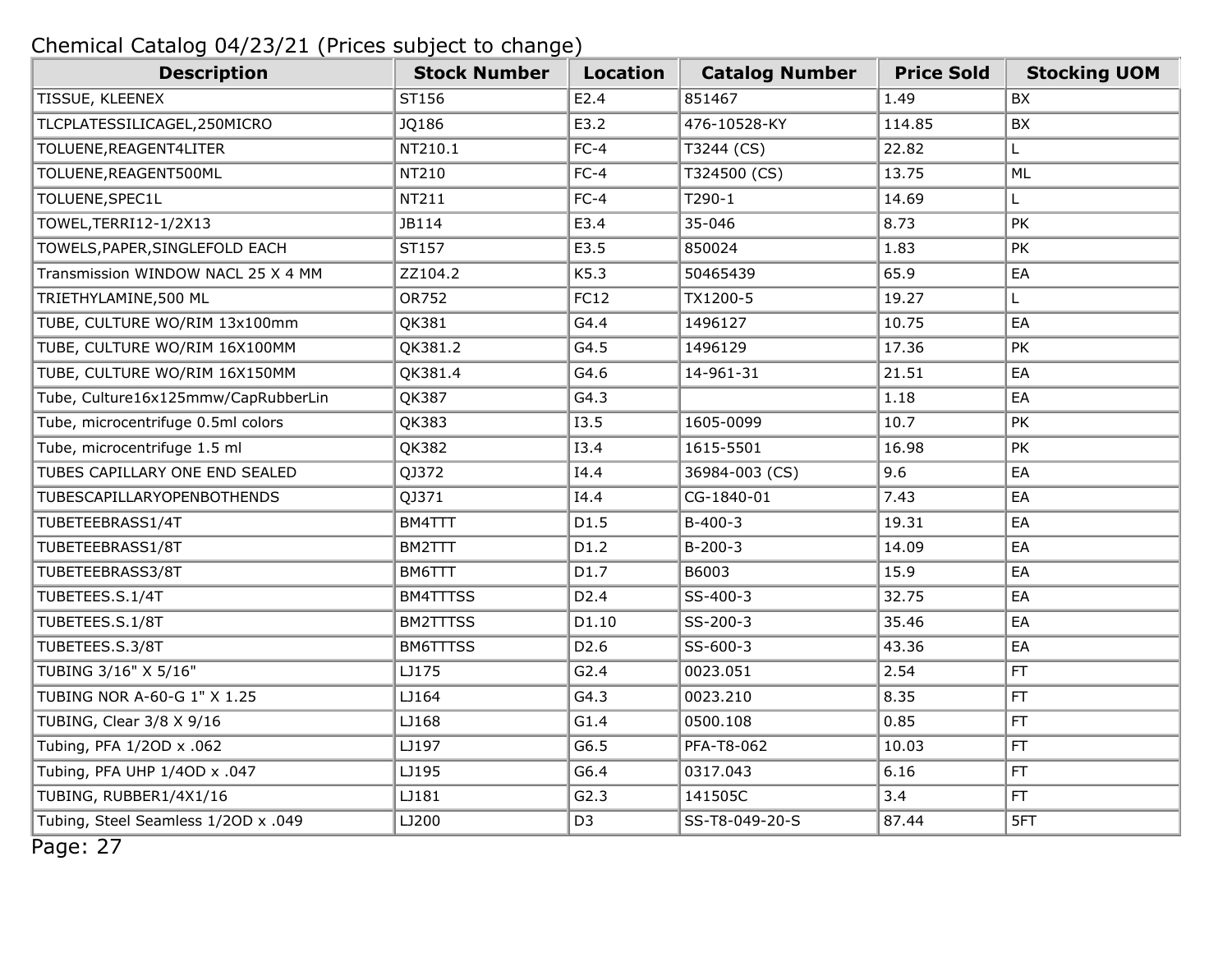| <b>Description</b>                    | <b>Stock Number</b> | Location       | <b>Catalog Number</b> | <b>Price Sold</b> | <b>Stocking UOM</b> |
|---------------------------------------|---------------------|----------------|-----------------------|-------------------|---------------------|
| Tubing, Steel Seamless 1/40D x .035   | LJ198               | G5.4           | SS-T4-035-20-S        | 38.74             | 5FT                 |
| Tubing, Steel Seamless 3/80D x .035   | LJ199               | D <sub>3</sub> | SS-T6-035-20-S        | 48.13             | 5FT                 |
| TUBING, GUMRUBBER, 1/2X3/8            | LJ152               | G3.4           | 14182C                | 31.67             | FT.                 |
| TUBING, NEOPRENE3/8x1/4               | LJ177               | G2.4           | 14175E                | 12.71             | FT                  |
| TUBING, PLASTIC, 1/2X3/4              | LJ170               | G1.6           | 0500-138              | 1.3               | FT.                 |
| TUBING, PLASTIC, 1/8X1/4.             | LJ160               | G3.2           | 0500-037              | 0.22              | FT                  |
| TUBING, PLASTIC, 5/16I.D7/16O.D       | LJ165               | G1.5           | 0500.092              | 0.59              | FT.                 |
| TUBING, PLASTIC1/4IDX7/16OD Vinyl     | LJ163               | G1.5           | 0500.073              | 2.28              | FT.                 |
| TUBING, RED 1/4X3/16IN                | LJ149               | G2.4           | 62995-062 (PK)        | 3.44              | FT                  |
| TUBING, RUBBER, 1/2X1/8.UC=J543       | LJ179               | G2.3           | 14167G                | 6                 | FT                  |
| TUBING, RUBBER, 3/4X1/8.UC=J546       | LJ191               | G2.3           | 14-178-5G             | 5.16              | FT                  |
| TUBING, RUBBER, 3/8X1" 5/16 wall      | LJ185               | G2.6           | 62993-781 (PK)        | 8.85              | FT                  |
| TUBING, RUBBER, 3/8X1" 5/16 wall      | LJ185               | G2.6           | 62993-781 (PK)        | 8.85              | FT                  |
| TUBING, RUBBER, 5/16X3/16             | LJ151               | G3.4           | 14175D                | 11.53             | FT                  |
| TUBING, RUBBER, ID5/16XOD13/16 THK1/4 | LJ177.1             | G2.5           | 62994-219 (PK)        | 9.35              | FT.                 |
| TUBING, RUBBER1/4x1/16                | LJ150               | G3.5           | 62996-473 (PK)        | 1.88              | FT.                 |
| TUBING, TFE 1/8x1/4"                  | LJ169               | G1.6           | 0318.037              | 5.03              | FT                  |
| TUBING, VACUUM ID1/2xOD1 1/8 W5/16    | LJ194               | G2.6           | 62993-840 (PK)        | 13.31             | FT                  |
| TUBINGCONN., T-SHAPE, 10MM, GLAS      | QJ375               | C4.2           | KMBL-893500-0022      | 30.4              | EA                  |
| TUBINGCONN., Y-SHAPE, 1/4, PP         | QJ375.2             | C4.2           | 1532010C              | 5.09              | EA                  |
| TUBINGCONN., Y-SHAPE, 3/8             | QJ375.5             | C4.2           | 1532010E              | 7.66              | EA                  |
| TUBINGCONN., Y-SHAPE, 5/16, PP        | QJ375.4             | C4.2           | 62850-081 (PK)        | 5.17              | EA                  |
| Tweezers, Angled Tip, Smooth Inside   | ZT107               | C5.2           | 5498A16               | 6.22              | EA                  |
| Tweezers, Round Tip                   | ZT106               | C5.2           | 5498A21               | 5.36              | EA                  |
| Tweezers, Round Tip, Serrated Insid   | ZT105               | C5.2           | 5516A14               | 7.4               | EA                  |
| TWEEZERSEXTRALONG12                   | ZT103               | C5.2           | 10316C                | 30.61             | EA                  |
| TWEEZERSGC7948                        | ZT102               | C5.2           | 5669A1                | 11.32             | EA                  |
| TYGON E-3603 TUBING 1 X 1.25          | LJ196               | G6.3           | 0008.210              | 13.76             | FT.                 |
| TYGON E-3603 TUBING 7/8X1.125         | LJ162               | G3.2           | 0008.196              | 12.26             | FT                  |
| UNIONBRASS1/4T                        | BM4U                | D1.5           | $B-400-6$             | 7.63              | EA                  |